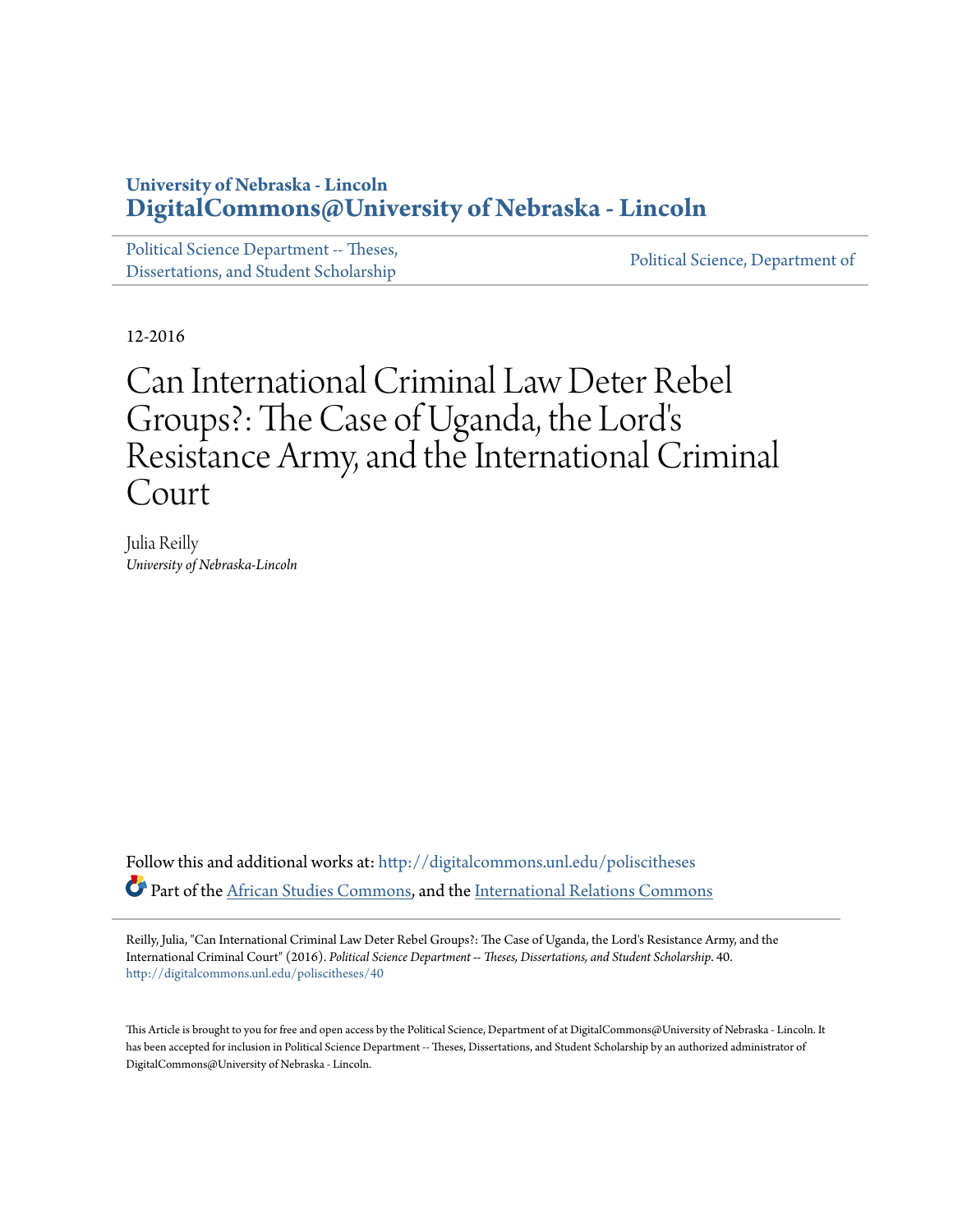# CAN INTERNATIONAL CRIMINAL LAW DETER REBEL GROUPS?: THE CASE OF UGANDA, THE LORD'S RESISTANCE ARMY, AND THE INTERNATIONAL CRIMINAL COURT

By

Julia Reilly

# A THESIS

Presented to the Faculty of

The Graduate College at University of Nebraska

In Partial Fulfillment of Requirements

For the Degree of Master of Arts

Major: Political Science

Under the Supervision of Professor Courtney Hillebrecht

Lincoln, Nebraska

December 2016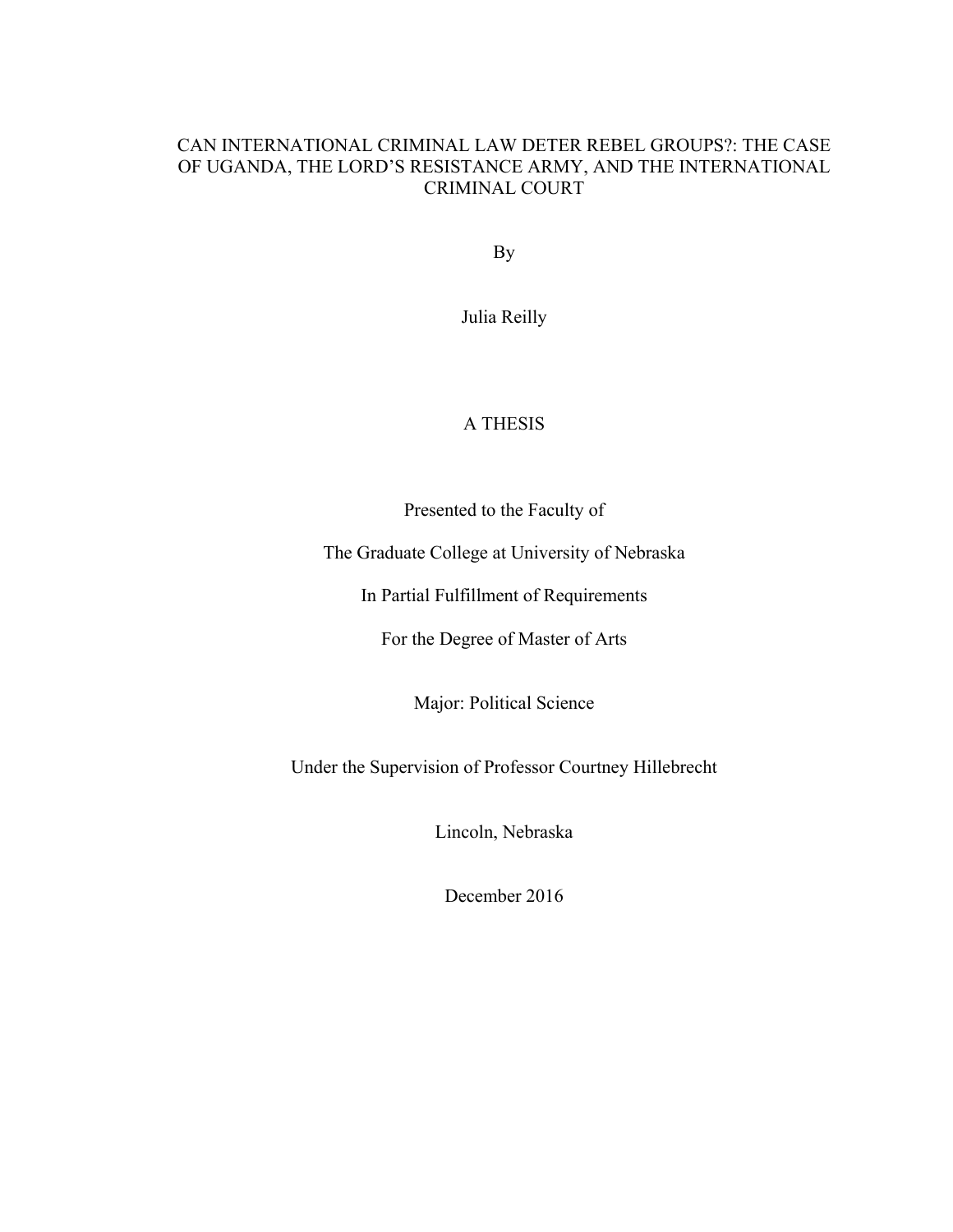# CAN INTERNATIONAL CRIMINAL LAW DETER REBEL GROUPS?: THE CASE OF UGANDA, THE LORD'S RESISTANCE ARMY, AND THE INTERNATIONAL CRIMINAL COURT

# Julia Reilly, M.A.

#### University of Nebraska, 2016

Advisor: Courtney Hillebrecht

How does a state's commitment to international criminal accountability mechanisms affect the tactics of rebel groups fighting against it? I examine the conflict between Uganda and the Lord's Resistance Army, spanning four phases from 1996 until 2015, and parse out whether Uganda's stance on the Rome Statute and the International Criminal Court affected the LRA's propensity to target civilians. I use descriptive statistics of civilian and military casualties and qualitative case studies, drawing largely on newspaper and NGO reports of events in the conflict. I find that the affect of Uganda's signaling on justice on the LRA's civilian targeting is conditioned by several factors, including principal-agent relationships among the LRA, inconsistency of signaling and subsequent doubts about credibility, and learning processes among all actors about the role of the ICC in ongoing conflict.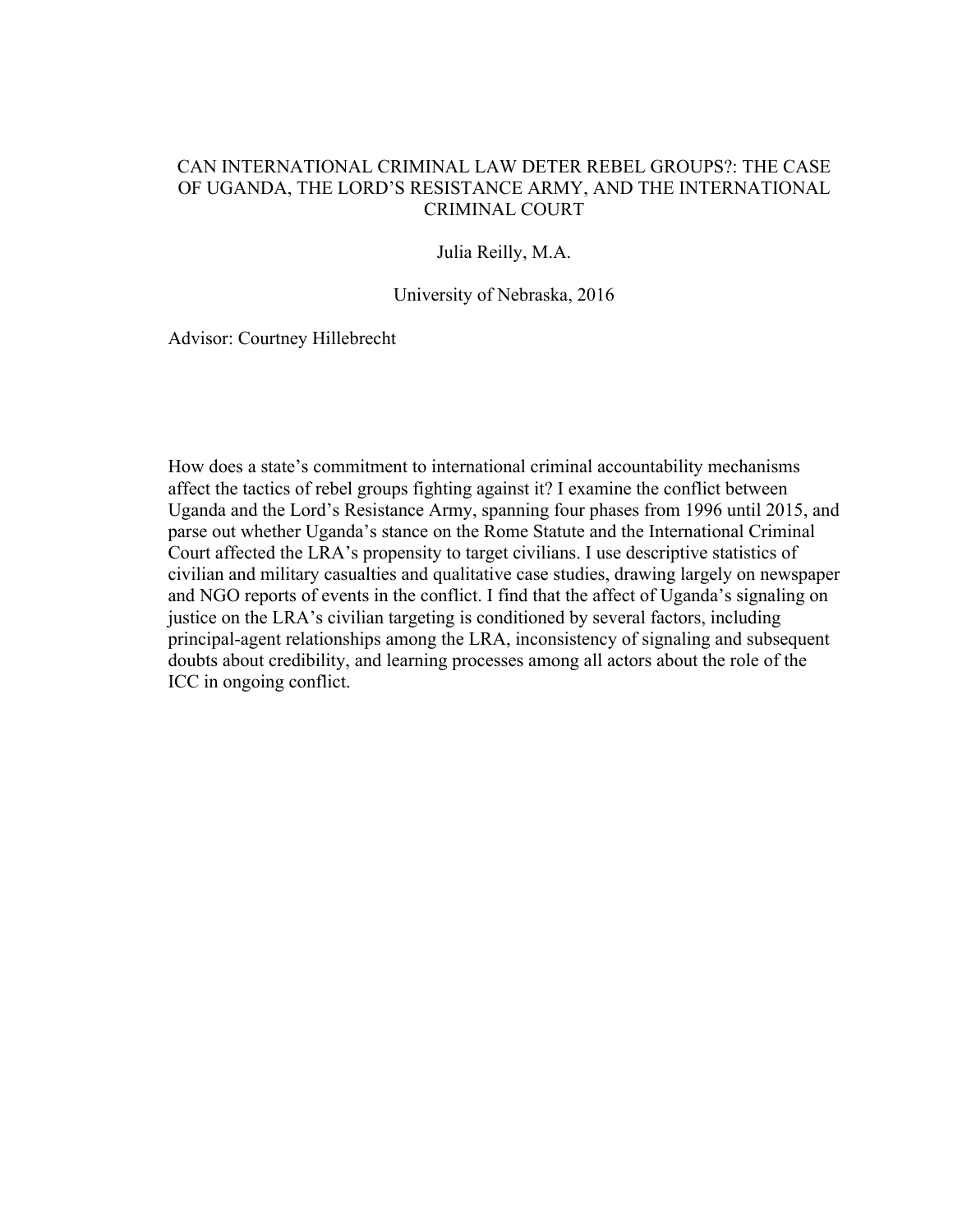# TABLE OF CONTENTS

| Chapter 1: Introduction                                                                           | $\mathbf{1}$   |
|---------------------------------------------------------------------------------------------------|----------------|
| Chapter 2: Literature Review                                                                      | $\overline{2}$ |
| Chapter 3: Theory, Assumptions and Hypothesis                                                     | 8              |
| Chapter 4: Context, Case Selection and Methods                                                    | 12             |
| Chapter 5: December 1995- December 2003: Uganda supports international criminal<br>accountability | 15             |
| Chapter 6: December 2003- May 2006: Heightened Ugandan support for the ICC                        | 20             |
| Chapter 7: May 2006- December 2008: Uganda revokes its support                                    | 25             |
| Chapter 8: January 2009- July 2015: Uganda sends mixed signals                                    | 29             |
| Chapter 9: Conclusion                                                                             | 31             |
| Appendix                                                                                          | 36             |
| Works Cited                                                                                       | 40             |
| <b>LIST OF MULTIMEDIA OBJECTS</b>                                                                 |                |
| Figure 1. Civilians killed by the LRA from December 1995-December 2003                            | 36             |
| Figure 2. Total fatalities from January 1997- December 2003                                       | 36             |
| Figure 3. December 2003- May 2006 Civilians Killed by LRA                                         | 37             |
| Figure 4. Total fatalities from December 2003 to May 2006                                         | 37             |
| Figure 5. May 2006- December 2008 Number of Civilians Killed by the LRA                           | 38             |
| Figure 6. Total Casualties June 2006- December 2008                                               | 38             |
| Figure 7. January 2009- July 2015 Civilians Killed by LRA                                         | 39             |
| Figure 8. Total Casualties January 2009-December 2015                                             | 39             |

i.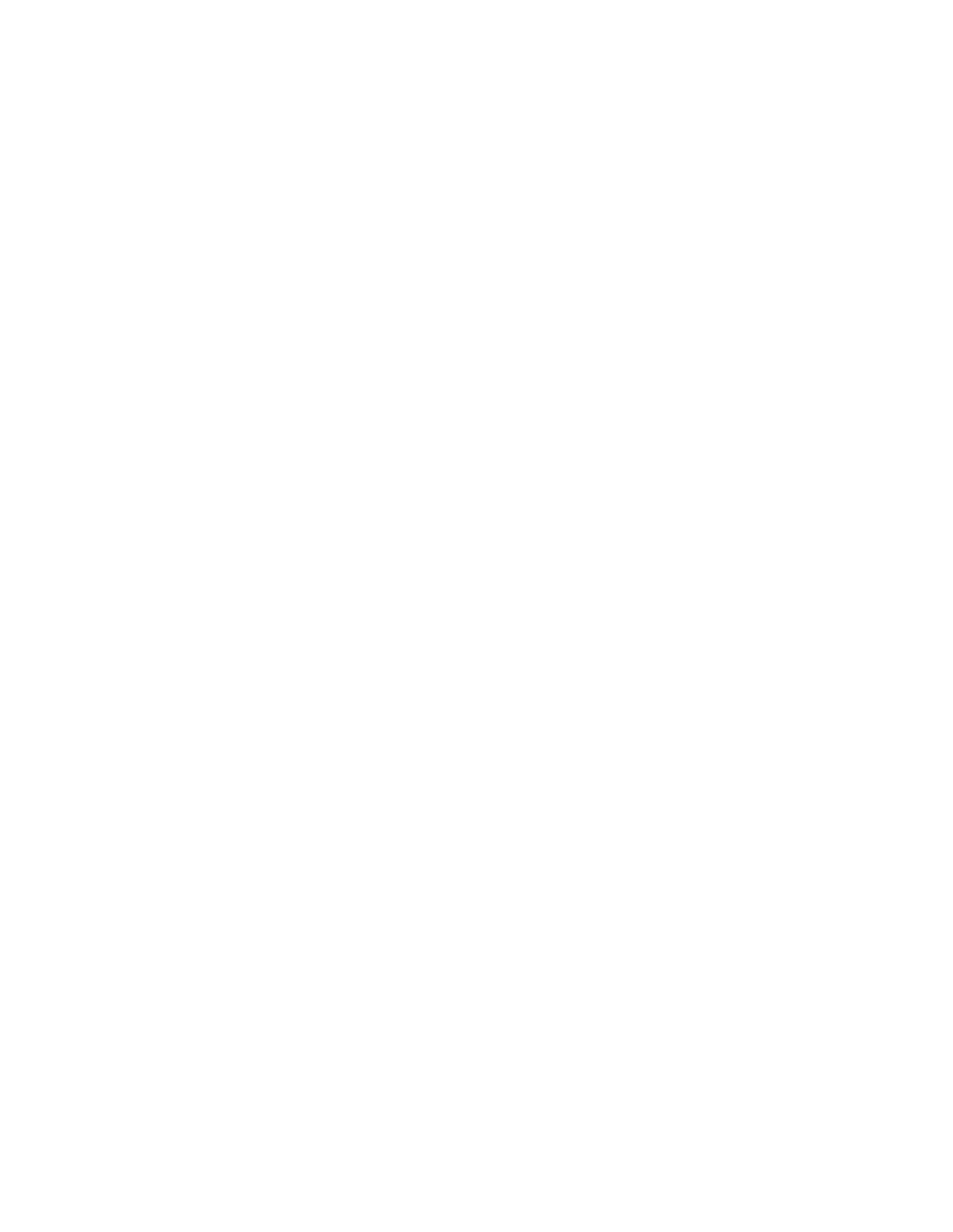# **Introduction**

Those who took up arms outside of the authority of the state—or directly against the state—have long had to contend with the risk of being apprehended and potentially punished according to the laws of their state. Only recently, however, have they had to consider the risk of arrest and prosecution on international laws, by institutions whose authority can transcend or contradict that of individual states.

The justice cascade, and in particular the proliferation of international criminal law and tribunals, has influenced the decision-making of countless political actors (Kim and Sikkink 2010). Armed rebel groups are almost certainly among them, but we are only beginning to understand how the specter of international laws might influence how rebel groups fight, or choose not to fight. Current scholarship focuses on two broad avenues by which a state's commitment to international criminal law might influence rebel groups. First, the prospect of their adversaries in government promoting international prosecution of rebels for human rights violations might deter rebels from committing such violations. Second, commitment to international criminal law might induce the state—and in particular, its armed forces—to change its behavior, thus affecting the overall landscape of the conflict and changing the rebels' decision-making calculus within it.

Through the lens of the case of Uganda, the Lord's Resistance Army (LRA), and the International Criminal Court (ICC) from 1996 until 2015, this paper is a first cut at unpacking the complex dynamics through which international criminal tribunals might influence rebel groups' behavior in conflict.

The broad, orienting question is: *how does a state's commitment to international criminal accountability affect the tactics of non-state militant groups within it?* To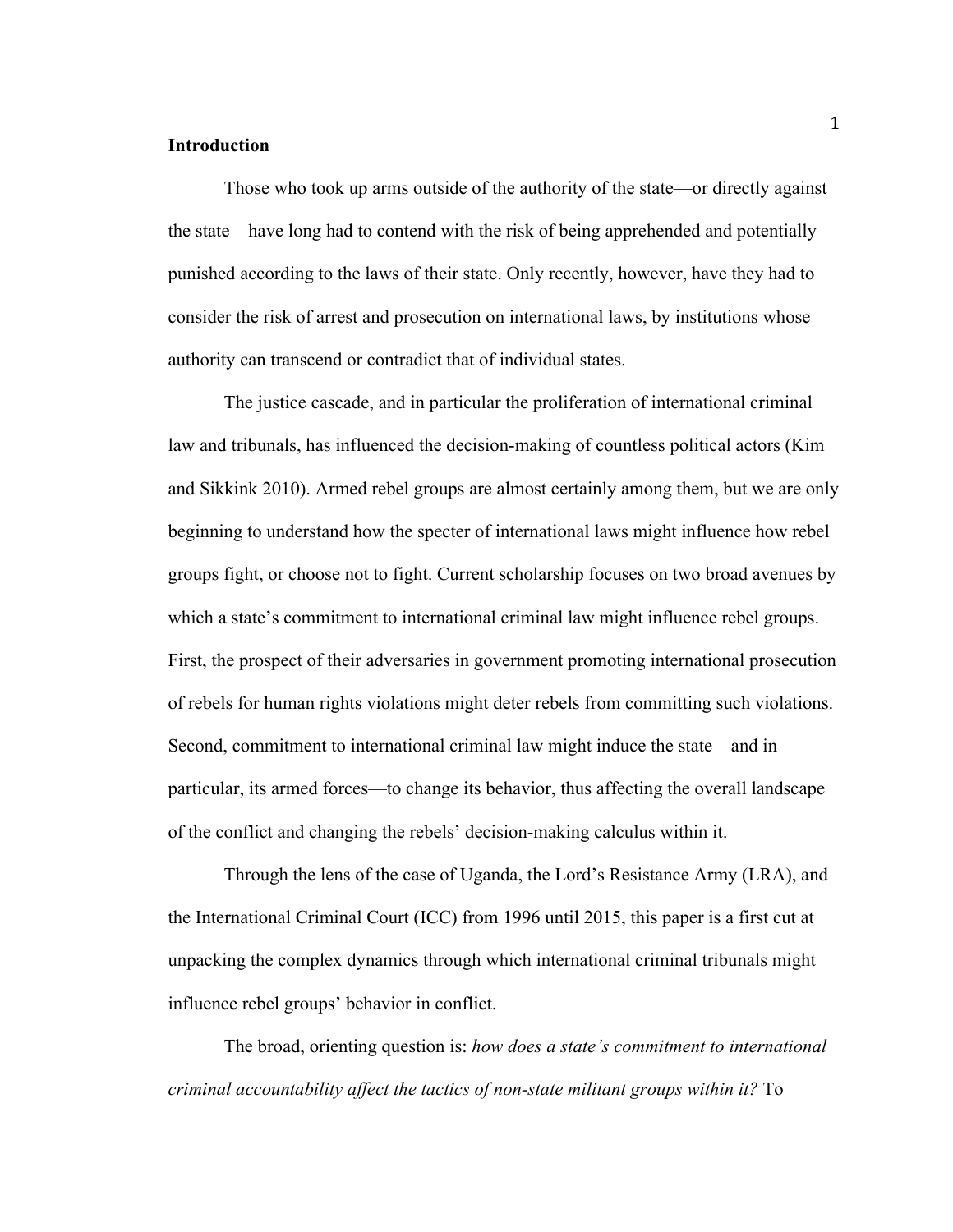answer this question, I first review the literature on how international criminal law affects the decisions of its current potential violators. Since the case study spans periods of open warfare and several attempts at peace negotiations and post-conflict transitions, I survey literature on both the role of international criminal law in wartime, and its role in transitions to peace. I then explain the case selection, and provide important context on the ICC and the conflict in Uganda. Next, I explain my assumptions about the three main actors, and articulate a theory derived from those assumptions—simply put, the more credible support that Uganda shows for the ICC, the more likely the LRA is to alter its behavior to prevent atrocity. Then, I describe the methods of this study and conduct a case study in four periods, each characterized by variations in Ugandan support for the ICC. While I do not find that variance in Ugandan support for the ICC demonstrably, directly deterred the LRA from attacking civilians, I do find that the ICC conditioned the context of the conflict, and most importantly, attempts at peace negotiations, in important ways. I conclude by discussing how Uganda's stances on the ICC, interacted with the ICC actions, conditioned the context of the conflict by reducing the credibility of Uganda's promises about post-conflict justice, and with suggestions for how these and other relevant dynamics can be studied further.

# **Literature Review**

There is a vast and richly multi-disciplinary literature on the effects of international criminal law. The bulk of this literature can be divided into two camps, based on its outlook on the effects of international criminal law. The optimist camp argues that international criminal law is, on the whole, a net positive force—that in spite of its limitations, it does promote respect for human rights and deter human rights abuses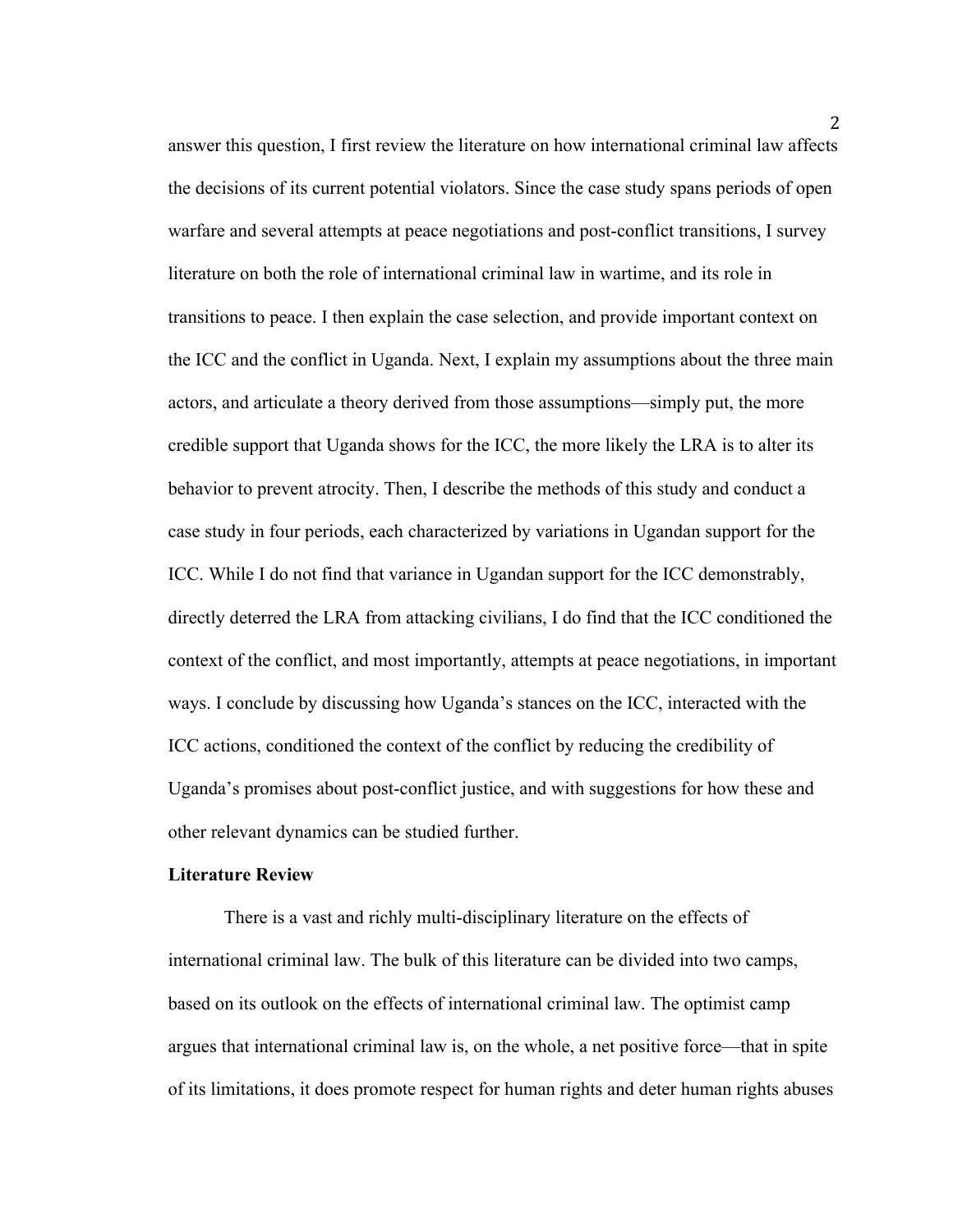(Akhavan 2001, Akhavan 2004, Simmons 2009, Jo and Simmons 2014, Dragu and Polborn 2013). The strongest optimists argue that the proliferation of international criminal law and international criminal tribunals has created a new age of accountability. Kathryn Sikkink articulates this conviction as a "justice cascade"—the idea that each new human rights treaty, body, law, and tribunal begets increased institutionalization of and respect for human rights (2009). Regarding human rights crimes, this means that as prosecutions of human rights violators increase in number and visibility, political leaders become more and more aware that they too could be prosecuted for similar violations, and are thus deterred from committing them.

On the other hand, skeptics of international criminal law argue that its net effects are either superficial or detrimental. Milder skeptics argue that international criminal law simply doesn't have the far-reaching effects that optimists celebrate, that while states may ratify human rights treaties and codify commitments to accountability for atrocity, they do not enforce them (Hafner and Burton and Tsutsui 2005, Hathaway 2002). Stronger skeptics argue that, in some cases, international criminal law actually worsens human rights conditions, and make the commission of atrocities more likely (Ku and Nzelibe 2006).

One camp of these skeptics examines the effects of international criminal law in the context of conflict, and largely finds that it has negligible, mixed, or counterproductive effects. In a game theoretic analysis, Gilligan finds that international criminal tribunals can prevent some atrocities "on the margins" because it reduces the exile option for culpable leaders, thus making them more likely to be apprehended by tribunals sooner (2006, p. 935). However, Krcmaric empirically tests this assertion, and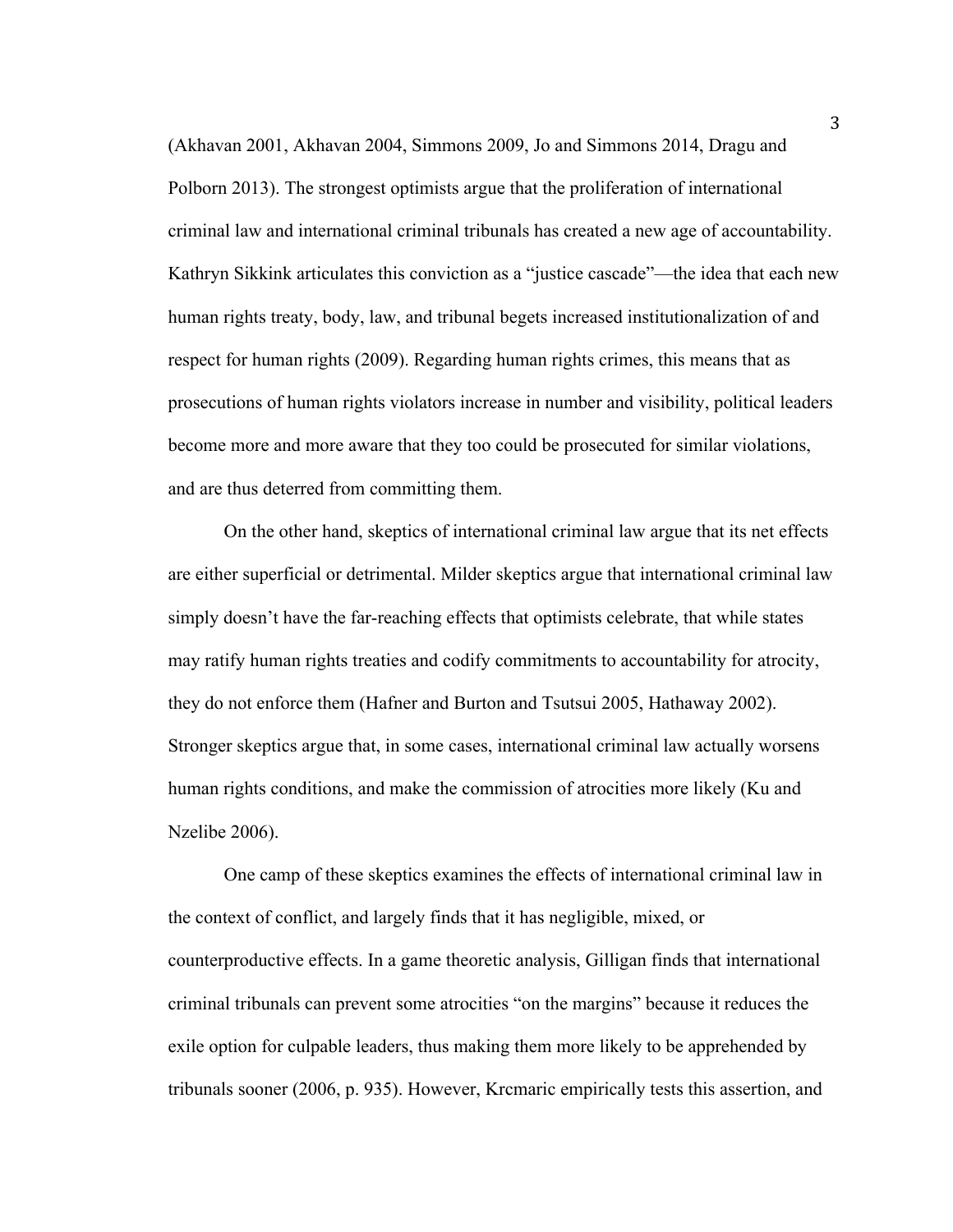finds that diminishing prospects for the safe exile of culpable leaders actually makes those leaders more likely to commit atrocity crimes (2014). Since these leaders can't count on the option of safe exile, they will become more committed to their fight, and thus prone to commit atrocities in the course of the continuing conflict (ibid.)

Thus, some suggest that amnesties can be a necessary and useful tool to promote the end of conflict, and thus prevent atrocities. Offers of amnesty can prevent local backlash—and the reigniting of conflict—that pursuing prosecution risks (Snyder and Vinajmuri 2003). Indeed, many peace researchers take as given that neutral mediators of civil war agreements, even those who respect human rights, need to have amnesty as an option for post-conflict justice if both parties can negotiate successfully and in good faith (Scharf and Williams 2003, Sonnenberg and Cavallaro 2012). It's important to note that—despite some of the rhetoric of the old peace versus justice debate—amnesties and accountability are not mutually exclusive. In a 2016 study, Geoff Dancy finds that only 20% of amnesties offered in civil wars entail the forgiveness of human rights abuses. Further, he finds that amnesties only prevent further violence when they do not prevent accountability for human rights abuses (ibid).

Proponents of amnesties argue that they promote peace because they change the bargaining situation in a conflict in clear ways—by mitigating the threat of prosecution, they establish trust between the sides and enable progress in negotiations (Snyder and Vinajmuri 2003). However, there is much less consensus on how international criminal law, and international criminal tribunals, change the bargaining situations in peace negotiations in civil wars.

4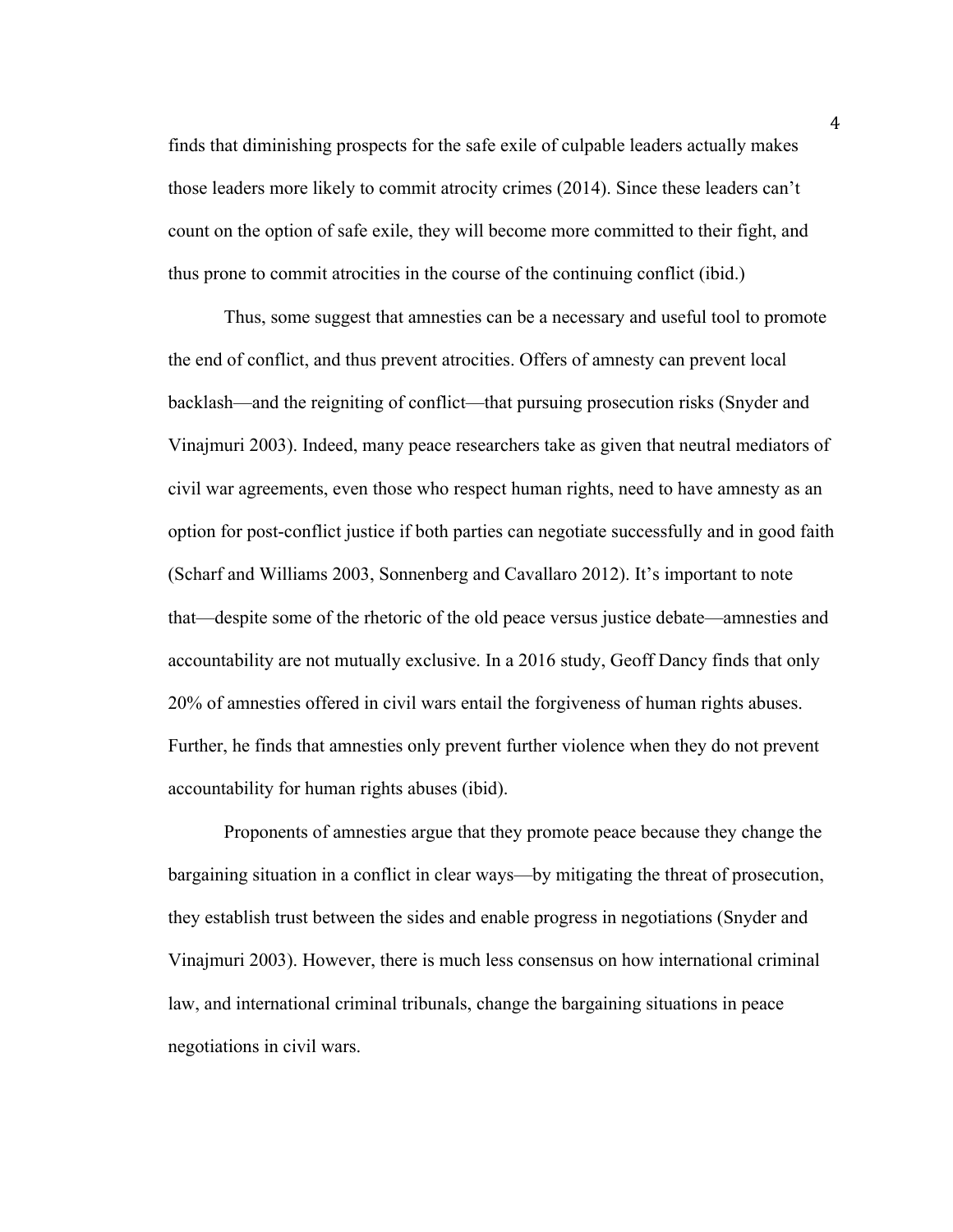It is well established that war, including civil war, is essentially a bargaining problem. The sides fight because of a breakdown in peaceful bargaining—a lack of information about their opponent, or a lack of faith in the opponent's credibility (Fearon 2004, Fearon 2005, Powell 2006). When an opponent has private information—and, perhaps—incentives to misrepresent that information, it is easy for their opponent to miscalculate their capabilities, incentives, and credibility, which can lead to war. In some cases, issue indivisibility makes it impossible for either side to make credible commitments using peaceful bargaining, and so the situation can escalate into war. War is just another form of bargaining—a means of establishing credibility, demonstrating resolve, and gaining information. Furthermore, bargaining in war might give opponents more information about each other's credibility, resolve, and capabilities than bargaining in peace.

Therefore, attempts to make peace necessarily revolve around the factors that underlie bargaining—credibility, commitment or resolve, and information. Peace negotiations in civil wars are notoriously difficult because, by their nature, credibility is especially difficult to establish (Walter 1997). Civil wars are, by definition, wars between the state and any number of non-state armed groups. In order to return to peace, rebel groups must necessarily lay down their arms, while the state, by virtue of being a state, must maintain armed forces. This creates an exacerbated security dilemma—it is extremely difficult for rebels to trust a state that is allowed to maintain arms as they surrender theirs. Thus, credible commitments in civil war peace negotiations are extremely difficult to come by (Walter 1997).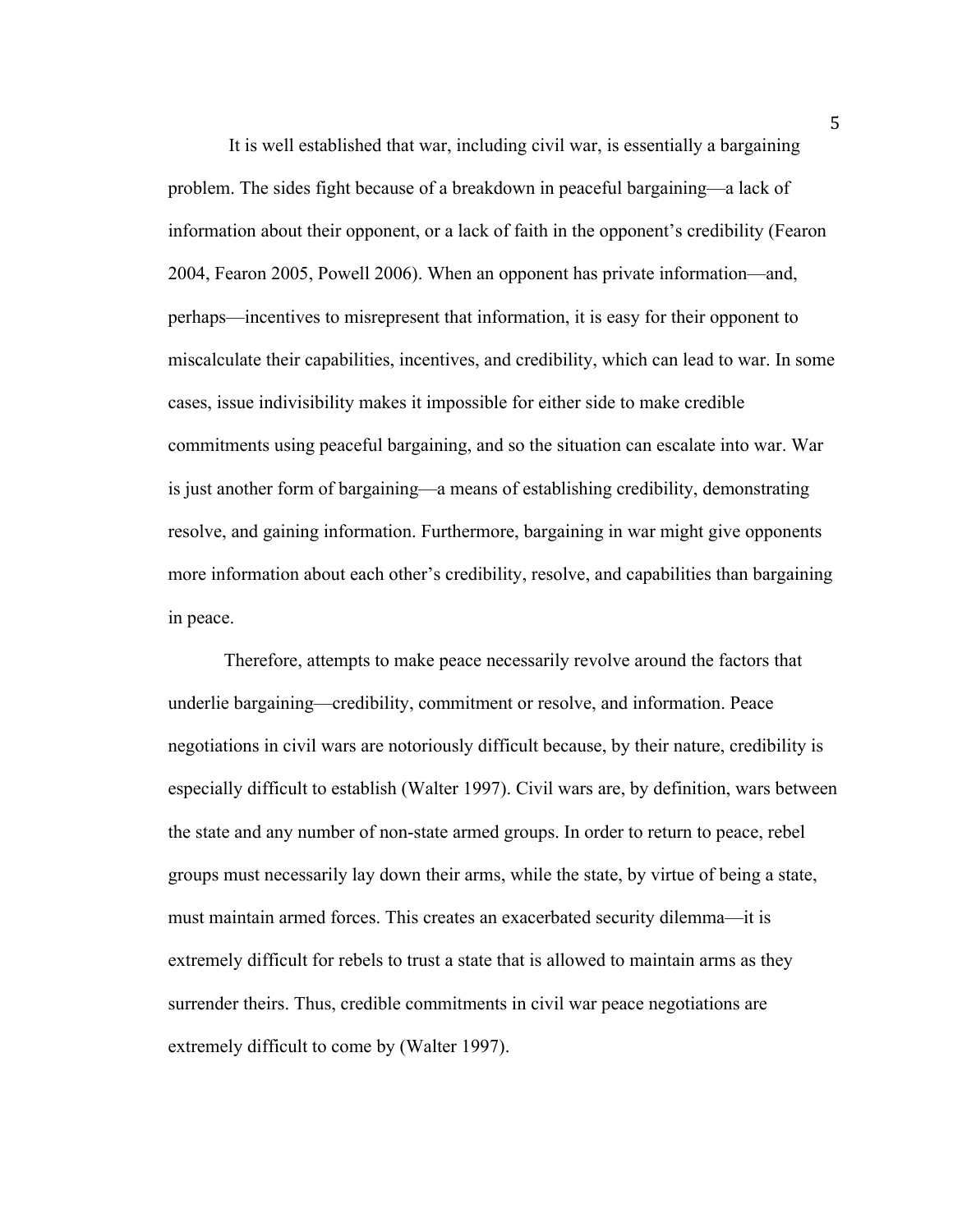The best solution to this exacerbated security dilemma is the use of third party guarantors both during peace negotiations and throughout the post-conflict transition (Walter 2004, 2009, 2014). Third parties can increased the credibility of the commitments that each side makes to each other during peace negotiations, as they provide assurance that these commitments will be overseen and enforced by outside observers (Doyle and Sambanis 2002, Hartzell and Hoddie 2003).

Uganda and the LRA's attempts to negotiate peace show that international criminal tribunals—in this case the ICC—can influence peace negotiations in civil wars (Kersten 2016). However, there is insufficient understanding of how international criminal tribunals might affect the bargaining climate in civil wars. Much of the extant literature focuses on how the ICC affects leader's actions in peace negotiations, since due to the focus of the Court—they are the ones vulnerable to prosecution. The bulk of these studies examine how the involvement of the ICC makes leaders less likely to cooperate in ending the conflict (Krcmaric 2014, Goldsmith and Krasner 2003, Cronin-Furman 2013, Scheffer 2012, Mendeloff 2011). Krcmaric finds that since charges for atrocity crimes limit the possibilities for leaders to step down or go into exile, leaders are therefore more likely to double down on their efforts to win the conflict (2014.) Further, since definitions of atrocity crimes are subject to interpretation, leaders accused of atrocity crimes can easily view the accusations more as indications of Western bias than actual atrocities, and are thus unlikely to take them, and subsequent peace-making efforts, seriously (Goldsmith and Krasner 2003). This perception of Western bias is reinforced by the reality that international criminal tribunals depend heavily on the support of powerful, almost always Western, states (Scheffer 2011). Other studies suggest that ICC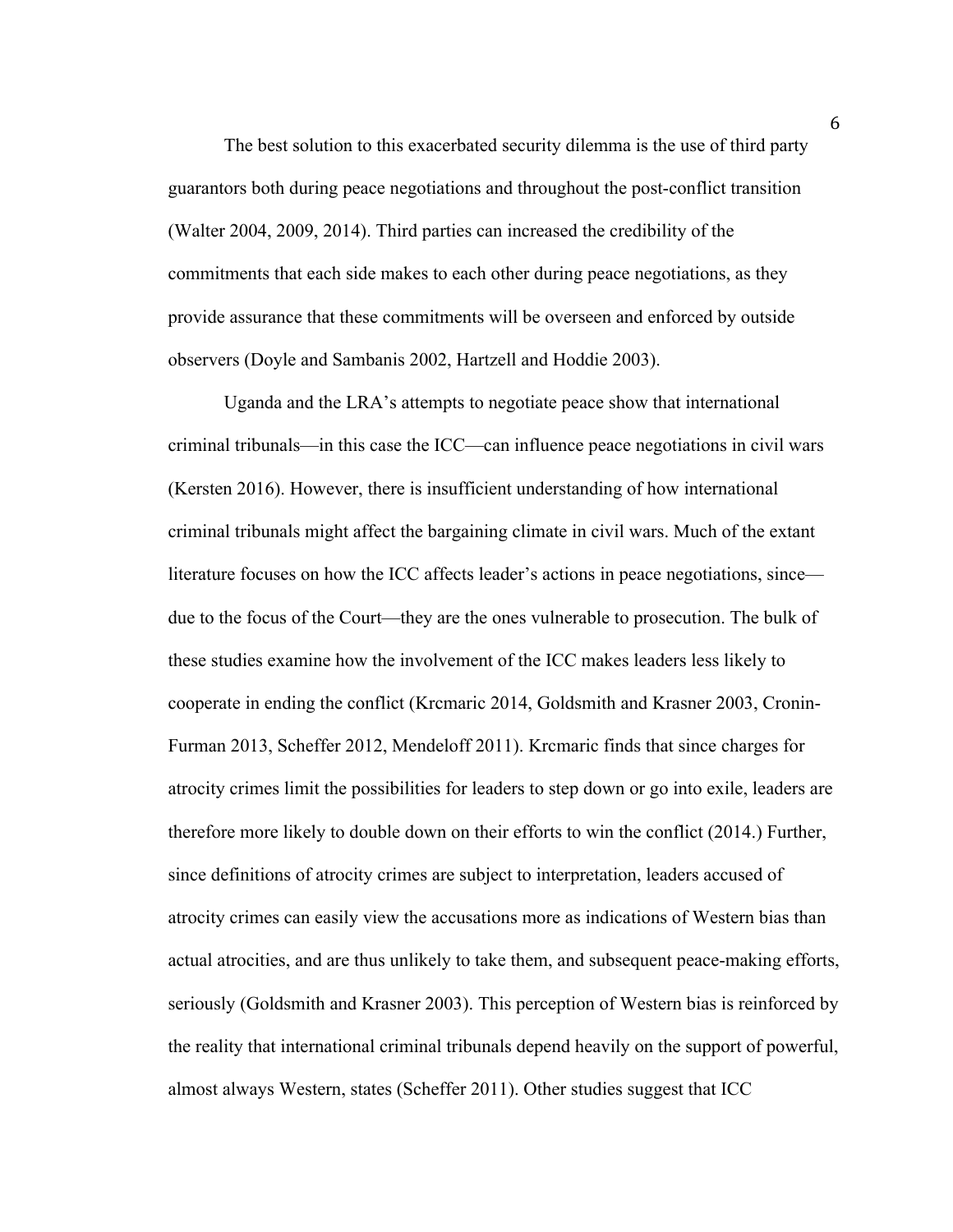involvement can distort leaders' perceptions of their own strength—if a leader is able to evade arrest on an ICC warrant, he is likely to evaluate himself as strong enough to continue the conflict, thus lowering the likelihood of successful peace negotiations (Scheffer 2012, Mendeloff 2011). In two studies, Snyder and Vinjamuri look at the group rather than leader level, and find that groups under threat of human rights prosecution are more likely to spoil peace negotiations and reignite conflict (2003, 2015).

None of these studies centralize the vastly differing incentives facing rebel leaders and heads of state and government. Indeed, almost all of them examine the effects of international criminal accountability on state leaders, and then offer that their conclusions could likely be generalized to rebel leaders. However, Walter's concept of the exacerbated security dilemma that defines peace negotiations for civil wars is inescapable, and shows that rebel leaders and state leaders face different incentives and different concerns. Thus, these studies are limited because they do not fully explore how international criminal tribunals might condition perceptions of credibility in peace negotiations. International criminal tribunals are especially likely to affect perceptions of the state's credibility in peace negotiations, as they can constrain the actions of states in the ways that they cannot constrain those of rebel groups. This study is a first cut at showing how an international criminal tribunal—the ICC—may have affected rebel (LRA) perceptions of a state's (Uganda) credibility in the process of peace negotiations for a civil war.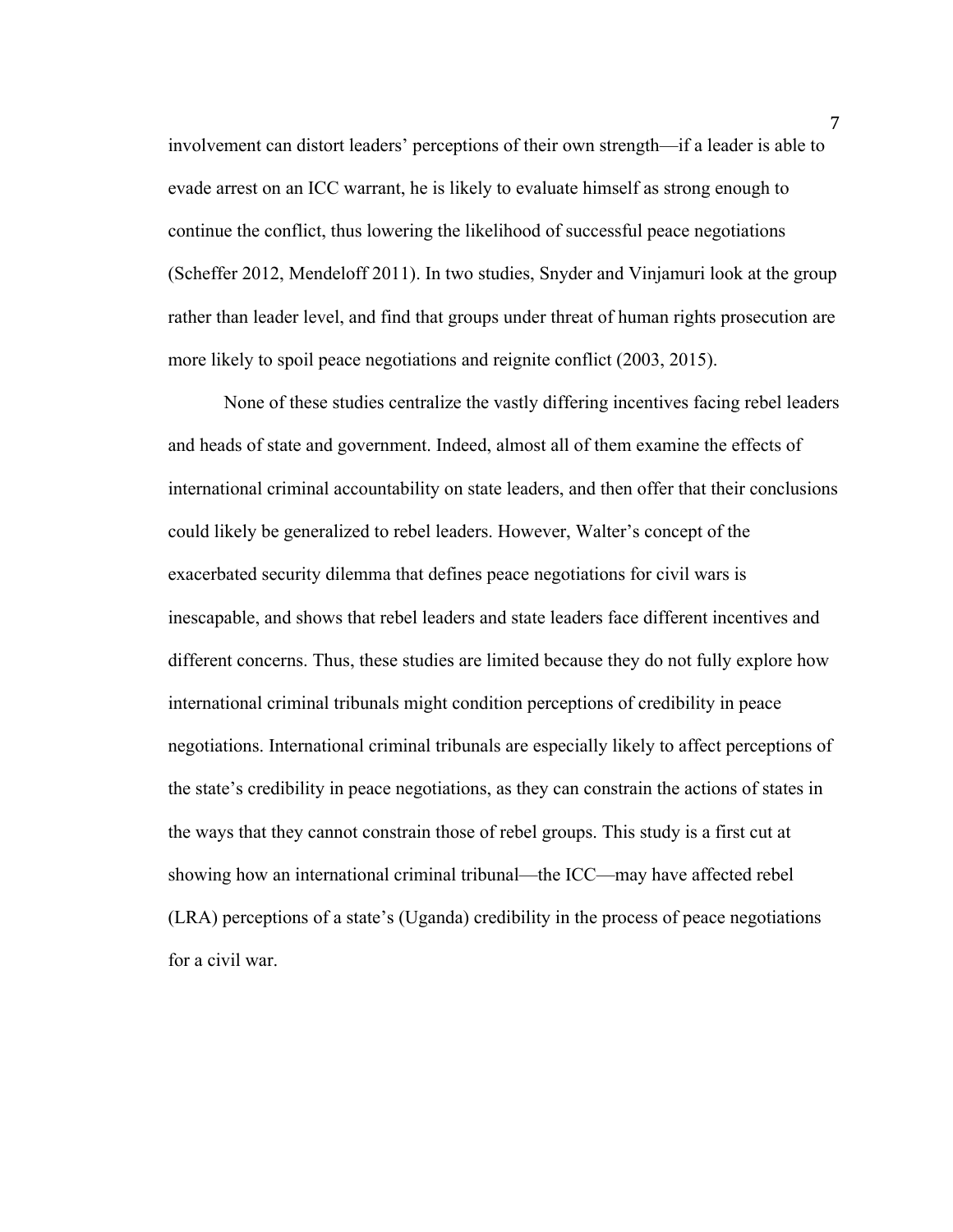#### **Theory, Assumptions and Hypotheses**

In asking how the shifts in Uganda's position regarding the International Criminal Court have affected the LRA's propensity to target civilians, I am making several assumptions, both regarding the LRA and the government of Uganda.

First of all, I assume that the LRA is not socialized to any humanitarian norms, and thus any compliance or change in behavior on its part stems entirely from material concerns. This assumption stems from Joseph Kony's public statements, which clearly indicate that, if he believes in human rights at all, his concepts of them are very different from the internationally accepted norms.<sup>1</sup> His public statements regarding human rights indicate that he does not place great importance in even trying to convince the international community of any kind of credibility regarding human rights. Furthermore, this assumption dovetails with previous findings that criminal groups are most likely to change their behavior as the threat of arrest becomes more real (Bueno DeMesquita  $\&$ Cohen, 1995; Nagin, 1998; McCarthy, 2002, Chalfin and McCrary 2014).

I also assume that it is the Ugandan government's signaling that primarily determines the LRA's perception of the likelihood of prosecution. This study does not centrally explore whether the LRA is taking signals from other actors, such as the ICC, into account, although I certainly acknowledge that signals from other actors matter. This is for several reasons. First, since Uganda referred the LRA situation to the ICC, and since its active cooperation with the Court is all but required to apprehend the

<sup>&</sup>lt;sup>1</sup> For example, when answering questions on the LRA's use of child soldiers, Kony said, "We don't have any children. We only have combatants" (Voices Education Project). Kony also maintains that none of the LRA's actions violate human rights because they fight for the Ten Commandments, and were ordained by God to do so (Farmar, 2006).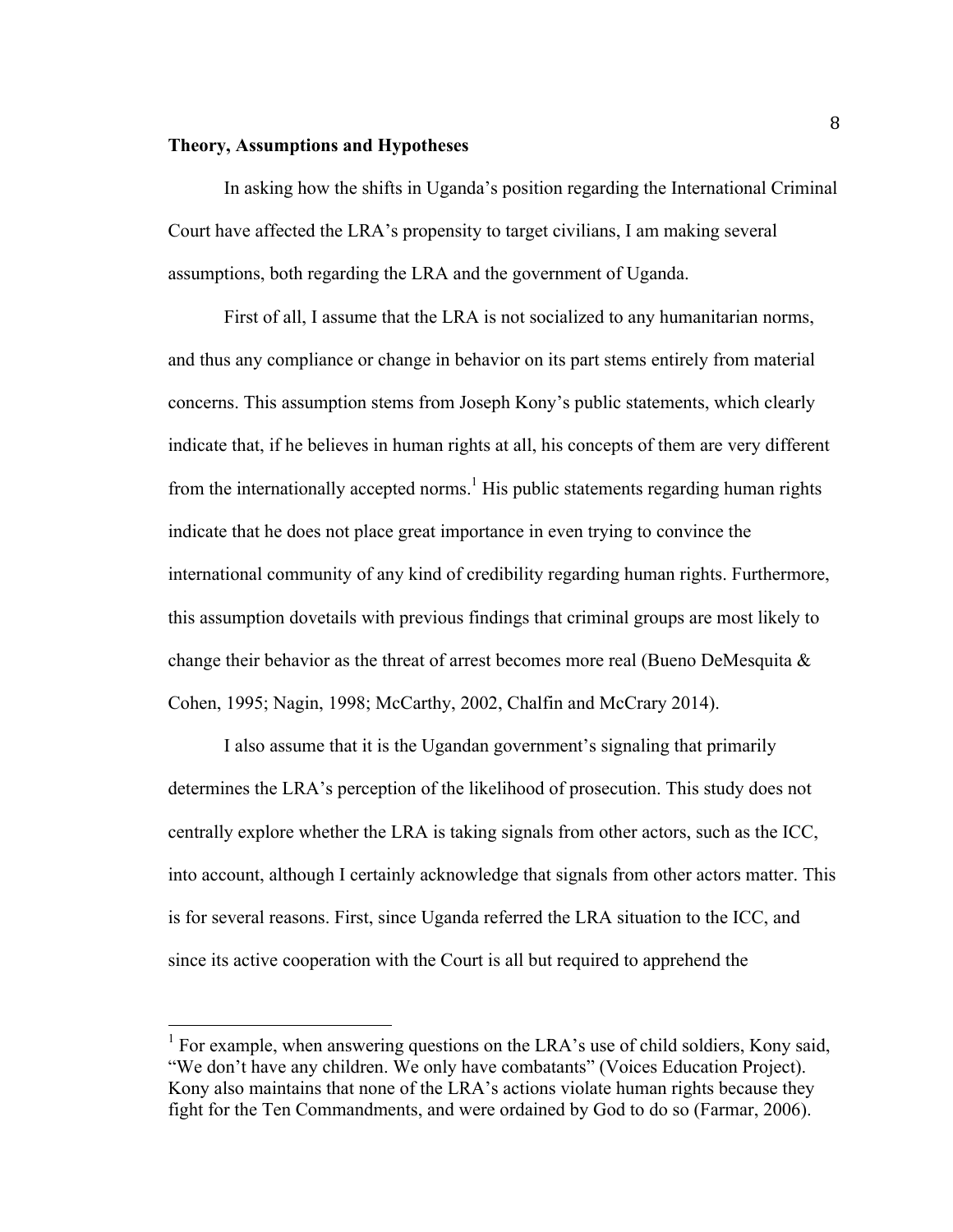perpetrators, it follows that Uganda can constrain the ICC's ability to conduct investigations and execute arrest warrants to the extent that it is Uganda's commitment to prosecution, not the ICC's, that matters most.

Second, once Uganda referred the LRA to the ICC, the Court's signaling on its commitment to investigating and later prosecuting the case did not change. Thus, the LRA could take the ICC's stance as fixed, while Uganda's signaling was much more variable. It follows that any changes in LRA behavior are likely more to due with changes in Ugandan signaling, simply because ICC signaling on its commitment to justice for the LRA did not significantly vary.

Third, I assume that the LRA is not socialized to international humanitarian norms, and that it does not seek international legitimacy. Observers agree that the LRA has shown no consistent interest in fitting itself into the strictures and norms of the state or international system. The LRA originated as a spiritual movement, political only in a nebulous desire to establish a theocratic state founded on principles that mix traditional Acholi with evangelical Christian ideas and practices (Doom & Vlassenroot, 1999). Even those that see Kony as fighting for more conspicuously political reasons, such as the Institute for Peace and War Reporting (2006), can only describe Kony's tactics as "airing grievances," but can trace no pattern or intention of achieving actual political aims, let alone fitting into the state or international system.

This assumption is essential because it means that the main deterrent for the LRA to cease committing atrocities is fear of apprehension and prosecution, not a desire to be accepted by the international community as shown through a willingness to abide by its norms. The only extant explanation for why international criminal accountability would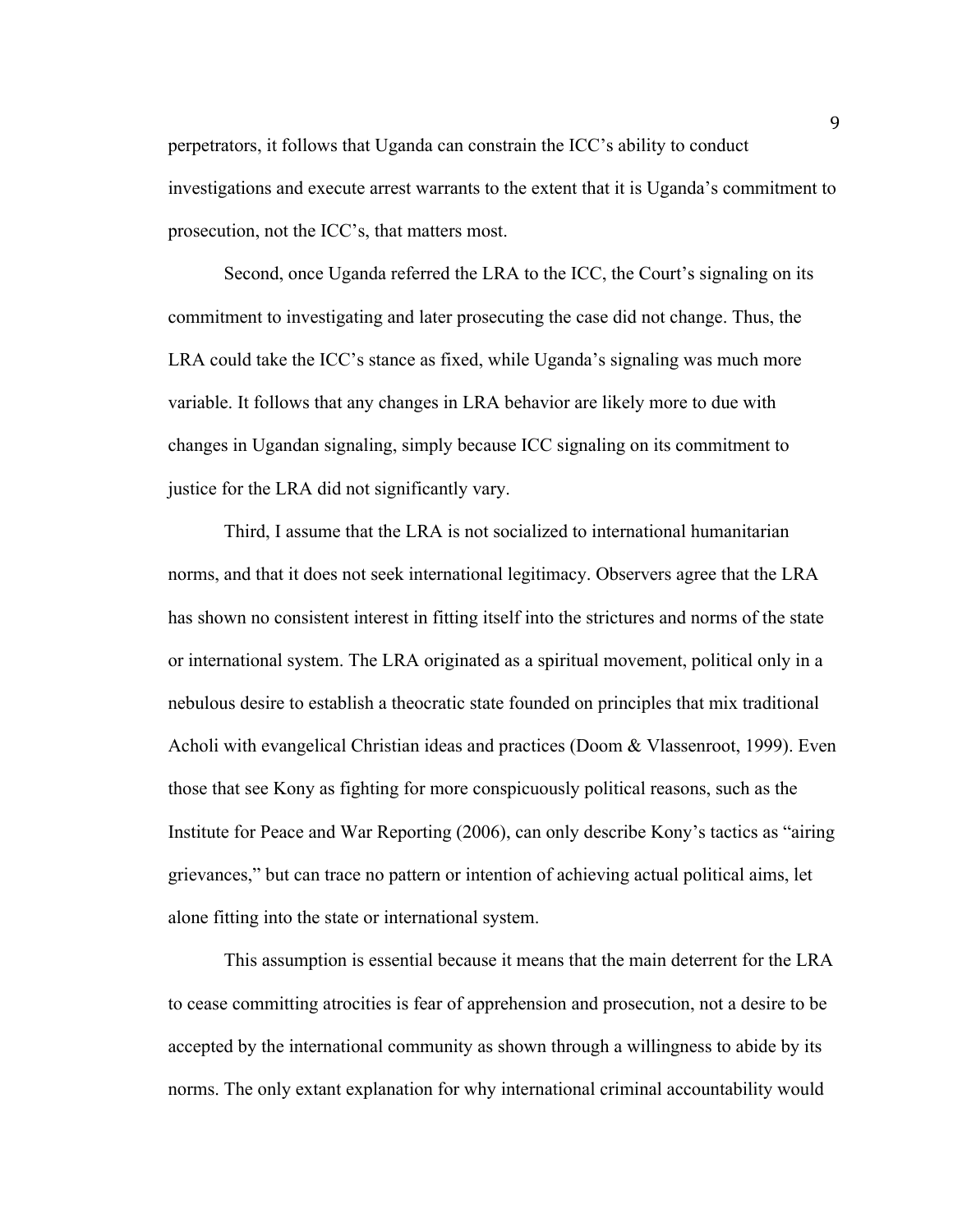deter a rebel group hinges on the rebel group seeking a perception of legitimacy among states and the international community (Jo and Simmons 2014, Jo 2015), but there is absolutely no indication that the LRA seeks legitimacy. Therefore, if international criminal accountability can deter the LRA, deterrence of rebel groups does not hinge on their pursuit of legitimacy, a strong indication that international criminal accountability can serve as a direct, material deterrent of atrocities.

Finally, due to the ICC's complementarity principle, it was bound to endorse any Ugandan domestic prosecution of the LRA, although it can certainly influence domestic prosecutions. Still, the ICC has very little sway over whether LRA prosecutions are domestic or international, as Uganda could chose to prosecute LRA leaders domestically or to have them prosecuted internationally, while the ICC is bound to support either option. Whether the LRA leadership is prosecuted domestically or internationally could be very relevant to their fates. For these reasons, Ugandan signaling on prosecution has more direct implications for the LRA.

Thus, these assumptions lead to the theoretical expectation that as the perceived threat of indictment or arrest on charges of war crimes increases, the LRA will be less likely to target civilians. Rebel perception of the threat of indictment and prosecution by an international court will be conditioned by the state's signaling of support for the court. If the state signals strong support for the international court, the threat of prosecution for rebels increases. If the state signals weak support, or opposition, the threat diminishes. Therefore, the perceived threat of indictment or arrest is determined by the Ugandan government's signaling on various justice mechanisms. Therefore, I have three hypotheses.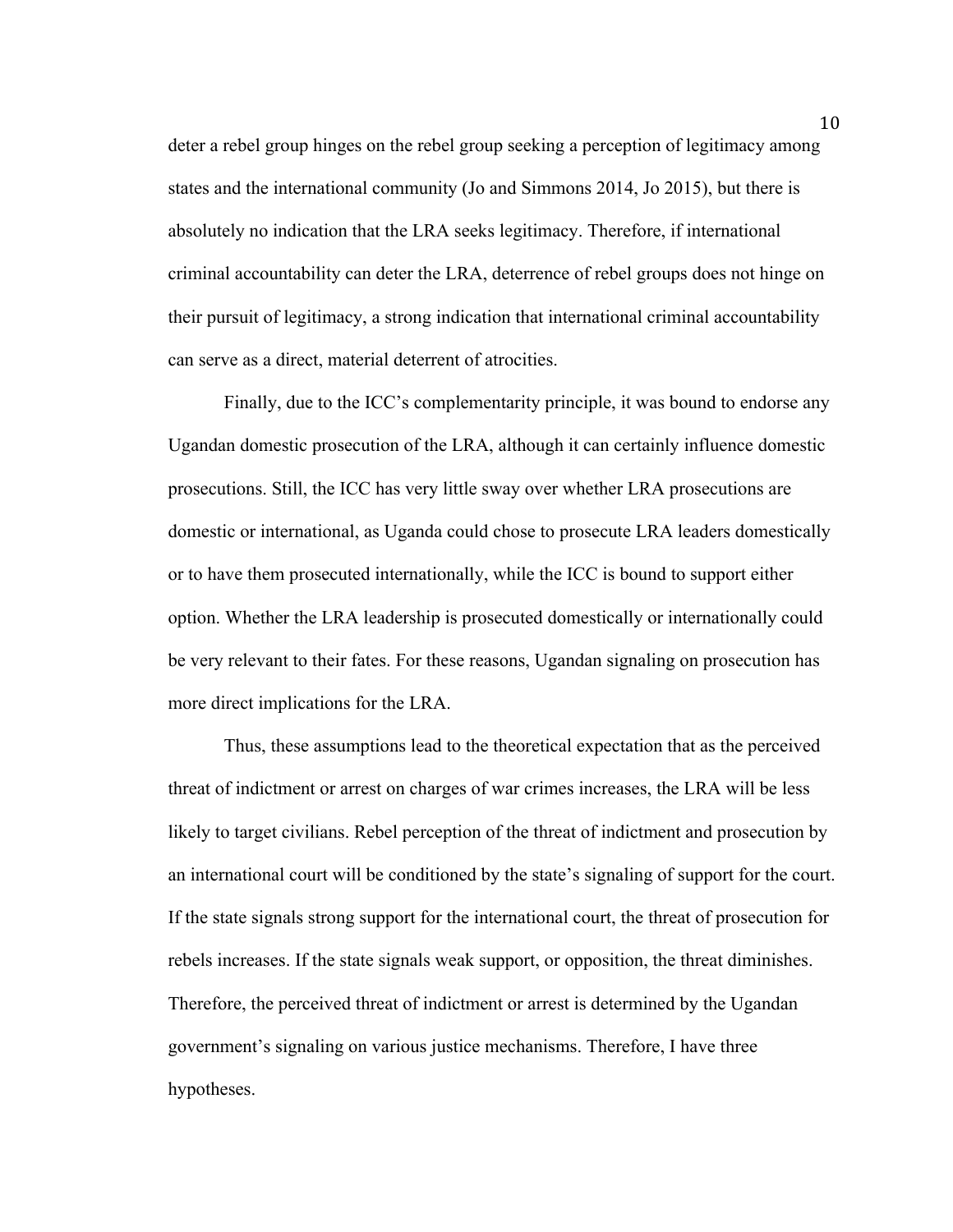The central hypothesis of my paper is that *when the Ugandan government showed strong support for international prosecution of LRA leaders, the LRA decreased its targeting of civilians.* I theorize that when a state shows strong support for the ICC, rebel groups will respond by decreasing their civilian targeting. They will do this because they perceive state support for the ICC as a heightened threat of arrest and prosecution, and because they are conscious of the fact that targeting civilians is one of the most serious crimes for which they can be arrested and prosecuted. It is important to note that strong support cannot only constitute statements, but action, as the LRA must perceive Uganda as not only willing to carry out a potential ICC arrest warrant, but capable of doing so.

Due to the particular landscape of justice options in the Ugandan conflict, a third hypothesis emerges: *when the Ugandan government showed support for domestic mechanisms of justice, the LRA's targeting of civilians increased.* The ICC accepts and encourages complementarity, or the idea that international and domestic justice can work towards the same purposes of accountability. However, the ICC does not support amnesty, and domestic justice mechanisms in Uganda have always included the possibility of amnesty. Therefore, in the Ugandan context, international justice mechanisms and domestic justice mechanisms can be seen as incompatible and opposed. Since domestic justice mechanisms in Uganda would include amnesty, they represent a reduced threat of punishment for LRA leaders, and would therefore give them no incentive, or even an increased incentive, to target civilians.

To allow for the possibility that my theory is wrong, I hypothesize that *the Ugandan's government's signaling on international prosecution, domestic prosecution, or amnesty had no affect on the Lord's Revolution Army's targeting of civilians.* This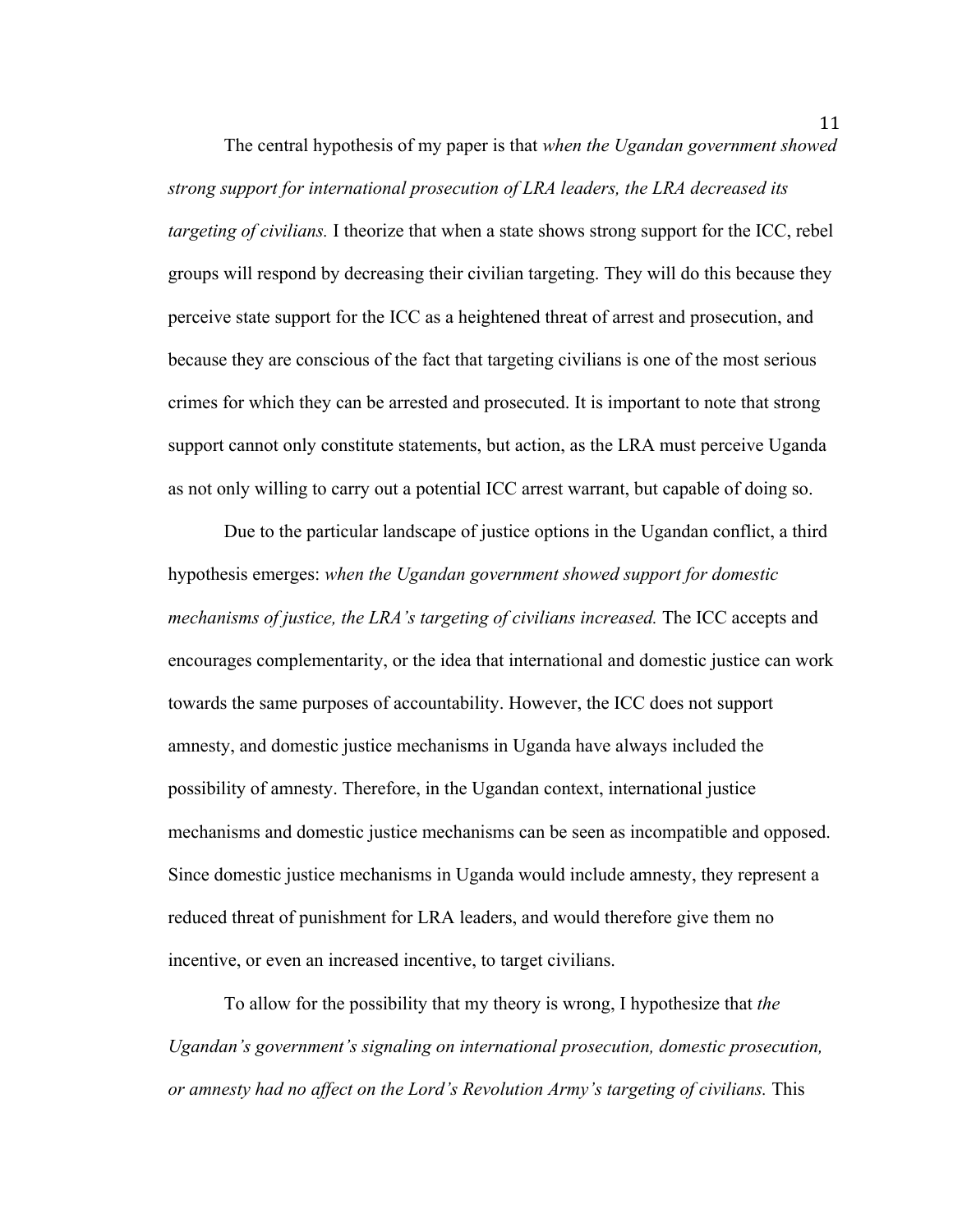hypothesis allows for the possibility of principal-agent issues: if the LRA had significant issues with soldiers not obeying commanders orders, the null hypothesis would likely be upheld. In this case, even if rebel commanders wanted to reduce civilian targeting in response to government signaling, there would not be a corresponding decrease because their soldiers would not obey orders.

#### **Context, Case Selection and Methods**

# *Context: the ICC as the World's Foremost International Criminal Tribunal*

This study explores the effects of international criminal tribunals by examining one tribunal: the ICC. It was formally created in 1998 with a particular kind of human rights violator in mind—a leader who ordered and participated in mass atrocities. Due to the scope of its aims and its status as a truly international court, it is arguably the centerpiece of the international criminal accountability regime.

Its ambitions notwithstanding, its importance to the international human rights regime and ability to do its work are contingent on the cooperation of states. The ICC is composed of 123 states that have ratified the Rome Statute, thus placing themselves under the jurisdiction of the court (UN General Assembly 2010). The ICC is dependent on states not only to place themselves under its jurisdiction, but also to provide the material support necessary for it to do its work (Sikkink 2011). When the ICC initiates an investigation into a situation, it relies on state support of the investigation for the access and resources necessary to carry out the investigation. Likewise, if the investigation culminates in an arrest warrant, the ICC relies on state forces to apprehend the accused. While the ICC is in some senses an autonomous international institution, its role is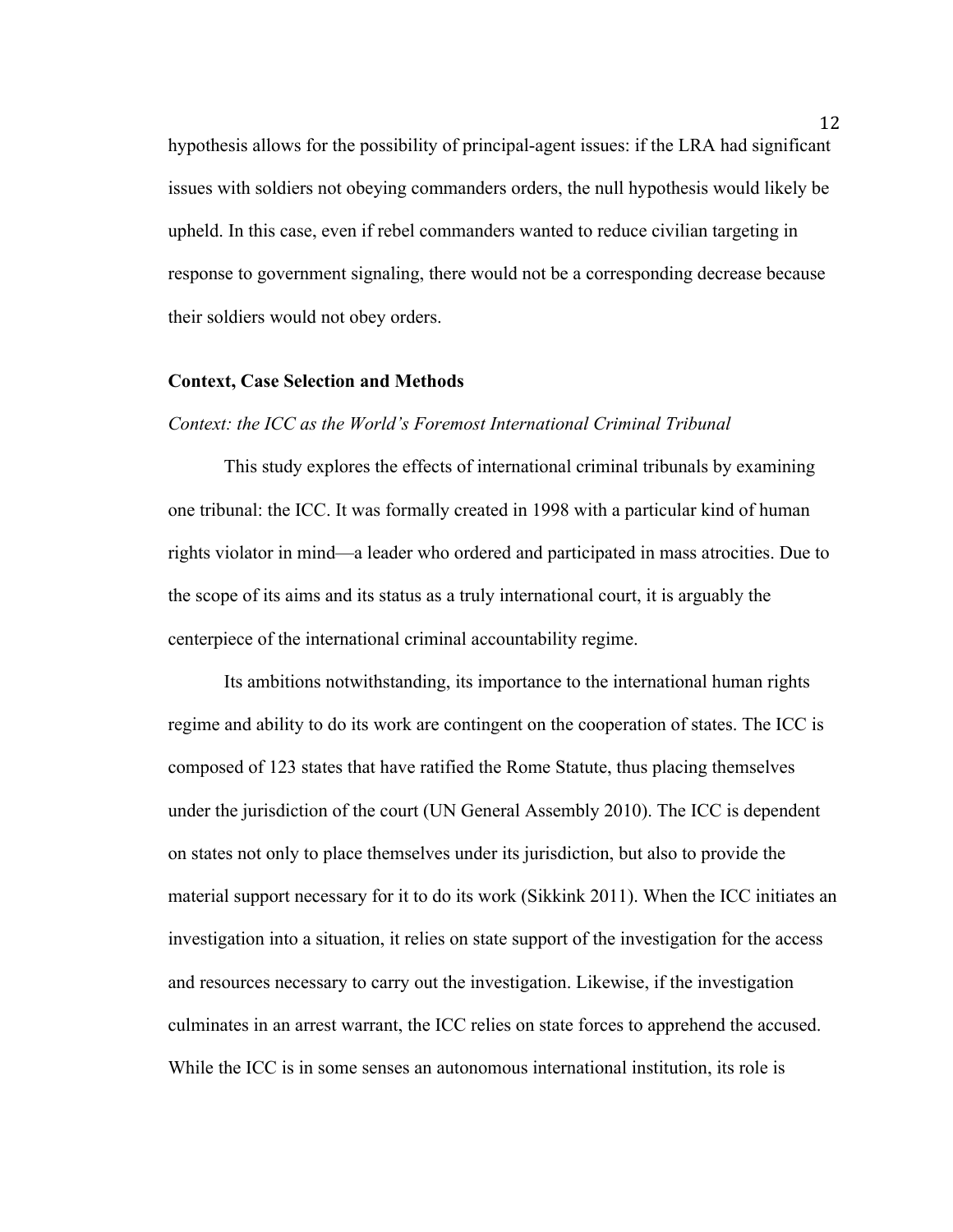heavily contingent on state support. Thus, when considering international criminal accountability, it is not enough to consider the ICC, but how states engage with it.

# *Uganda: Context and Case Selection*

In Uganda, news of the first serious discussions of creating an international criminal court came in the context of a nearly decade-long war. It dates back to 1986, its first manifestation a spiritualist movement that arose in response to the Ugandan army's (UNDP) hostilities in northern Uganda. By the time the ICC was created, the movement had morphed into the Lord's Resistance Army, led by Joseph Kony, and was well-known for targeting civilians, including kidnapping children to use as child soldiers, massacring villages and attacking refugee and IDP camps. As will be detailed below, Uganda was a strong supporter of the ICC and its inception, and the desire to use the ICC as a tool to gain leverage over the LRA was a strong motivator for Uganda's support.

The case of Uganda and the LRA is an ideal case to explore whether a state's commitment to international criminal accountability affect the tactics of non-state militant groups within it for several reasons. Due to the nature of the LRA, it is in many ways a most difficult case to test this relationship—if government signaling on the ICC can affect the LRA's targeting of civilians, it is likely that it would affect many other rebel groups' as well. It has been well-established that rebel groups seeking legitimacy among the international community respond to incentives to abide by international criminal and humanitarian law (Jo 2015), but it has not yet been conclusively shown that the threat of apprehension and prosecution by an international criminal court can, in and of itself, deter a rebel group from committing atrocities. A finding that Ugandan signals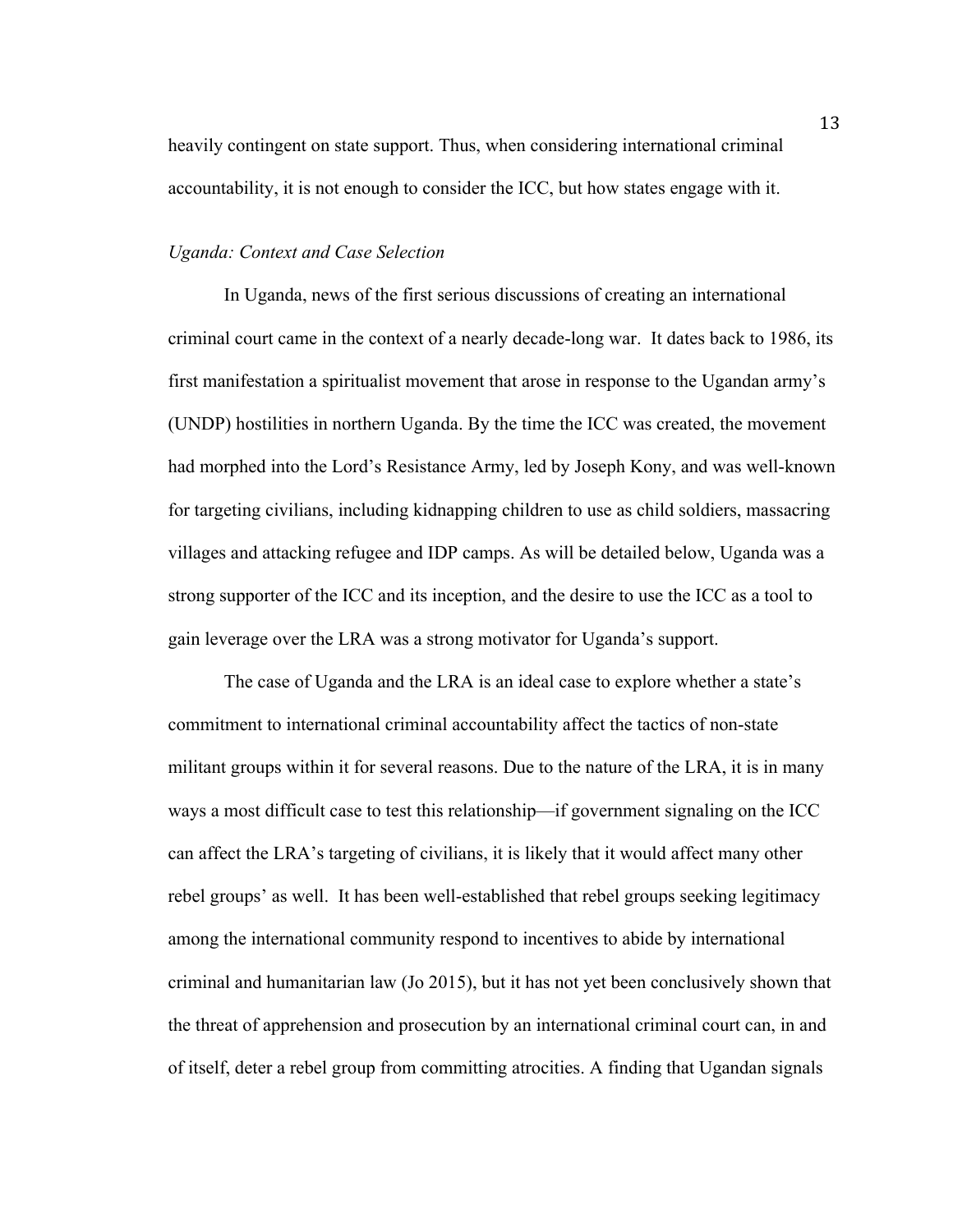of resolve to prosecute the LRA at the ICC deters the LRA from targeting civilians would show that international criminal law can be a material deterrent to actors in conflict, as well as a yardstick by which the international community could evaluate their legitimacy.

Furthermore, Uganda's stance on international justice has been rife with complications and switchbacks, providing more than enough variability to give this case analytical leverage. Uganda has alternately supported ICC prosecution, prosecution in domestic courts, and traditional justice practices of varying severity, some lenient enough to constitute amnesty. This variation is what allows me to examine whether the LRA's targeting of civilians varies along with Uganda's varying levels of commitment to prosecution.

# *Methods*

Using an original dataset compiled from the Global Terrorism Database (GTD), ACLED, and the LRA Crisis Tracker, I trace levels of civilian targeting by the LRA from December of 1995 until July of 2015. Using ACLED data, I also trace levels of civilian targeting by the Ugandan People's Defense Force (UPDF), the Ugandan military, and the Ugandan police force, which has occasionally played a role in quelling violence in northern Uganda. Along with levels of civilian targeting, I trace levels of military targeting by both actors. For each time period covered by the study, I test the difference between means of civilian targeting between the LRA and Uganda, as well as the difference between the monthly means of civilian and military casualties for each actor, in order to better contextualize the LRA's rate of civilian targeting, which remains the indicator of the most interest for the question of rebel deterrence.

I combine these data with a qualitative case study of the Ugandan government's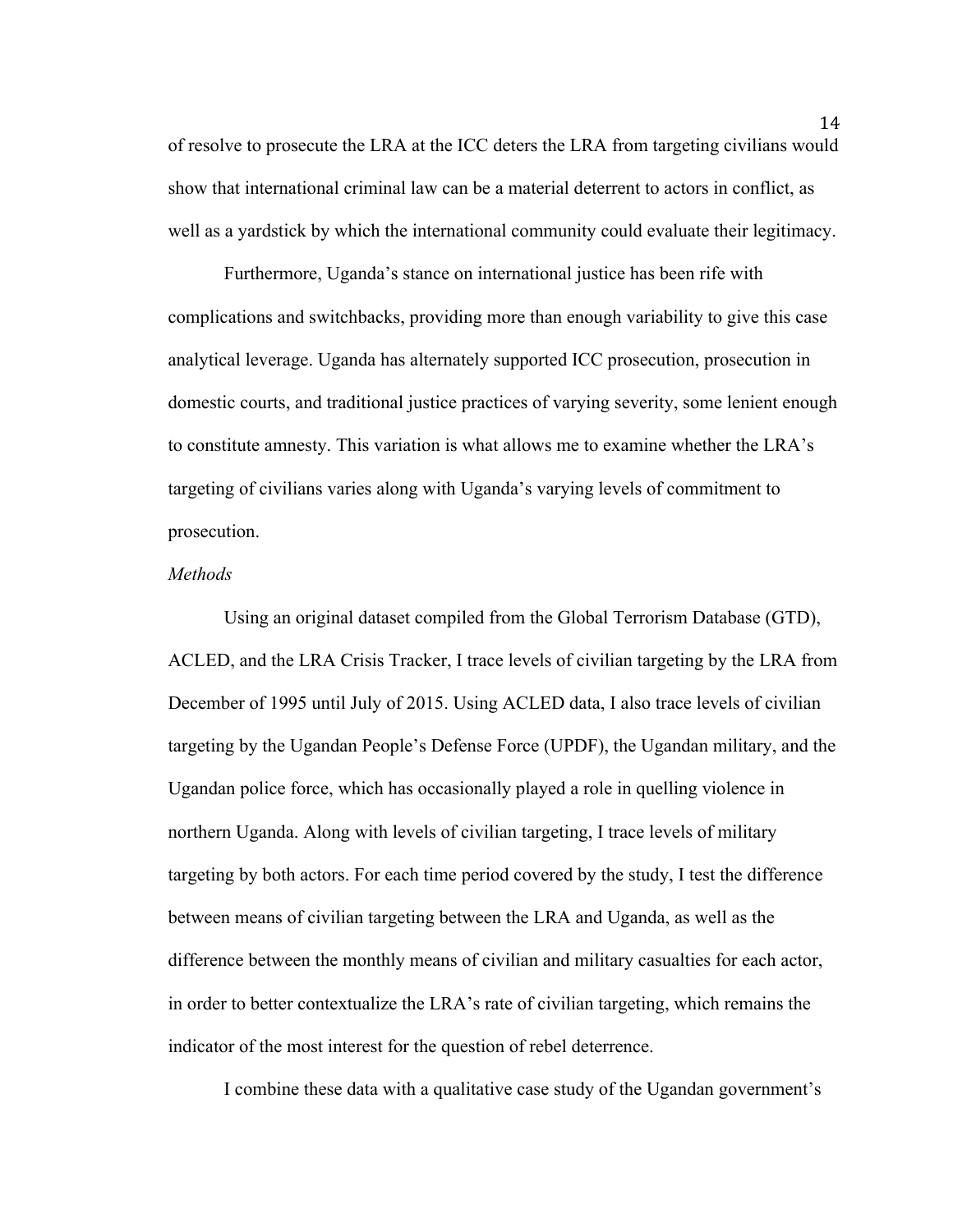signaling on the Rome Statute and the ICC, and major reports of LRA decision-making in the conflict. The case study is split into four periods, based on the Ugandan government's evolving signaling. I find that the Ugandan government's signaling on international justice, in and of itself, does not affect the LRA's propensity to target civilians, but that it is conditioned by several factors that do play a role—perceptions of Uganda's credibility of commitment to promises made in the course of peace negotiations, including those relating to justice mechanisms; Uganda's own human rights record in prosecuting the conflict; and the growing involvement of non-state stakeholders, including northern Ugandans themselves, in advocating for the ICC to play a role outside of the one initially conceived by the government of Uganda.

# **December 1995- December 2003: Uganda supports international criminal accountability**

[Figure 1 here]

[Figure 2 here]

# *Ugandan Signaling*

In the final days of 1995, the United Nations General Assembly resolved to create a Preparatory Committee for a much-discussed but as-yet-unrealized court to internationally try the perpetrators of the worst crimes (UN General Assembly). This Preparatory Committee went on to convene twice in 1996; in each of these meetings, delegations from both states and NGOs formally discussed issues behind and ideas for an international criminal court (Committee on International Law and Committee on International Human Rights, 1996, pp.4). In November of 1996, the Preparatory Committee resolved to elevate its sessions from simple discussions to meetings of various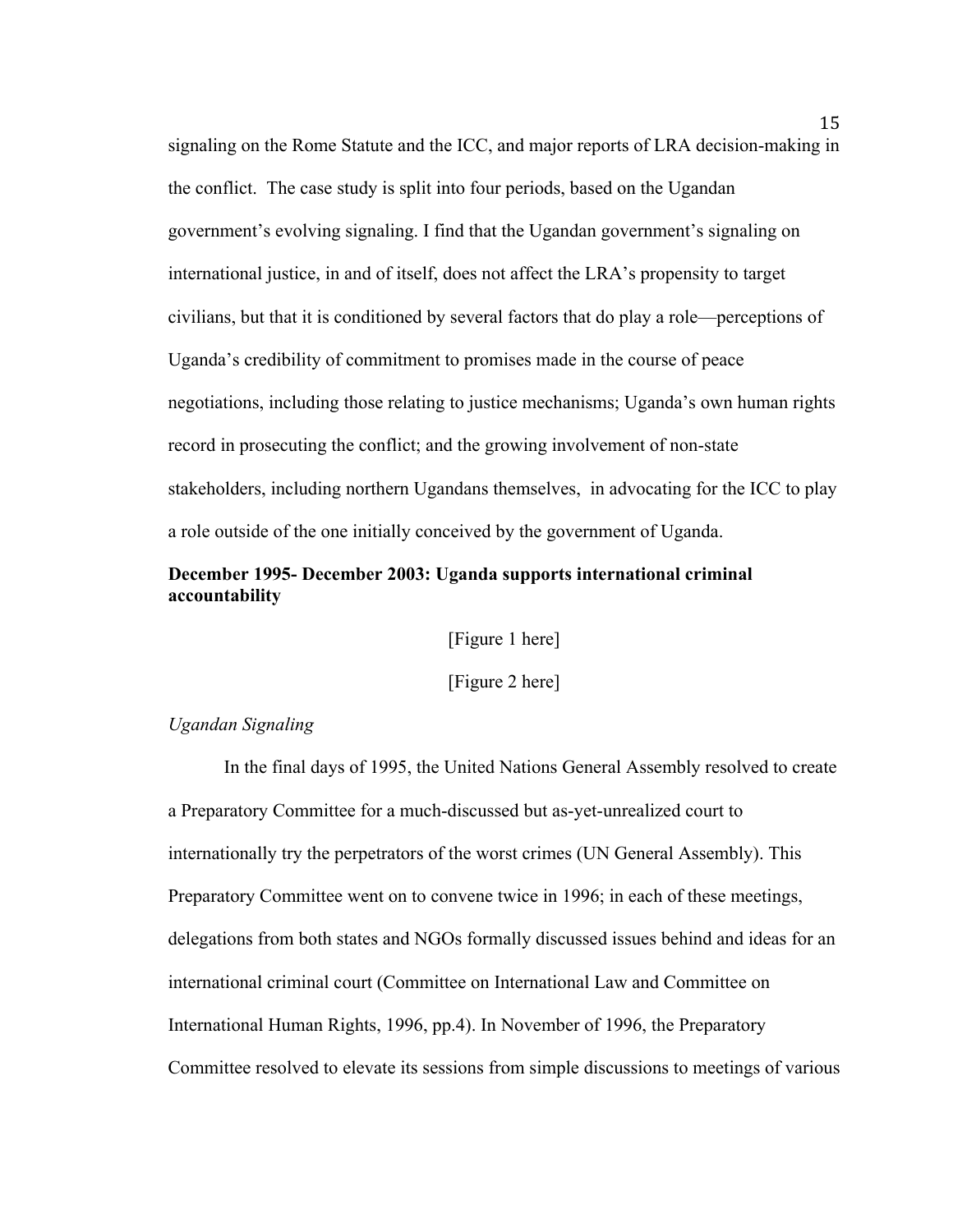working groups, each of which was tasked with negotiating an aspect of what would hopefully become a draft for an international convention (ibid, pp. 4). The General Assembly reinforced this with a resolution (1996). These discussions continued throughout 1997, to be culminated in a diplomatic conference in Rome at the end of 1998. Uganda was engaged in these discussions.

Two years of committee work culminated in three days of international negotiations at the Rome Conference, which took place from June 15-17, 1998. Uganda signed the Rome Statute less than a year later, on March 17, 1999. That is was within the first sixty states to do so signaled Uganda's strong support for not only the principal of criminal accountability, but for the mechanism of an international criminal court to provide accountability for the perpetrators of the worst crimes.

At this point, the International Criminal Court existed on paper, but still not yet in reality. The Rome Statute stipulated that the ICC would not come into force until sixty states had ratified it (Bosco, 2014, pp. 56). This would happen more than three years later, on June 30, 2002. Uganda was one of the last of the initial sixty to ratify the Rome Statute; it did so on June 14, 2002. In the months leading up to ratification, the Ugandan Prime Minister, Apolo Nsinambi, loudly called for Uganda to ratify the Statute, specifically so that Uganda could take advantage of the new ICC to try Joseph Kony for crimes against humanity (Africa News, 2002).

Uganda showed strong support, both internally and on the international stage, for ratification of the ICC. However, it is clear that its motivation was much more material than it was normative. Prime Minister Nsibambi's call for the speedy ratification of the Rome Statute *specifically so* Uganda could use the ICC to try Kony shows very clearly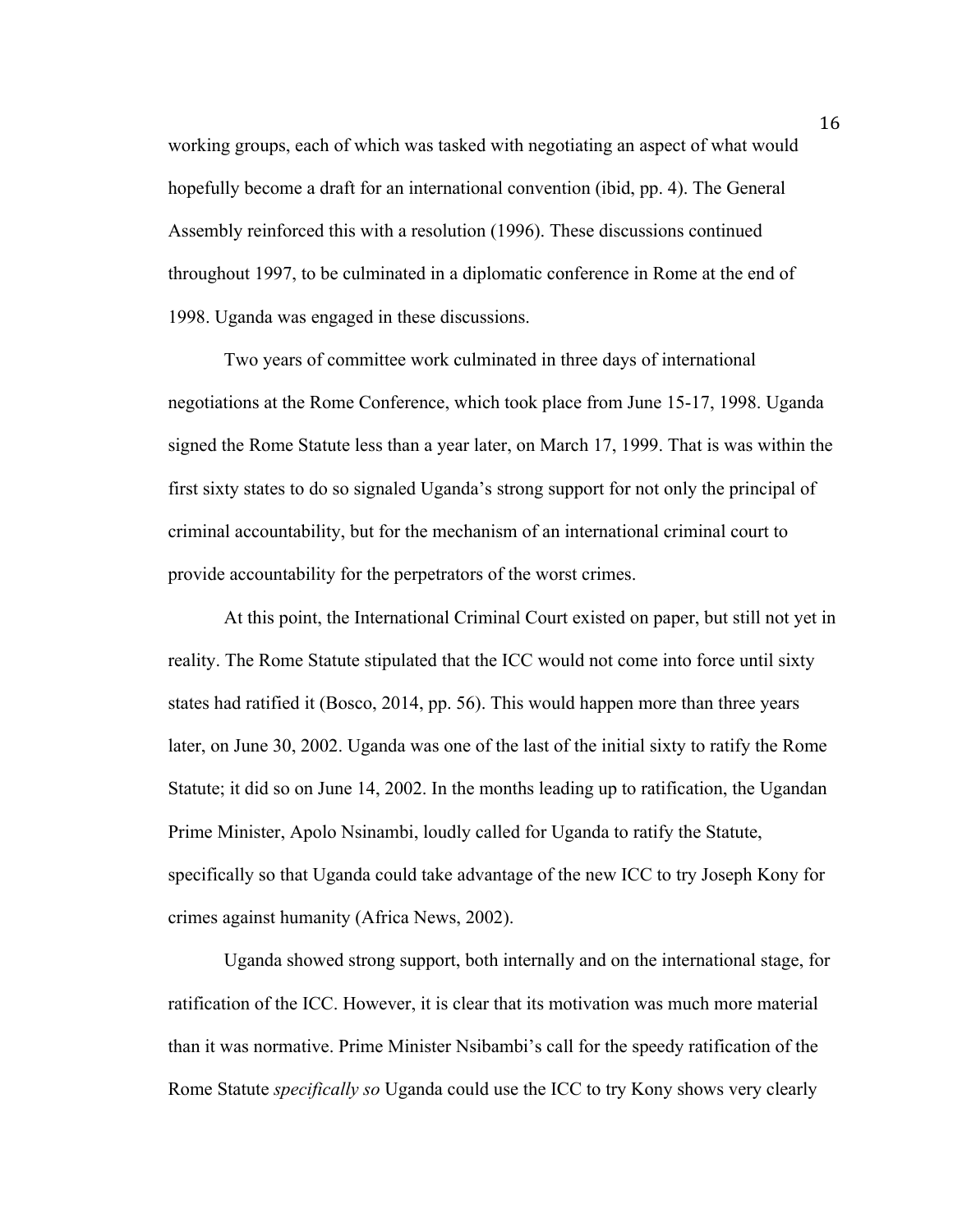that much of Uganda's interest in ratification lay in a desire to use the ICC as a powerful card to play against the leader of a long-standing and costly rebellion. This is further reinforced by the fact that, only several weeks after calling for the speedy ratification of the Rome Statute, Uganda signed a Bilateral Immunity Agreement with the US. Uganda's willingness to agree to not ever help the ICC hold US military personnel accountable for their wartime conduct clearly indicates that Uganda was not operating according to a pure, unwavering belief in the principles of international justice and universal jurisdiction. Its aims were tactical and self-interested. Still, in spite of the BIA, public affirmations of its strong support for the ICC were an important tactic, with a Ugandan delegate to the UN making a strong statement of support for the nascent ICC in October of the same year (Kalema, 2003). Indeed, throughout the end of 2003, Ugandan leaders met several times with the prosecutor of the ICC to discuss referring the LRA situation for ICC investigation and eventual prosecution (Otim & Wierda, 2010, pp. 2).

## *LRA Civilian Targeting*

The LRA maintained a consistent low level of civilian targeting from the late 1990s through the early 2000s. There is a notable spike in violence in April of 2002. Prior to this, the LRA's highest monthly death toll had been 41 (September of 2000), and in April of 2002, the LRA killed 530 civilians. This is likely due to the fact that, in the late spring of 2002, the LRA established a base in Southern Sudan (New Vision, July 19, 2002), and in the second half of the summer, they were once again able to turn their attention towards attacking northern Uganda from their new base (The Globe and Mail, July 26, 2002).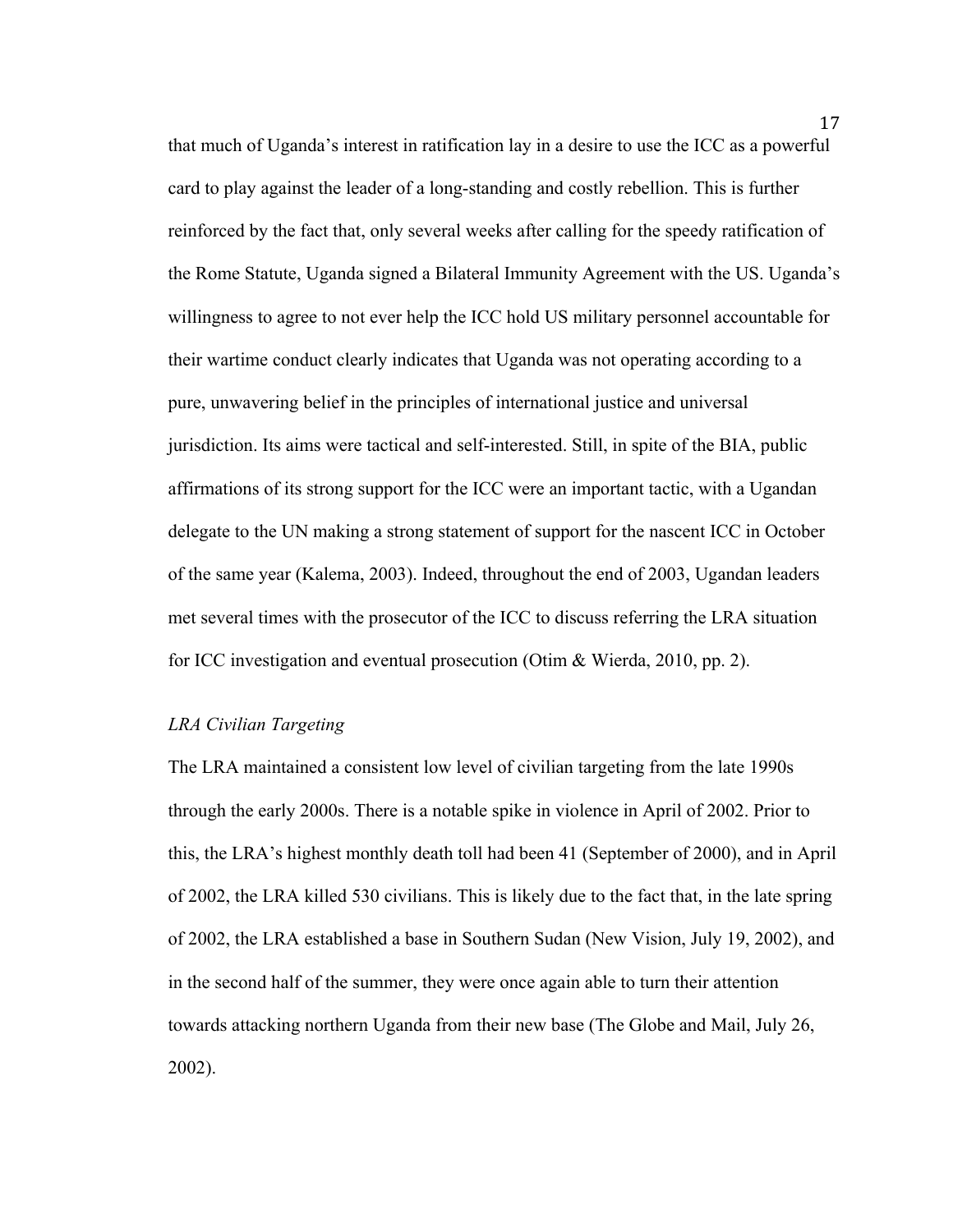However, in July and August, there sees to have been a turn—while the LRA continued its usual tactics by attacking an IDP camp (New Vision, August 3, 2002), it also released many captives, a notable departure from their usual practice of killing them (New Vision, July 30, 2002). The number of civilians killed also fell to 109 in July and 154 in August. In the last week of August, Kony called a ceasefire, but the numbers of civilians killed remained between 150 and 200 a month during the fall, when the ceasefire was in effect (The Monitor, August 25, 2002).

Kony's request for a ceasefire came just over two months after the Rome Statute came into force, with Uganda as one of the initial ratifiers. This is telling; however, in his terms of the ceasefire, Kony only stipulated that the LRA would not attack the UPDF. He mentioned nothing about ceasing attacks on civilians, and his additional terms—that the UPDF not come within one kilometer of the LRA's positions—suggest that the ceasefire was much more about protecting the LRA in the context of the conflict, rather than about ending the conflict altogether, or about any LRA trepidation about the nascent ICC. This corresponds with the generally high rates of Ugandan military targeting seen throughout this time period, which spiked especially in the beginning of 2002, and posed a significant military challenge to the LRA. Thus, if Kony was responding to the newly created ICC, it was much more likely that he conceived of the ICC as a tool that gave Museveni an advantage over him in the conflict, not that he conceived of the ICC as a mechanism that would inevitably impose justice on him.

The early weeks of 2003 saw the LRA preparing for ceasefire negotiations (New Vision, January 14, 2003; New Vision, February 6, 2003), even as they continued their usual tactics of targeting civilians (The Independent, February 28, 2003). There was a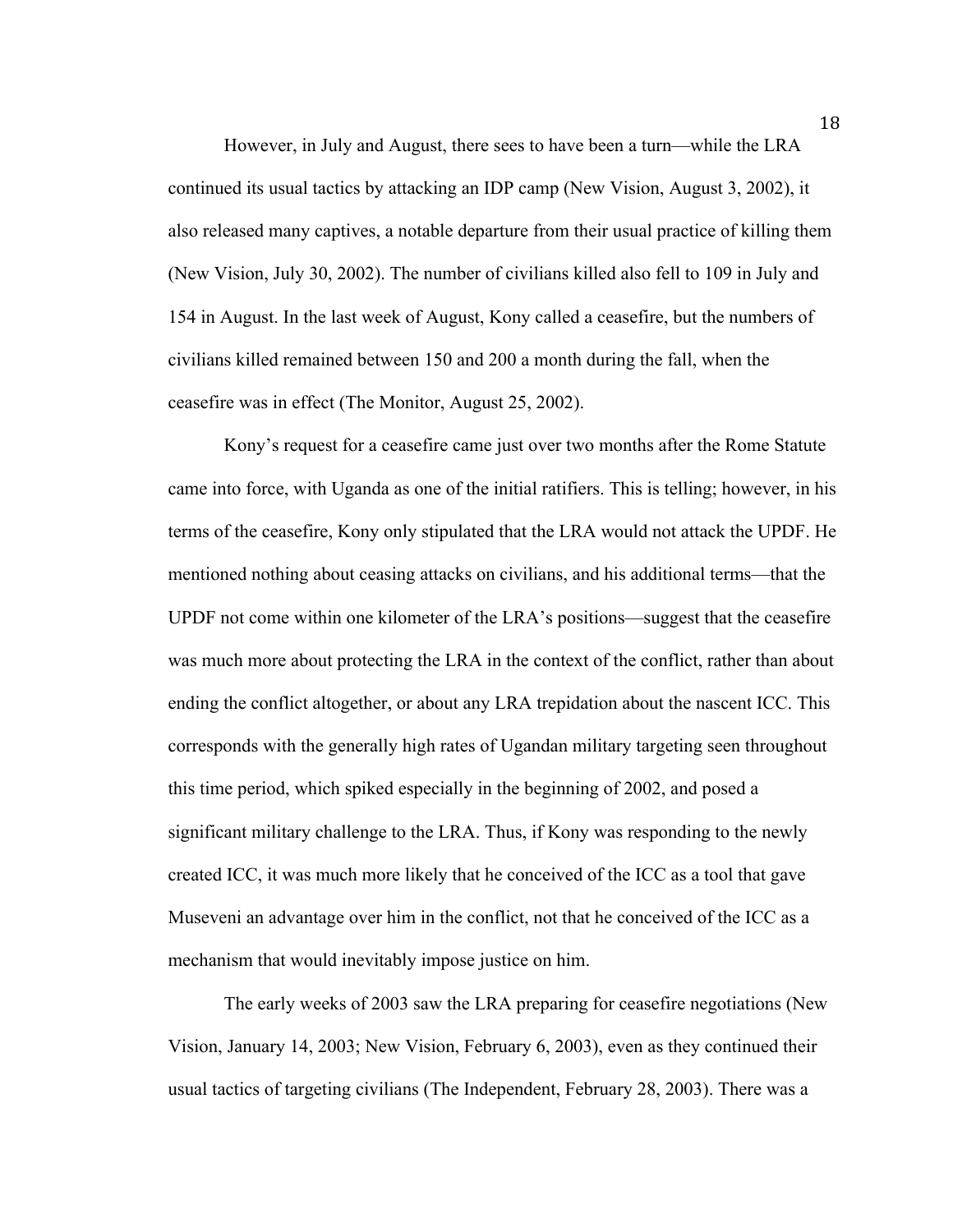notable spike in violence in January of 2003—the LRA killed 457 civilians. This spike suggests that the LRA might have increased its targeting of civilians to force the government's hand to accept the ceasefire, and shows that it was not deterred by any specter of international prosecution.

In April, the LRA demanded an unconditional ceasefire from Uganda (UN Integrated Regional Information Networks, April 10, 2003), and, as if to heighten the credibility of their desire for peace, they reduced their targeting of civilians, as only 56 civilians were killed in April of 2003. The targets of several of these attacks—a health center, a trading center, a mission—suggest that the LRA was more interested in material plunder than it was in merely terrorizing civilians. Still, the summer of 2003 saw a spate of abductions (New Vision, May 29, 2003; The Monitor, June 21, 2003). The LRA's tactics that fall suggest a renewed commitment to mounting hostilities. Kony established a new training camp (The Monitor, July 28, 2003), started attacking more blatantly political targets (New Vision, August 28, 2003), and the LRA publically affirmed its commitment to the conflict (The Monitor, November 14, 2003). Throughout the end of 2003, the LRA continued to target civilians (The East African Standard, October 16, 2003; AP, October 31, 2003; Independent on Sunday, November 9, 2003). Throughout this period, the LRA gave no public admission that they were aware of the ICC, let alone that they considered it a threat, or even something to influence their tactics. Also, notably, the LRA's levels of civilian targeting and military targeting were relatively on par throughout this time period, and the difference between means between the monthly rates of each is not significant. This suggests not only that the LRA was highly focused on their fight against the Ugandan government, but also had the resources and wherewithal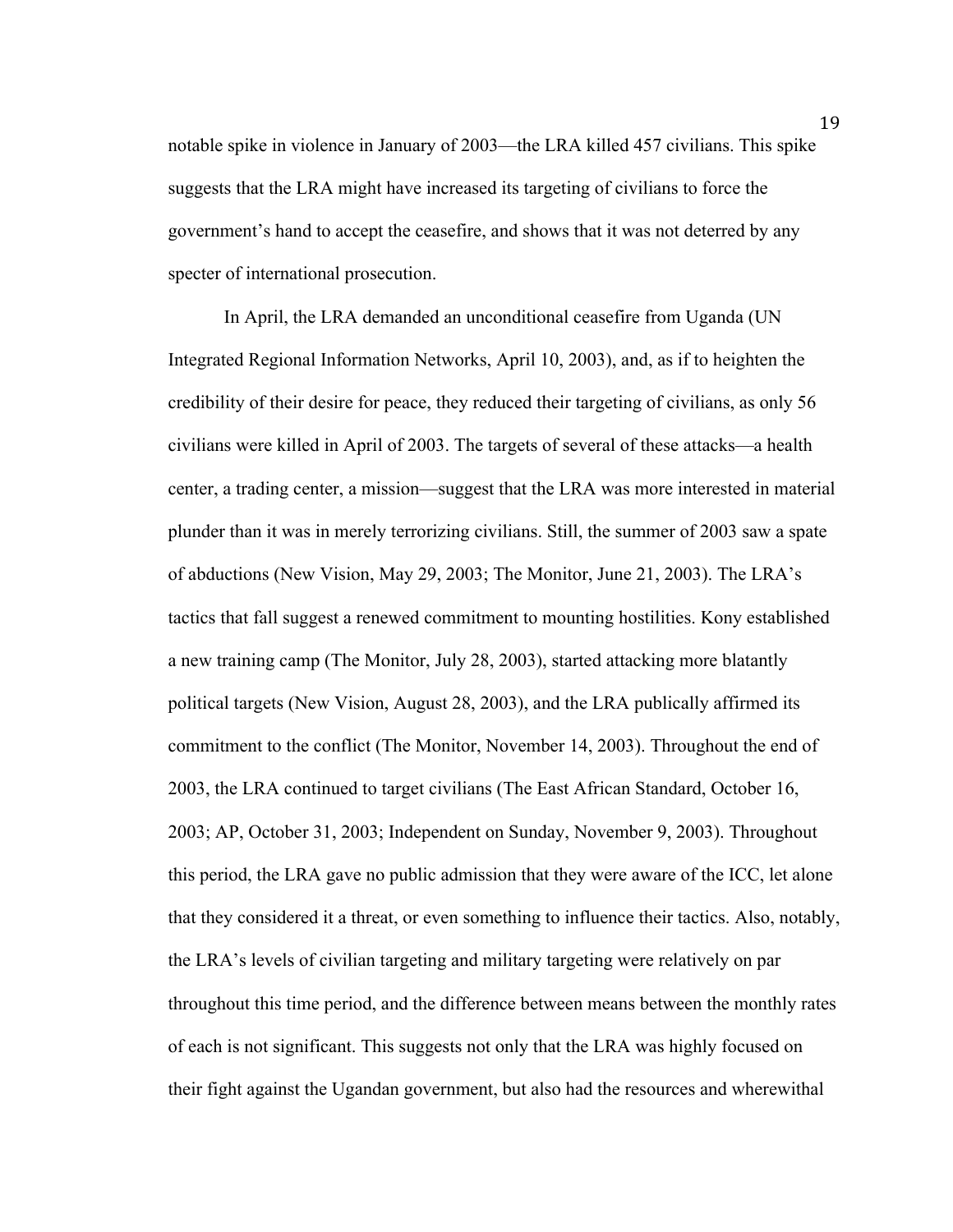to prioritize military targets in a way that they would not be able to in subsequent phases of the conflict. It also shows that targeting civilians had not yet become as central an aspect of the LRA's military strategy as it would become in later years. This period clearly shows that capacity and resource issues are a primary determinant of whether the LRA chose civilian or military targets.

# **December 2003- May 2006: Heightened Ugandan support for the ICC**

[Figure 3 here]

[Figure 4 here]

## *Ugandan Signaling*

On December 16, 2003, Uganda formally referred the LRA situation to the ICC (Otim & Wierda, 2010, pp. 2). This was a banner event for both the court and Uganda: it was the first time a state referred a situation to the ICC for investigation, and thus was an important affirmation of the court's utility. It also was a strong indication of Uganda's **resolve** in prosecuting the conflict to use even mechanisms of international justice to gain a hold of the LRA rebellion that had ravaged its north for fifteen years. In further affirmation of this resolve, President Museveni publically met with Prosecutor Moreno-Ocampo several times in the early weeks of 2004, and promised to amend Uganda's existing amnesty laws to pave the way for international prosecution of LRA leadership (Africa News, January 29, 2004).

In turn, the ICC demonstrated its commitment to the situation, with the prosecutor publically commenting on an LRA massacre that occurred in February of that year (Otim & Wierda, 2010, pp. 3), and announcing the ICC's commitment to the investigation in spite of Uganda's failure to submit payments to the court (New Vision, March 18, 2004).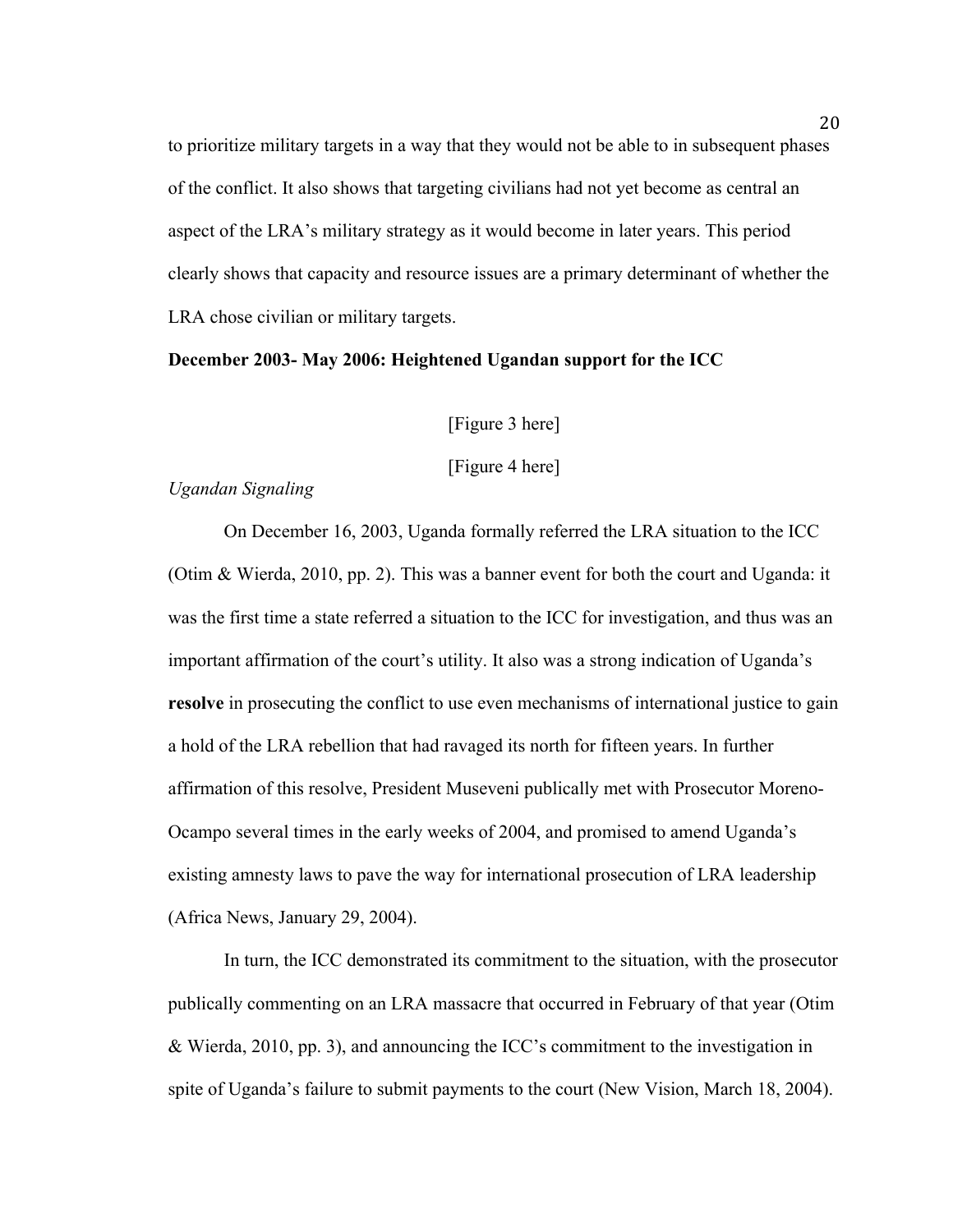That July, the ICC formally opened an investigation into Uganda, and nine ICC representatives arrived in the country in August to begin the investigation (UN Integrated Regional Information Networks, August 26, 2004).

In spite of Uganda and the ICC's strong mutual commitment to investigating the situation, 2004 saw the first of many Ugandan switchbacks regarding international justice. In November, the Ugandan government publically expressed support for the use of traditional justice mechanisms to hold LRA leadership accountable for their actions. As some of these traditional justice mechanisms could be conceived of as amnesty, and as President Museveni (incorrectly) said that Uganda could withdraw its referral to the ICC, these comments raised international concern about Uganda's understanding and support of the ICC (Amnesty International, November 16, 2004). At the same time, a bill was submitted to the Ugandan parliament, proposing changes to the constitution to better accommodate the work of the ICC. It would give the Rome Statute the force of law within Uganda, as well as set up domestic mechanisms for the prosecution of war crimes, which would be in line with the Rome Statute (The Monitor, November 23, 2004). These mixed signals indicate, again, that Uganda's**—**and especially the Ugandan executive's primary objective vis-à-vis the ICC was to gain control over the situation in the north. Museveni clearly saw the referral of the situation to the ICC as one of a host of options for bringing LRA leadership into line, and was engaging with the ICC not out of a normative commitment to international justice, or even criminal accountability, but as a possible means to extinguish a longstanding conflict.

However, in spite of Uganda's back-and-forth and public exploring of other accountability mechanisms, including some that went against its Rome Statute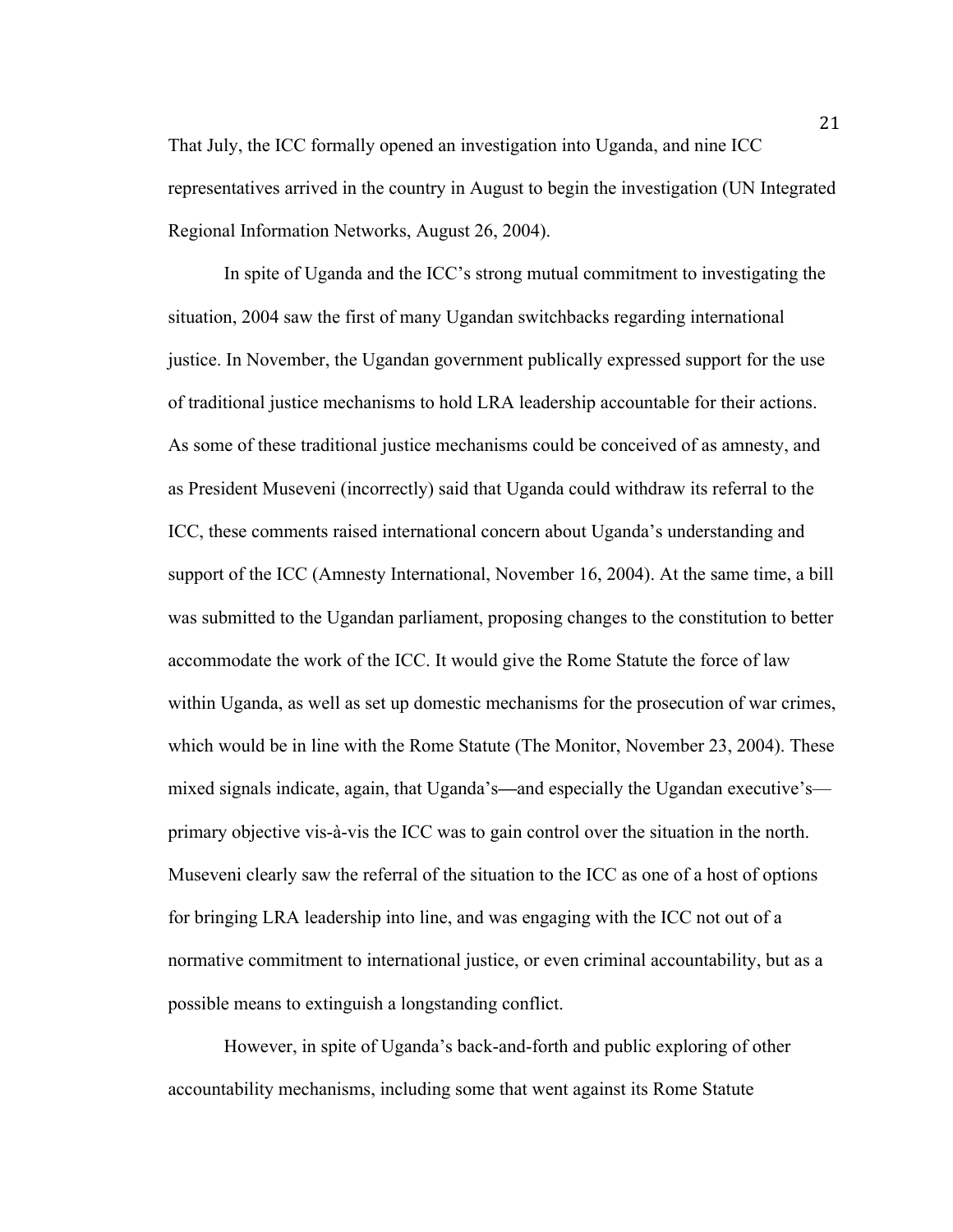obligations, since the situation had already been formally referred to it, and since referrals are irrevocable, the ICC was able to proceed. Thus, in July 2005, Pretrial Chamber II of the ICC issued arrest warrants for five top LRA leaders: Kony, Lukwiya, Odhiambo, Ongwen and Otti. The warrants were unsealed that October, with the public caveat that the ICC could still issue further arrest warrants for those men and others for crimes that had yet to be committed (New Vision, November 3. 2005).

#### *LRA Civilian Targeting*

The amnesty law—itself evidence that Uganda's commitment to the ICC was neither pure nor absolute**—**under which the LRA had been protected during 2002-2003's ceasefire negotiations, was set to expire on January 17, 2004 (New Vision, January 7, 2004). Furthermore, UPDF increased their hostilities against the LRA, in an attempt to weaken them beyond the point of recovery (New Vision, February 12, 2004). Thus, there is a significant increase in LRA civilian targeting in late January and February. The LRA killed around 200 refugees in an attack on a camp in late February (Butcher, February 23, 2004). This attack, and subsequent attacks on civilians in this time period, are distinguished from earlier years in the conflict in that they are accompanied by almost no military casualties; this feature, combined with the inarguably vulnerable civilian target, marks a definitive evolution of the LRA's strategy towards explicitly civilian-centric attacks. This massacre generated more international attention than was usually given to LRA activities, and raised widespread question of whether Uganda was as successful in rooting out the LRA rebels as it had claimed, which heightened Uganda's incentive to root out the LRA insurrection (AP, February 24, 2004). In this instance, this incentive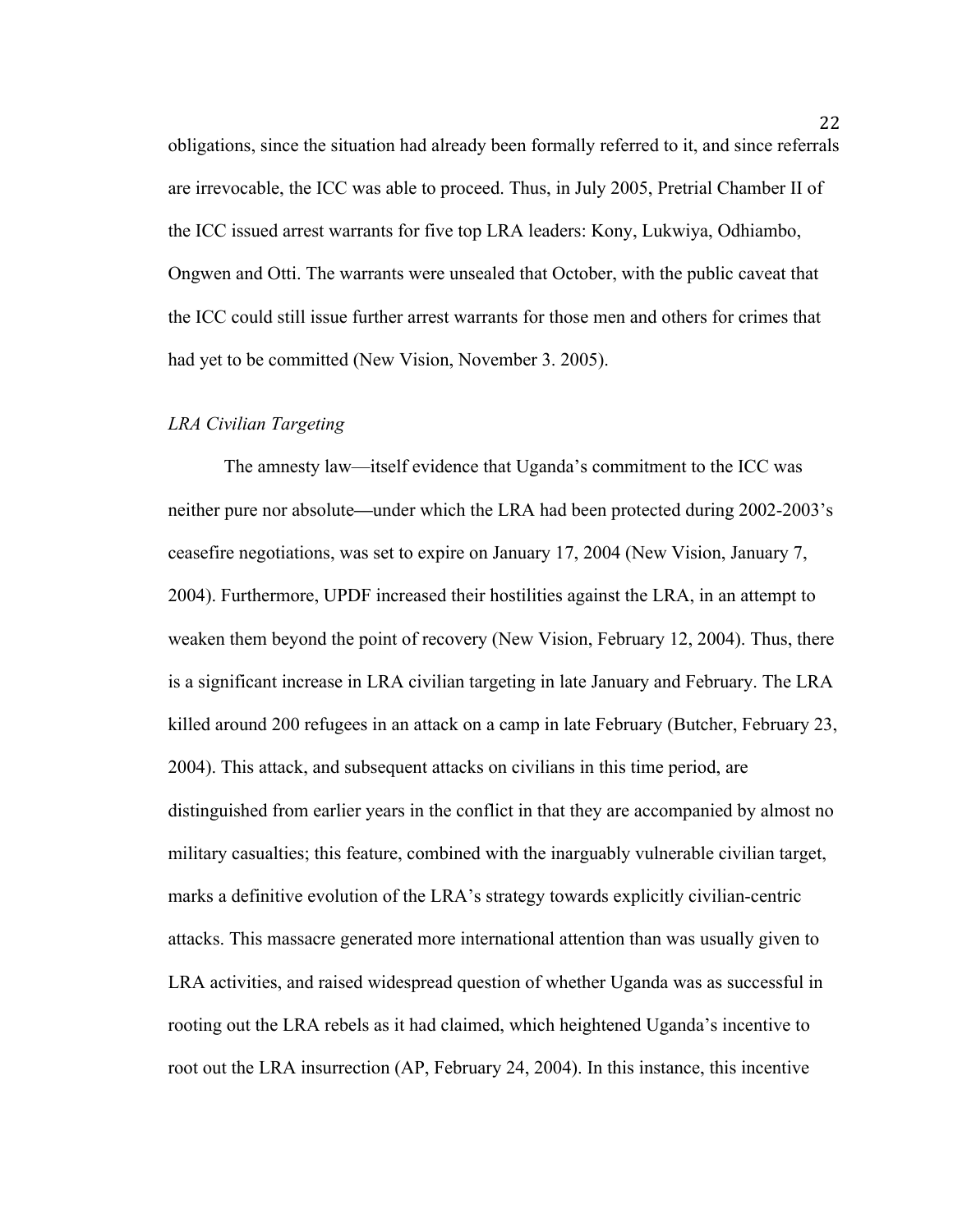manifested as a heightened military effort, and the UPDF continued their offensive against the LRA throughout the spring (New Vision, April 13, 2004). In turn, the LRA continued attacking IDP camps, killing and further displacing civilians (UN News Service, May 21, 2004).

Still operating out of Sudan (The Monitor, June 24, 2004), the LRA also continued attacks on Sudanese villages throughout the summer of 2004 (UN Integrated Regional Information Networks, July 26, 2004; UN Integrated Regional Information Networks, August 13, 2004). By the end of the summer, the LRA was significantly weakened. They sustained losses against the UPDF (New Vision, August 20, 2004; New Vision, August 23, 2004; The Monitor, August 28, 2004), and saw some of their leaders surrender (New Vision, August 19, 2004). In the middle of September, the LRA declared an unconditional ceasefire (The Monitor, September 17, 2004). Notably, the LRA killed only 13 civilians from September 2004- January 2005.

Still, the UPDF continued its offensive against the LRA throughout September and October (New Vision, October 5, 2004). In addition, they began returning abducted children to their parents (The Monitor, October 5, 2004; New Vision, October 12, 2004). In the last days of 2004, the LRA and Uganda began peace talks, which the LRA saw as a means of respite from the conflict, but not surrender. (UN Integrated Regional Information Networks, December 29, 2004).

The peace talks began to collapse when Kony ambushed the army less than a week later (The Monitor, January 5, 2005). Nonetheless, ceasefires and various steps at peace talks continued in the early weeks on 2005, and during this period there are no reports of major attacks on civilians (UN Integrated Regional Information Networks,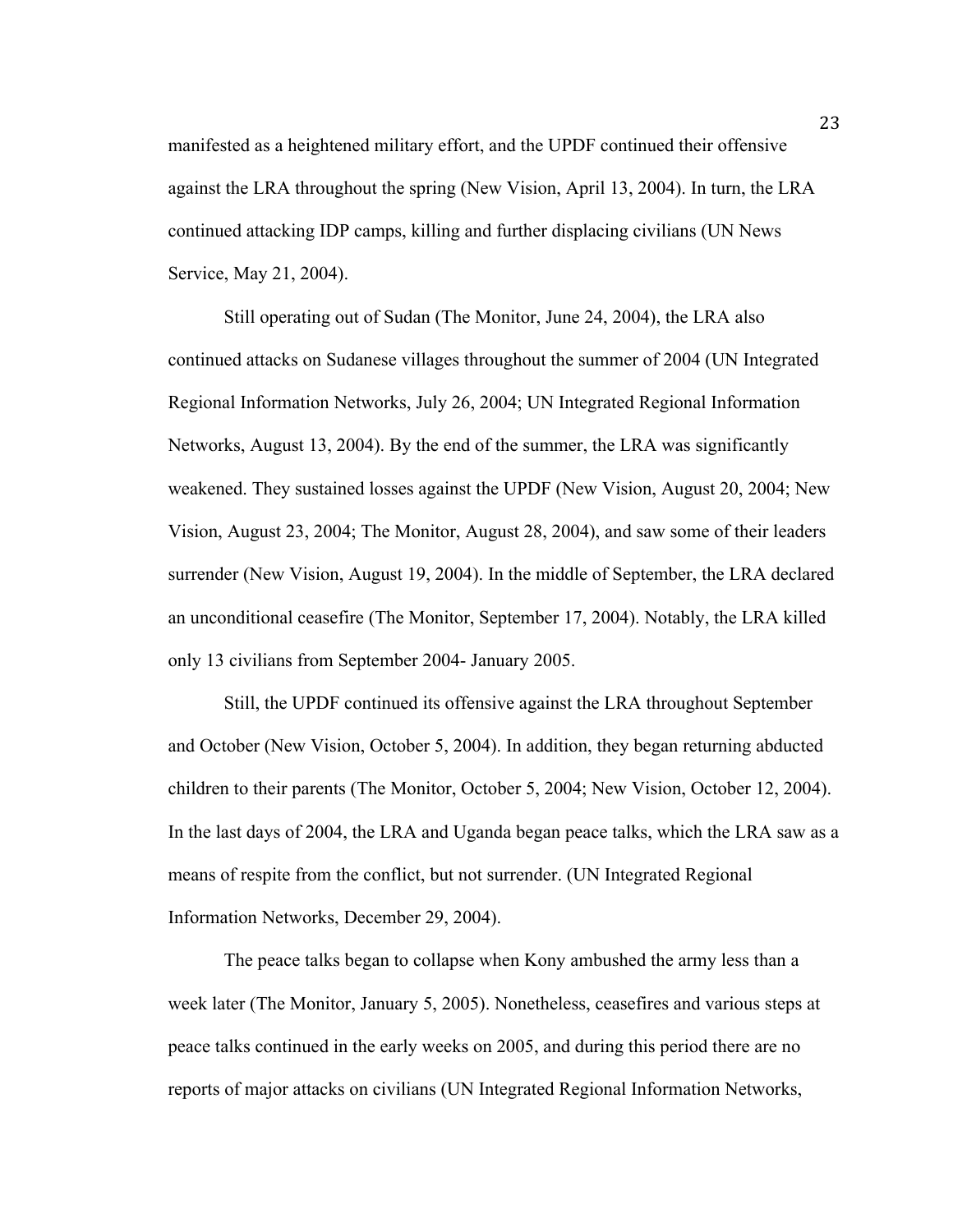February 4, 2005). However, the talks collapsed in the end of February, and fighting resumed (The Monitor, November 23, 2005). Therefore, the LRA resumed targeting civilians, with 148 civilians killed in March. (UN Integrated Regional Networks, April 8, 2005). The fighting between the UPDF and LRA continued through the summer to the end of 2005, seemingly unchanged by the issuing of arrest warrants against LRA leaders. The early months of 2006 are much the same. During this period, the conflict between the UPDF and the LRA was highly asymmetric. From January 2005 until May 2006, there are only 13 military deaths attributed to the LRA, while the UPDF claimed 209.

It is difficult to trace any kind of intent in the LRA's actions during this period. There is a distinct pattern of UPDF weakening the LRA until the LRA requests a ceasefire, the granting of a ceasefire, and then the LRA breaking the ceasefire. The most likely explanations for this pattern are principal agent problems and lack of capacity. The LRA was significantly weakened at this point, and only claimed 17 military casualties throughout the entire period. Their forces numbered in the hundreds, many of whom were children. It's doubtful that LRA leadership had complete control over all of their forces, and so it's difficult to ascribe the LRA's tactics to any grand strategy, or even to characterize their actions as tactics (Weinstein 2007). In any case, there is no evidence showing that the LRA was directly responding to Ugandan government signaling vis-àvis the ICC. However, there is strong evidence that the UPDF's preponderance of military force did affect the LRA's propensity to target civilians, both in the events of the conflict of this period—the LRA's retreat into Sudan, the tendency to spoil peace negotiations by attacking civilians instead of military targets, as they had before—and in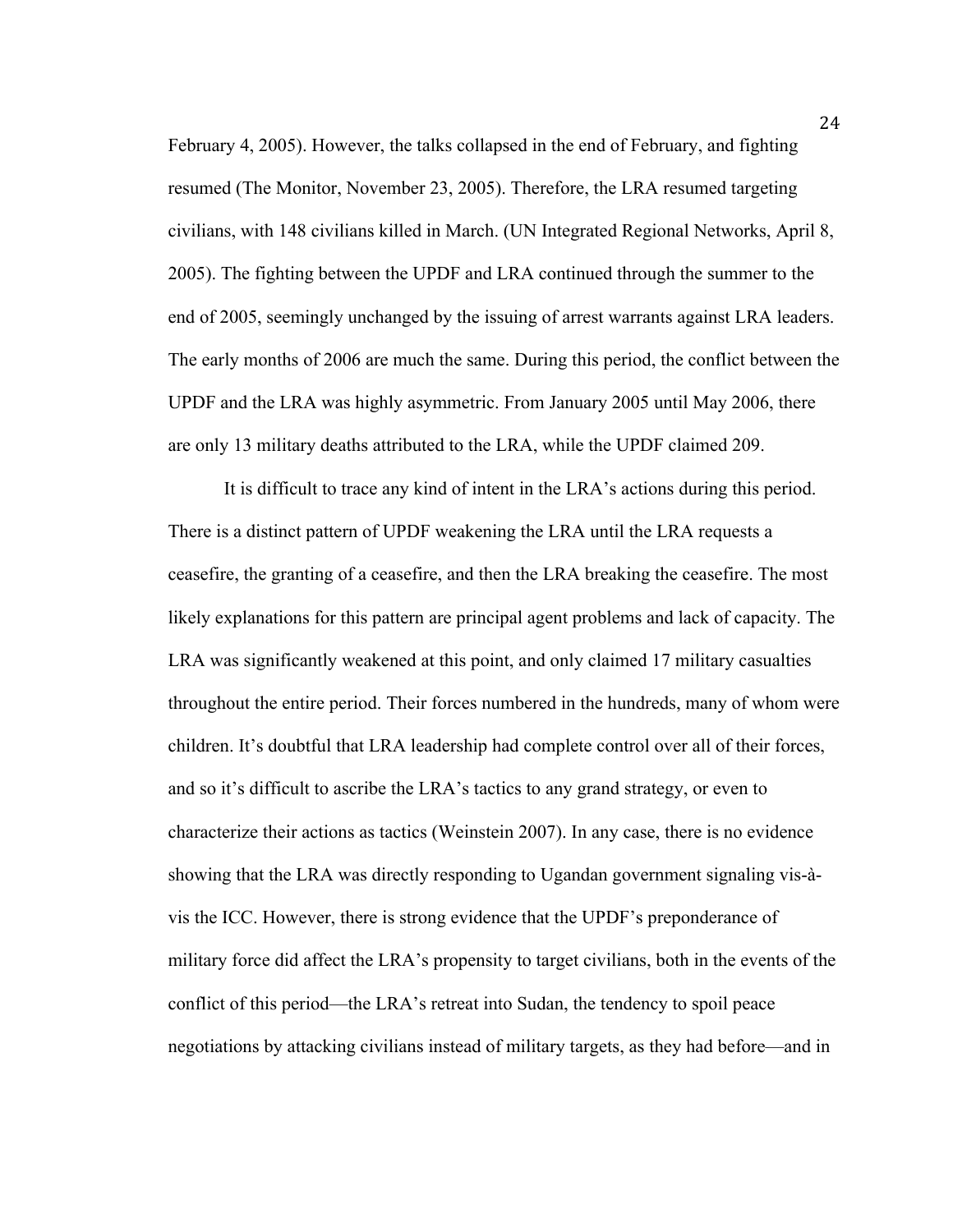the ratio of the LRA's civilian targeting. On the average month during this time, the LRA killed 0.58 soldiers and 64.76 civilians.

# **May 2006- December 2008: Uganda revokes its support**

[Figure 5 here]

[Figure 6 here]

# *Ugandan Signaling*

In June of 2006, the elusive Kony released a video asking the Ugandan government to meet with him to negotiate a peace deal (Institute for War and Peace Reporting, June 19, 2006). This request came just a few weeks after the ICC arrested its first indicted criminal, a Congolese warlord (Hirondelle News Agency, March 20, 2006). It is very possible that this arrest made Kony realize that his own arrest and international prosecution were very real possibilities, and that his request for peace negotiations came partially out of a desire to circumvent those possibilities. The Ugandan government agreed to negotiate, but promised both the ICC and the international community as a whole that the peace negotiations would not interfere with the ICC's construction of the case against Kony (UN Integrated Regional Information Networks, June 14, 2006). Nonetheless, three weeks later, Museveni then publically announced the Ugandan government's willingness to give amnesty to LRA leadership (UN Integrated Regional Information Network, July 6, 2006). Thus, in the span of three weeks, Uganda issued diametrically opposed signals on post-conflict justice for the LRA, one of the quickest and most dramatic switchbacks yet. The ICC Prosecutor publically reminded Uganda that, due to its ratification of the Rome Statute, giving amnesty to Kony would be a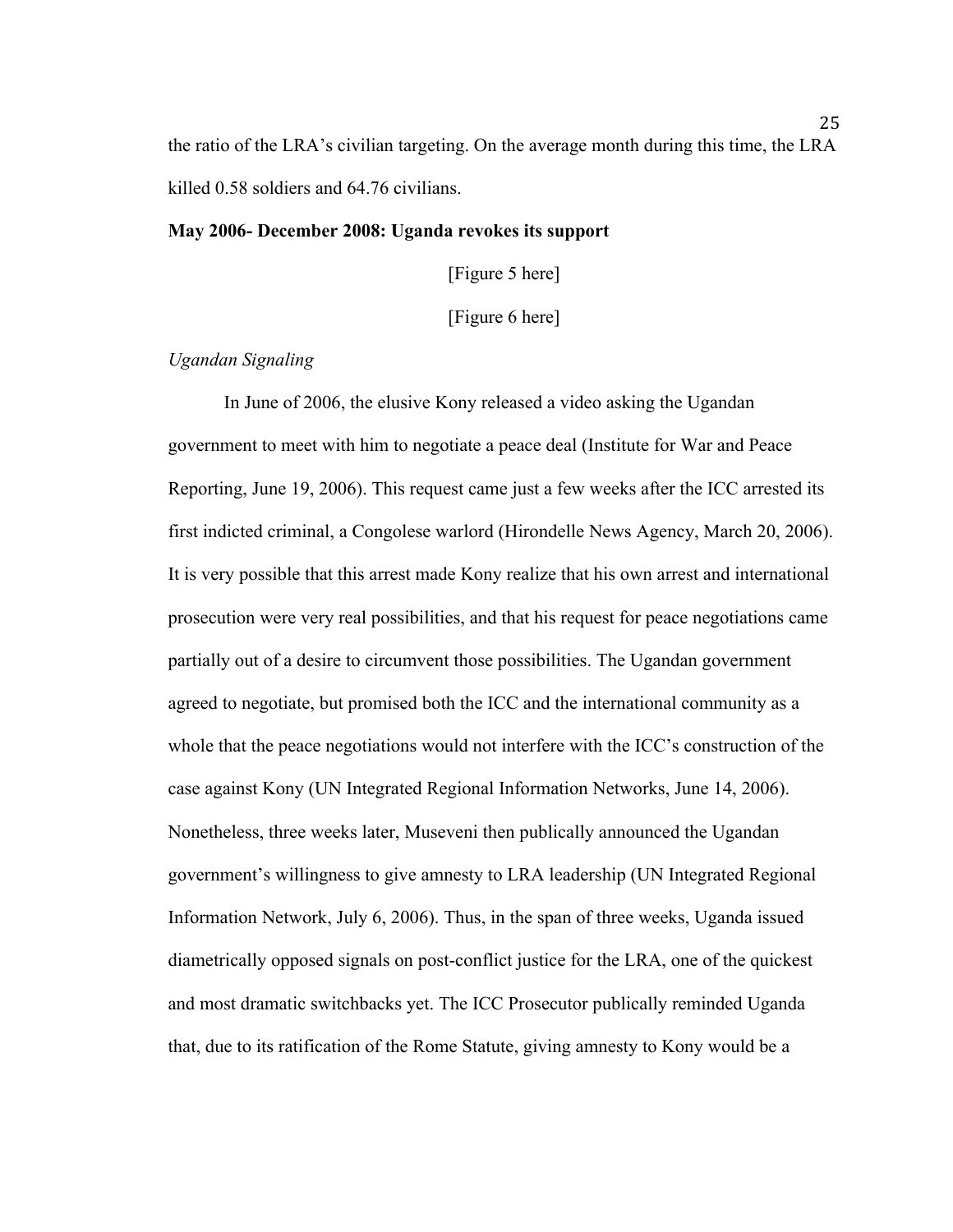violation of international law, and due to its referral of the situation to the ICC, it had an obligation to arrest Kony (The Nation, July 6, 2006).

Within a week of this very public inconsistency and contestation, the Juba peace talks began on July 11, 2006, with the LRA leaders granted limited amnesty (The East African, July 11, 2006). It's outside of the scope of this paper to discuss in detail what happened there, except to say that during peace negotiations various human rights organizations spoke out about how the ICC warrant was counterproductive to negotiations (The Monitor, July 31, 2006), and that Uganda publically declared the ICC's willingness to lift the indictments against the LRA leaders (The New Times, August 4, 2006). The ICC did not corroborate either of the previous two points, thus maintaining the marked inconsistency and contestation between itself and Uganda.

The peace talks sputtered in early September 2006, and the LRA leaders' limited amnesty expired completely (New Vision, September 25, 2006). The ICC wasted little time in demanding that Uganda submit a report on its efforts to arrest and prosecute LRA leaders (The Monitor, September 18, 2006). In December of that year, the peace talks utterly broke down (Human Rights Watch, April 25, 2007). Tellingly, as the negotiations broke down and as his temporary amnesty has expired, Kony invited a team of lawyers to meet with him so that he could educate himself about the ICC and the potential implications of his indictment (New Vision, November 11, 2006).

Peace talks between Uganda and the LRA resumed in the spring of 2007 (Human Rights Watch, April 25, 2007). In the interim, there are no reports of Ugandan efforts to search for or apprehend Kony, likely partially because Kony had moved his base to Southern Sudan, raising the political complications of arresting him there. These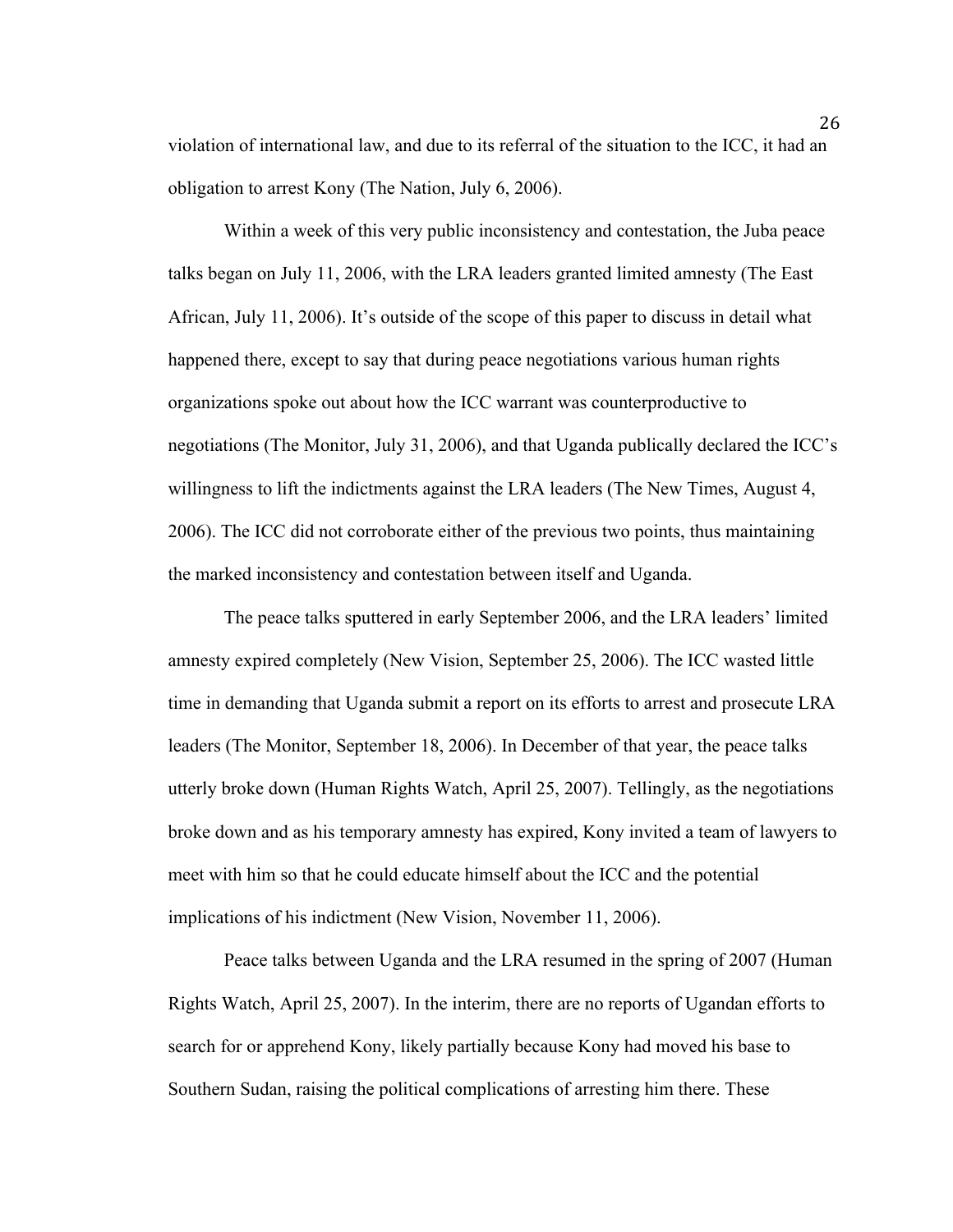negotiations lead to the Agreement on Accountability and Reconciliation, which the Ugandan government and the LRA signed at the end of June (Otim & Wierda, 2010, pp. 3). The agreement was to be implemented incrementally, with its full terms coming to force in November 2008 (Agreement on Accountability and Reconciliation, pp. 8).

The Agreement provided for the domestic prosecution of LRA leaders, thus keeping it in line with Uganda's Rome Statute commitments. However, observers expressed concerns about the leniency of these domestic prosecution mechanisms (Human Rights Watch, April 25, 2007). For instance, Article 5.3 of the treaty provided for "alternative justice mechanisms" such as "traditional justice mechanisms" and "alternative sentences," which are presumed to be more lenient procedures than those prescribed by the Rome Statute (Agreement on Accountability and Reconciliation, pp. 5). In any case, the Agreement was a strong signal that Uganda intended to use domestic justice mechanisms to prosecute the LRA, a move that the ICC supported. Indeed, the Ugandan government went about creating the domestic justice mechanisms necessary to execute the Agreement in accordance with the Rome Statute, including establishing a War Crimes division of its High Court in 2008 (Otim & Wierda, 2010, pp. 5).

However, the next year, the Ugandan government clarified that it was not complying with the ICC because the Rome Statute and the ICC's procedural strictures contradicted Uganda's constitution (New Vision, November 12, 2009). However, it is crucial to note that Uganda may have had other motivations. Uganda's rates of civilian casualties notably increased in 2008, with several high-profile incidents that drew outrage in northern Uganda and beyond (Human Rights Watch 2012). Local stakeholders started to call for ICC involvement in investigating those crimes, thus demonstrating a growing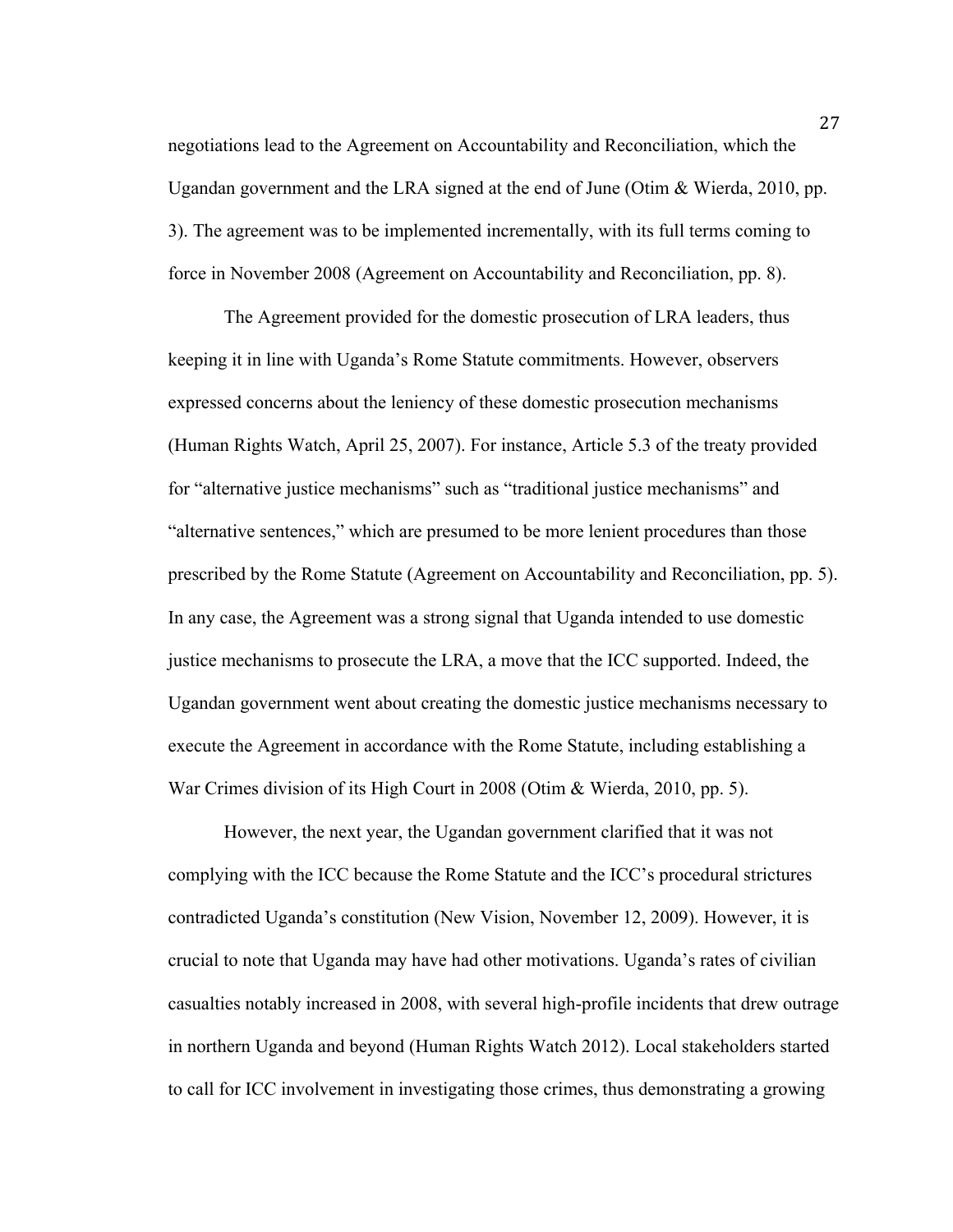awareness that the ICC was not simply a tool of the Ugandan state, and a growing sense of agency among Ugandans vis a vis prosecution. It is very possible that Uganda's distancing from and attempts to disempower the ICC were partially in response to a realization that they could be held just as accountable as the LRA under the Rome Statute. While it had long been apparent that the ICC was not merely a tool of Ugandan leverage against the LRA, but an actor in and of itself, in 2008 it became extremely clear that the ICC could not only act against Uganda's interests regarding the LRA, but that it could also act to call the legitimacy of Ugandan leaders' conduct into question.

# *LRA Civilian Targeting*

The Ugandan government's switchbacks regarding the ICC came because they wanted to initiate peace negotiations with the LRA, and they felt that the terms of the Rome Statute were so constricting that Uganda could not entice the LRA to negotiate peace without flouting the terms prohibiting amnesty. Thus, the LRA declared a ceasefire and a cessation of hostilities (Williams, August 5, 2006). However, as the peace negotiations continued into the fall, Uganda resumed its hostilities against LRA troops, thus calling into question Uganda's whether Uganda prioritized creating equitable peace or eliminating the LRA (Reuters, October 5, 2006). During this period, there are no major reports of LRA atrocities.

This lack of civilian casualties might be to do with the fact that, once again, the LRA took their conflict across international borders. The LRA had been largely rooted out of Uganda by the UPDF, and improved security measures in southern Sudan prompted them to move westward (BBC Monitoring Middle East, June 23, 2007).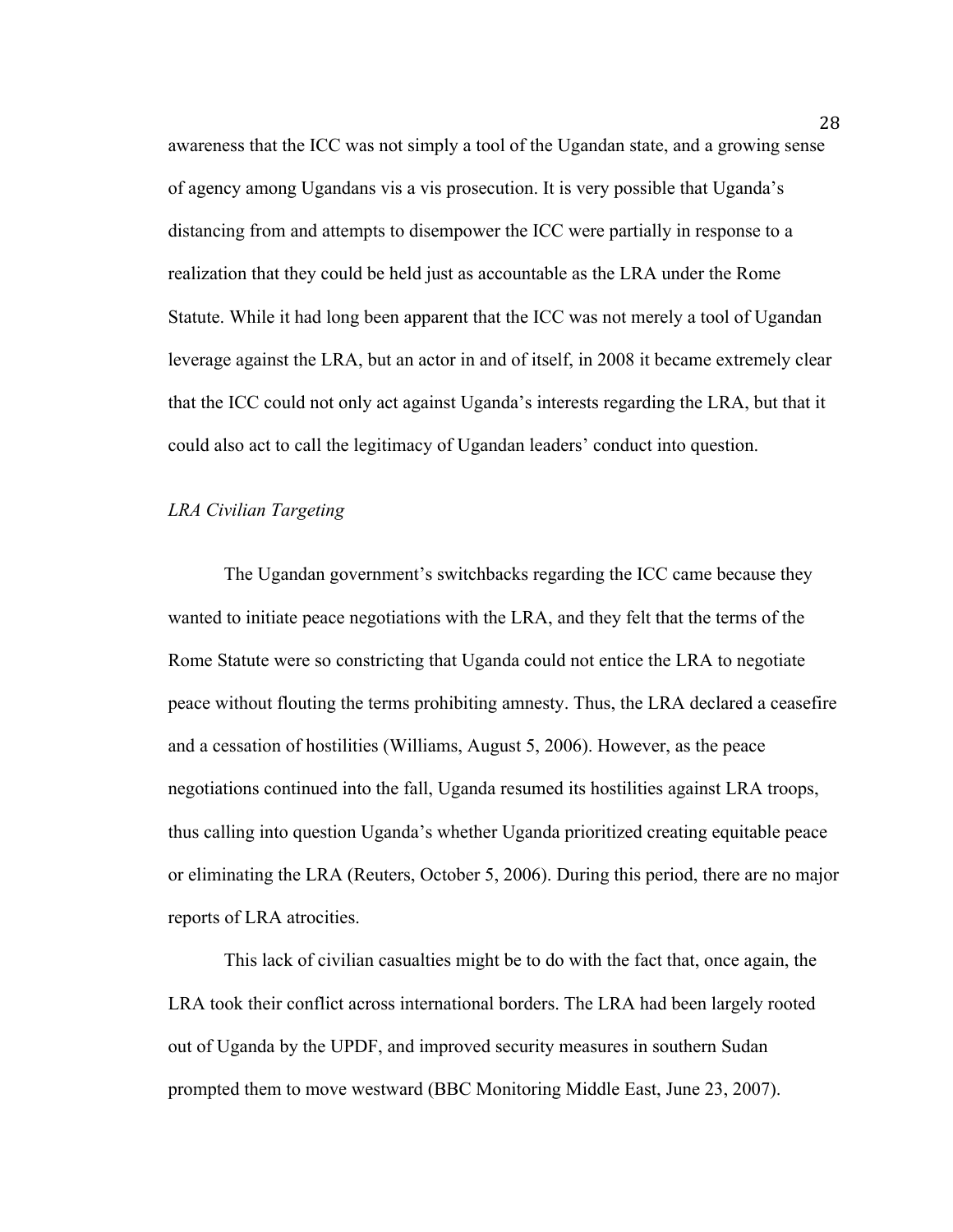In October 2008, the LRA launched attacks in the DRC so severe that thousands of Congolese refugees began fleeing to southern Sudan (UN News Service, October 7, 2008). By December, South Sudan decided that it could not handle the influx of refugees, and closed its border with the DRC (BBC Monitoring Africa, December 17, 2008). In the last days of 2008, possibly to assure the public of the security of the situation, leaders in Uganda and the Congo said that the LRA were on their last legs (BBC Monitoring Africa, December 23, 2008; New Vision, December 27, 2008). The LRA quickly followed up on these pronouncements with massive massacres on civilians, most conspicuously while they were attending church (McCrummen, December 30, 2008; Gettleman, December 30, 2008). December of 2008 was one of the bloodiest months of the whole conflict, with 918 civilians killed.

# **January 2009- July 2015: Uganda sends mixed signals**

[Figure 7 here]

[Figure 8 here]

# *Ugandan Signaling*

As seen in the previous section, the government of Ugandan spent much of 2006- 2010 distancing itself from the ICC. The years since then have been characterized by mixed, contradictory signaling regarding the ICC and the outstanding indictments and arrest warrants against LRA leaders. The ICC reacted to this by publically stating that the reason that LRA leaders had yet to be arrested was the Ugandan government's lack of cooperation (New Vision, January 27, 2010), and the prosecutor followed up these comments by visiting Uganda (BBC Monitoring Africa, January 26, 2010).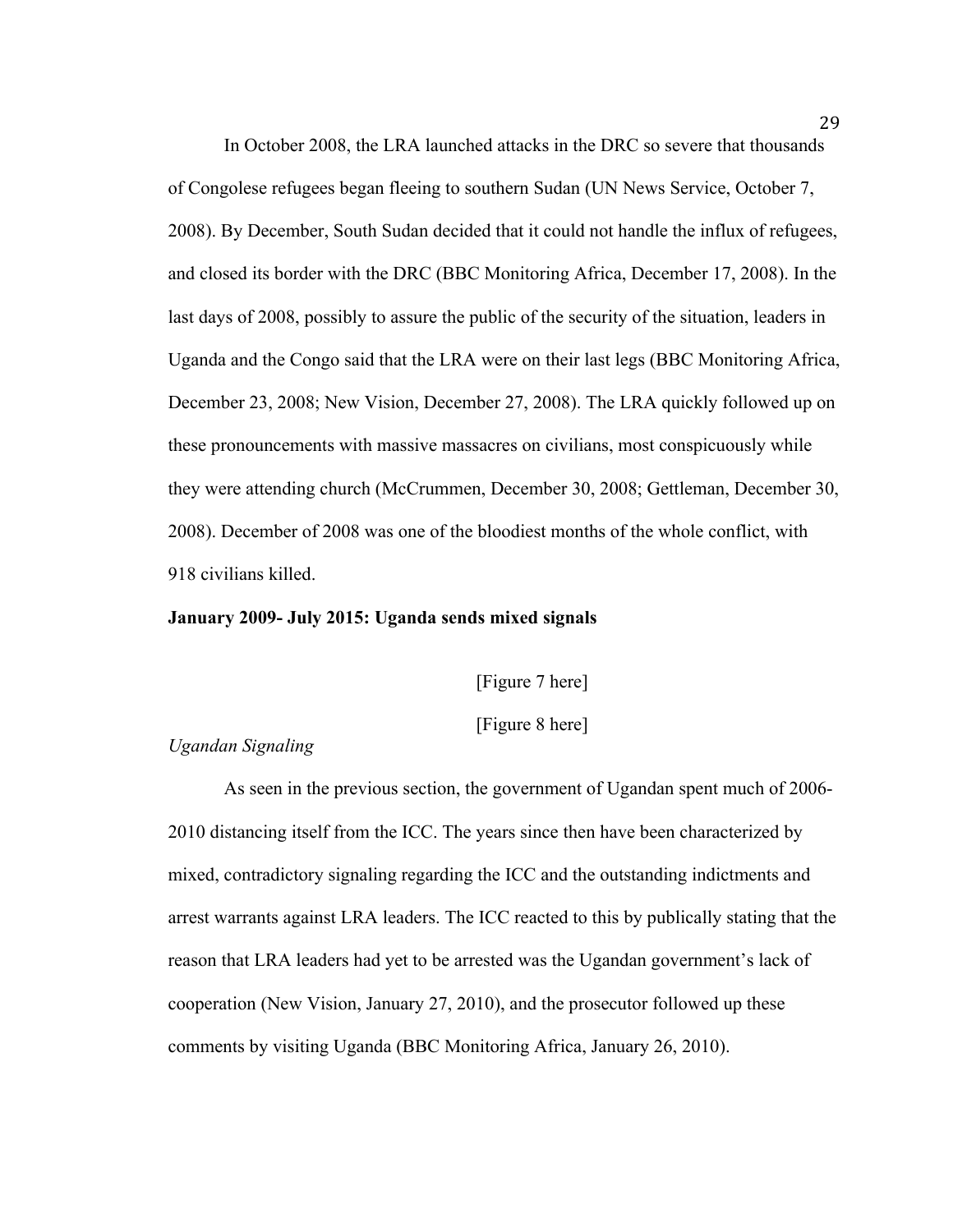The first definitive thaw occurred on March 10, 2010, when the Ugandan Parliament ratified the ICC bill, which ensured that the Ugandan government would cooperate with and abide by the standards of the ICC in its domestic prosecutions of war criminals. In June, the ICC once again opened an office in Uganda to probe about war crimes—however, this time, they were probing the Ugandan army, in response to years of demands from international and Ugandan advocates (BBC Monitoring Africa, June 4, 2010). In May 2011, the Ugandan government began its first major prosecution of an LRA leader (The Monitor, May 24, 2011), which was in accordance with the Rome Statute.

However, the next several years were marked with various shows of hostility by the Ugandan government towards the ICC. Museveni publically criticized the ICC's issuing of an arrest warrant for Muammar al-Qaddafi (BBC Monitoring Africa, June 29, 2011), backed Kenya's bid to leave the ICC (New Vision, September 8, 2013), called the ICC "arrogant and shallow" at the UN (Sudan Tribune, September 25, 2013), and called on all African countries to reconsider their ICC memberships (The New Times, October 10, 2014).

# *LRA Civilian Targeting*

On the heels of massive massacres in the Congo, Kony kicked off 2009 by asking for a ceasefire (BBC Monitoring Africa, January 1, 2009). At this point, all observers agreed that the LRA's forces numbered in the hundreds, and they did not have the capabilities to mount significant attacks. Once again, this ceasefire was most likely a bid to gain time to recuperate their forces, rather than a genuine attempt to end the conflict.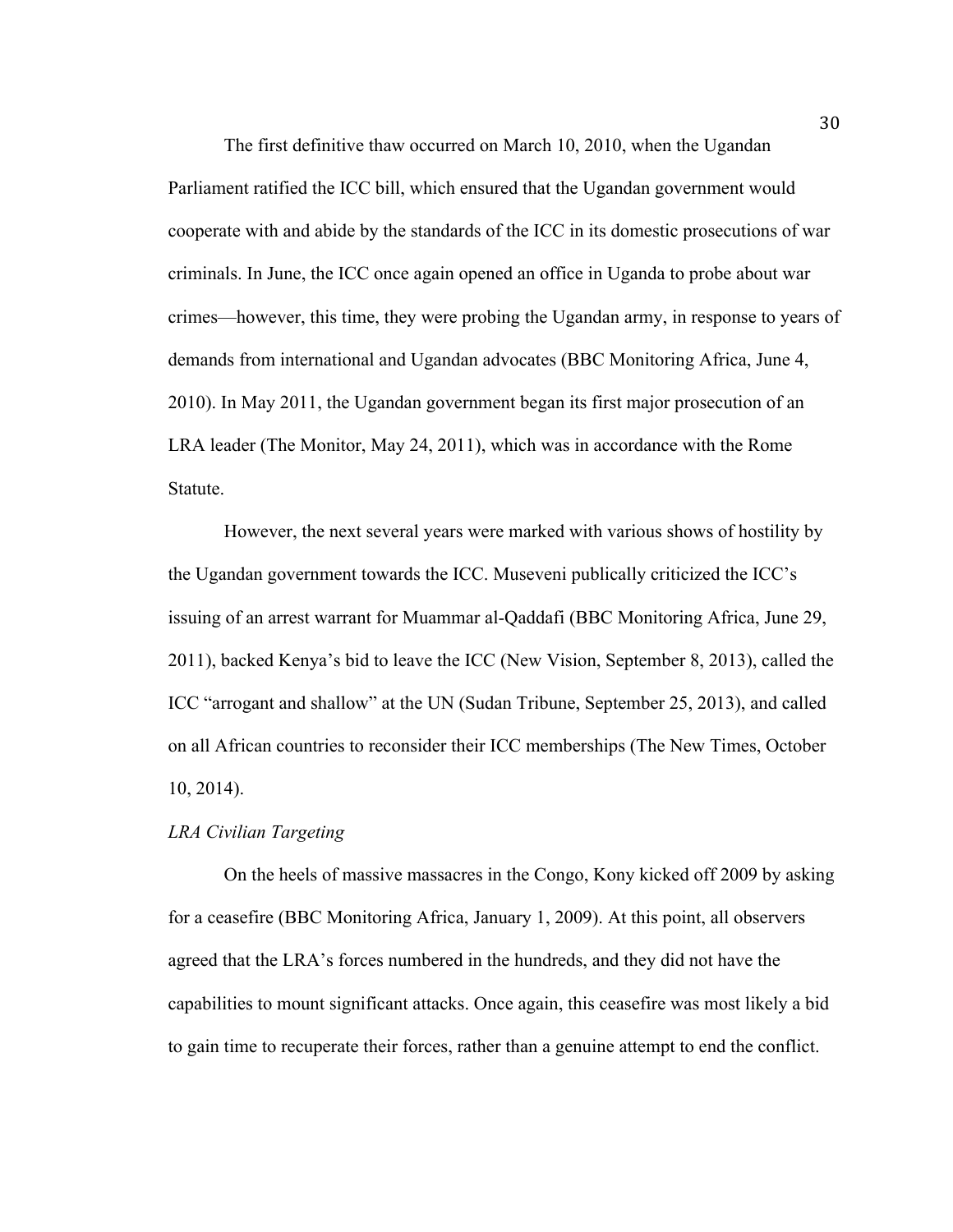By the end of 2013, conclusive estimates said that the LRA had 165 fighters (LRA Crisis Tracker, 2015).

Starting in 2010, the LRA's attacks on civilians decreased each year. Interestingly, after 2010, the LRA also reversed their trend of having their casualties outnumber their attacks. That is, in 2011-2014, the numbers of attacks mounted by the LRA are markedly higher than the people they killed. Also, the violence has been almost exclusively concentrated in the DRC and CAR. This dwindling in violence does not correspond with the Ugandan government's increasingly hostile stance on the ICC, and likely reflect the LRA's greatly reduced capacity much more than it reflects any other factor.

# **Conclusion**

Of my three hypotheses, the one that is most supported by the evidence is *The Ugandan's government's signaling on international prosecution, domestic prosecution, or amnesty had no affect on the Lord's Revolution Army's targeting of civilians.* My case studies did not show that Ugandan support of international prosecution prompted the LRA to decrease its targeting of civilians, or that Ugandan support of domestic prosecution was accompanied by an increase in civilian targeting. Thus, based on my case studies, I cannot conclude that Uganda's signaling on the ICC and domestic justice mechanisms significantly impacted the LRA's decisions to target or not target civilians. Although there are definitive indications that the LRA was aware and responded to the threat of ICC prosecutions, there are no signs that this awareness translated into their choices regarding civilian targeting. Indeed, the variations in civilian targeting seem to be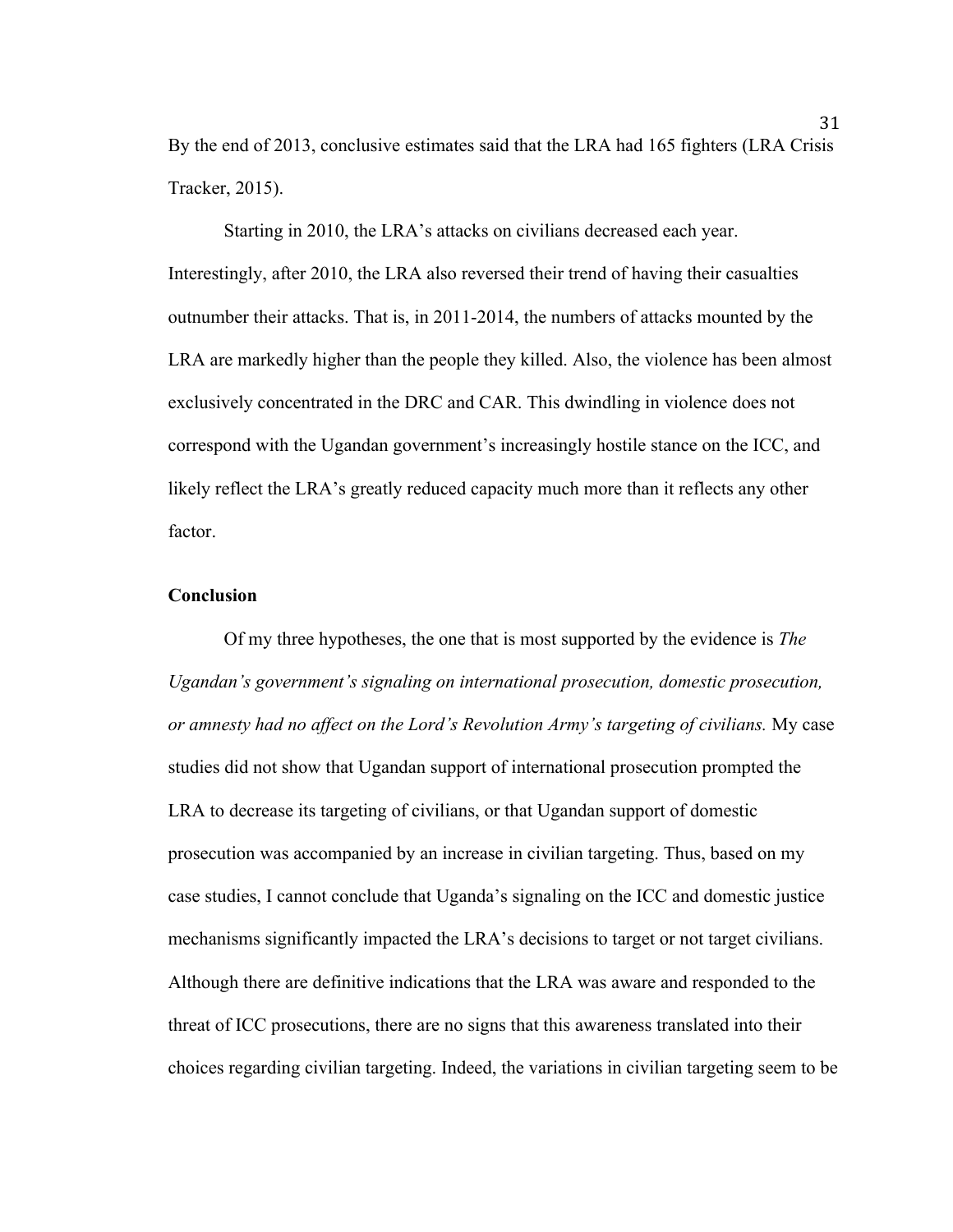due to a number of factors, most of which have more to do with the LRA's capability and the status of peace negotiations.

That Uganda's stance on the ICC does not seem to impact the LRA's choices to target civilian is indicative of the fact that, in the context of this conflict, the ICC was merely one tool among many in the Ugandan government's arsenal. The evidence shows that the LRA was responding, above all, to the totality of the Ugandan government's actions. Signaling on the ICC or domestic justice mechanisms made up just one part of many in the Ugandan government's overall strategy in prosecuting the conflict. To understand the LRA's actions in the conflict, we need to examine the Ugandan government's strategy as a whole. Viewing Uganda's strategy solely through the lens of signaling on justice mechanisms isn't sufficient to understand the LRA's targeting of civilians. In particular, Uganda's stance on international prosecution seemed to go handin-hand with the status of peace negotiations with the LRA. However, *much more work needs to be done to more specifically parse out the conditions under which a state's stance on international justice mechanisms can influence the actions of a militant group.*  In particular, it is likely that government signaling on the ICC matters much differently in the context of peace negotiations than it would otherwise, and government signaling on the ICC should be juxtaposed with government signaling on amnesty and other accountability mechanisms.

In this paper, especially in the second and third cases studies, it emerged that Uganda's vacillations on the kinds of post-conflict justice the LRA could expect, as well as occasional divergences from the ICC position on post-conflict justice, played a major role in fomenting mistrust and a perception of Uganda's lack of commitment to peace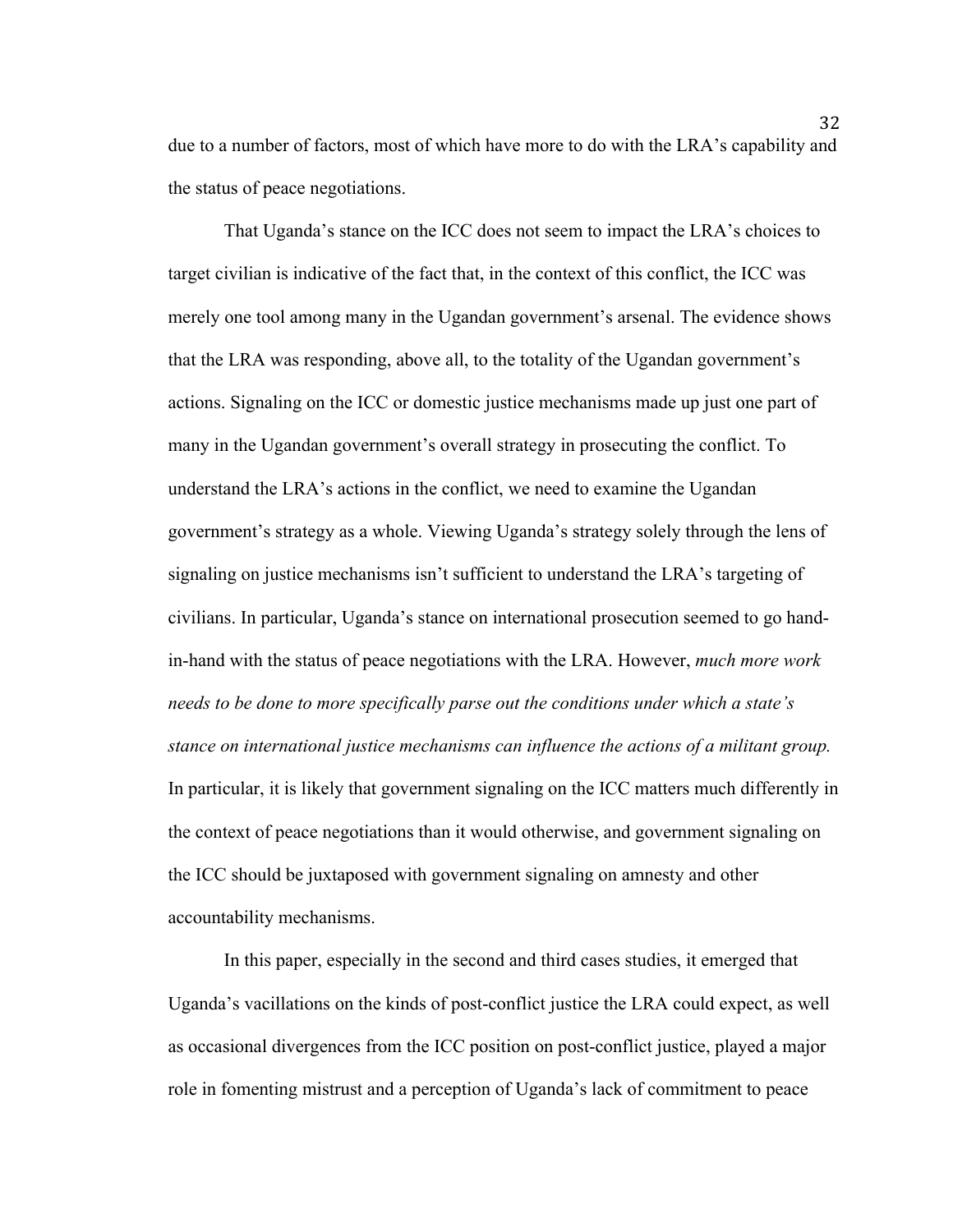negotiations. This suggests that the ICC, and other international criminal tribunals, could have an enormous impact on the trajectory of peace negotiations, and thus the duration of civil conflict. During peace negotiations, when Ugandan signaling and ICC signaling on post-conflict justice differed, questions about Uganda's credibility and commitment arose for the LRA and for countless observers. This is for good reason—due to the powers of the ICC enumerated in the Rome Statute, when the ICC enters the equation of peace negotiations, the state may no longer be fully equipped to make promises about postconflict justice. If the state is a signatory to the Rome Statute, and nevertheless violates it, the ICC can step in and promote action that contradicts the state's promises. In this case, once the ICC warrants for LRA leaders were out, Uganda could no longer credibly extend offers of amnesty to the LRA that included absolving leaders of their crimes, because it remained possible that the LRA leaders could be captured and turned over to the Court by a third party, especially when they fought outside of Uganda. Nonetheless, Uganda continued to both offer and rescind offers of amnesty, and none of its peace negotiations with the LRA were successful. All of this suggests that, in civil war peace negotiations more generally, the ICC has an important role to play in the conditions that can lead to a successful treaty or continued conflict, potentially by enhancing or seriously undermining the credibility of state promises about post-conflict justice.

In addition, several other Ugandan actions through the conflict raise serious questions about credibility and capacity. The four case study periods show such variability in Uganda's signaling on the ICC that it could be perceived by the LRA as waffling. Uganda's revocation of support for the ICC in 2006, following by its many switchbacks in 2009 and 2010, might have diminished the credibility of its signaling so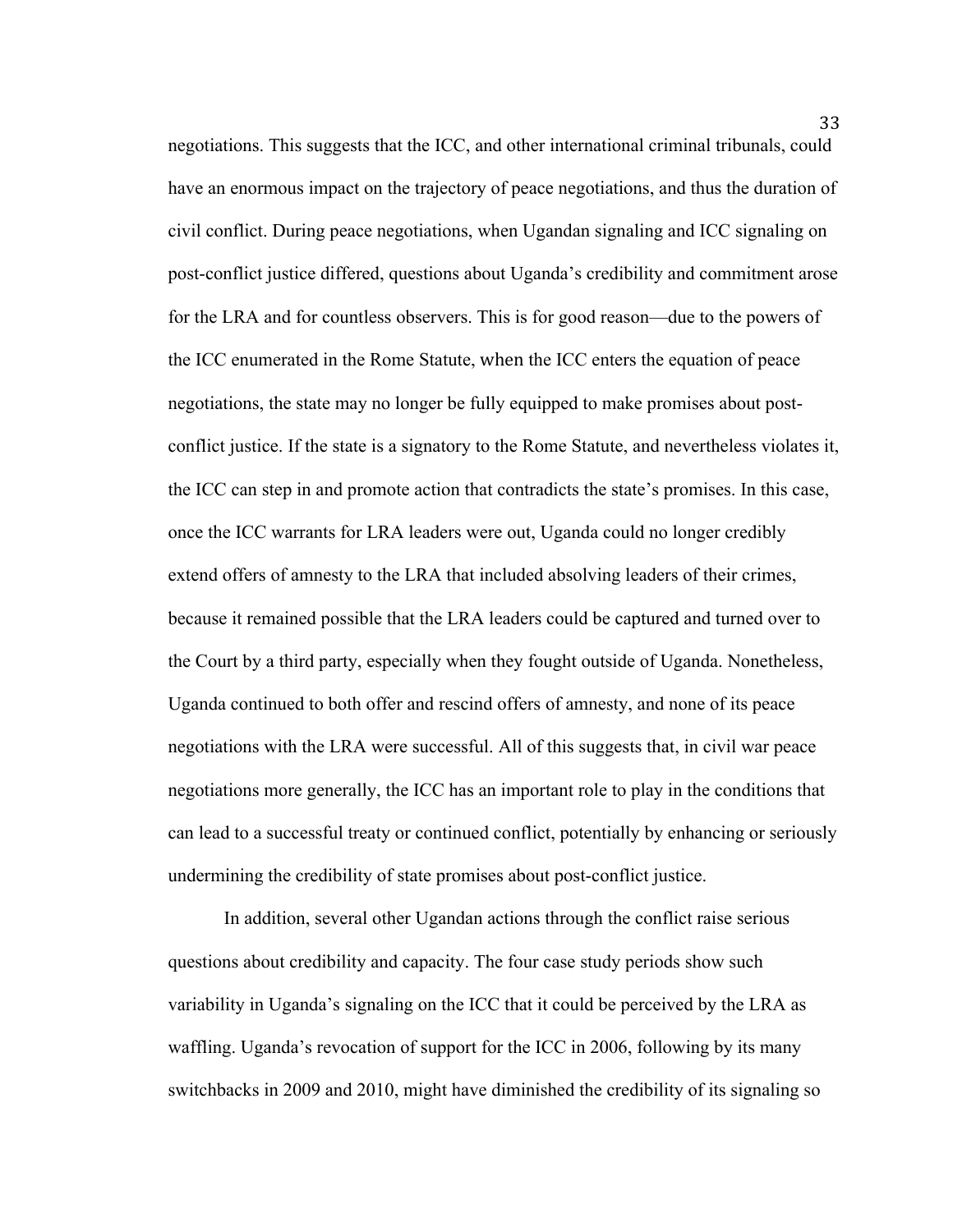much in the LRA's eyes that Uganda's statements and actions on the ICC ceased to raise the specter of capture and arrest. Furthermore, Uganda's varying stances, as well as its commission of human rights abuses in the north, demonstrate that it viewed the ICC as a tool of leverage that it was willing to both wield when it would advantage, and attempt to discard when it would not. International and domestic demands for an ICC investigation into Uganda's action—and the subsequent initiation of such an investigation in 2010 demonstrated definitively that the ICC was not merely a tool of state leverage in this case, and that it could also be used to hold the state to account. This showed, as did the ICC's objections to offers of amnesty, that promises and threats that Uganda made regarding the ICC were not entirely Uganda's to make—the ICC and stakeholders surrounding it could play an important role—and thus cast the credibility of such promises and threats into doubt. There are also questions about Uganda's capacity that remain unexplored in this paper, and should be addressed in a further study.

Furthermore, it is difficult to be sure that all of the LRA's behavior in the conflict is completely to do with strategic intent. It is likely that the LRA struggles with principalagent issues; that is, because of fragmentations in the leadership, and the preponderance of child soldiers, it's doubtful that the leaders always have complete control of their soldiers. Principal-agent problems can be particularly relevant when it comes to civilian targeting, as soldiers often have more incentive than their commanders to target civilians. Therefore, we need to look carefully at each instance of civilian targeting to ascertain whether commanders ordered it and conceived of as part of broader strategy. In my case studies, I discussed how this was unlikely in several cases. Therefore, in order to use the Ugandan conflict as a case for this question, and for many other questions involving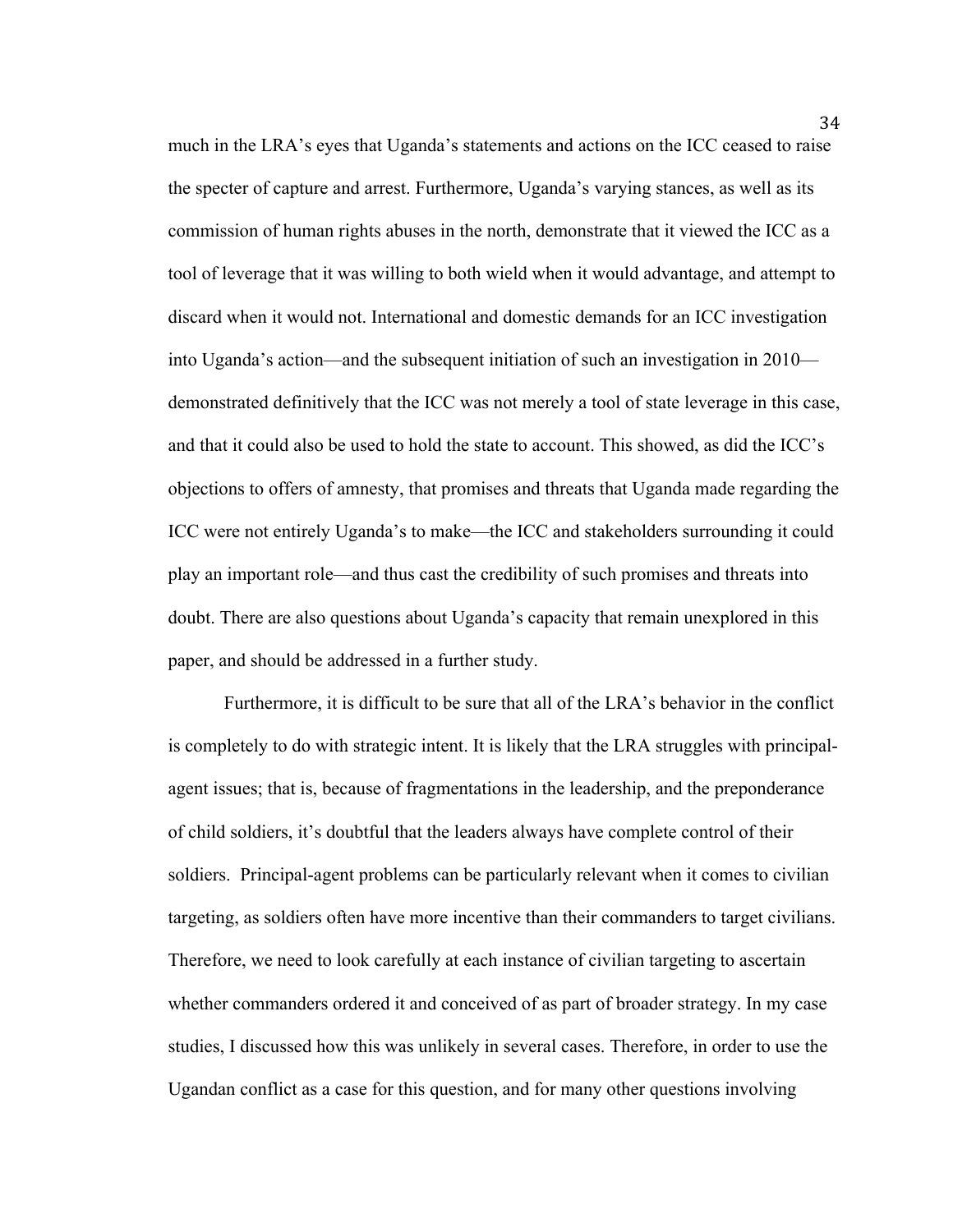strategic intent, it is important that we gain a better understanding of the extent to which principal-agent issues influenced the LRA's actions. One way of doing this is by studying mass atrocities as distinct from instances where a few civilians were killed. The LRA perpetrated a few notable mass killings, and all of these killings were highly organized and orchestrated by commanders, so studying these instances might shed more light on LRA strategy.

Finally, this case traces the interactions of the ICC, a powerful and checkered state, a rogue non-state rebel group, and various domestic and international stakeholders from the gestation of the ICC through to the present day. As such, it is a clear example of different actors learning to contextualize the role of the ICC in ongoing conflict. In this instance, at its inception, the ICC was clearly conceived to be a tool of state leverage in an ongoing conflict. However, the responses of not only the Ugandan government, but the LRA, Ugandan activists, and the international humanitarian community showed how each actor observed the ICC and came to conceive of how it could be useful to them. Therefore, this instance begins as a case of a state attempting to use the ICC for its strategic ends, and evolves to include other actors realizing they could do the same. These processes of learning surrounding the role of the ICC, especially in the context of an authoritarian state in long-standing conflict, should be further parsed out in new research.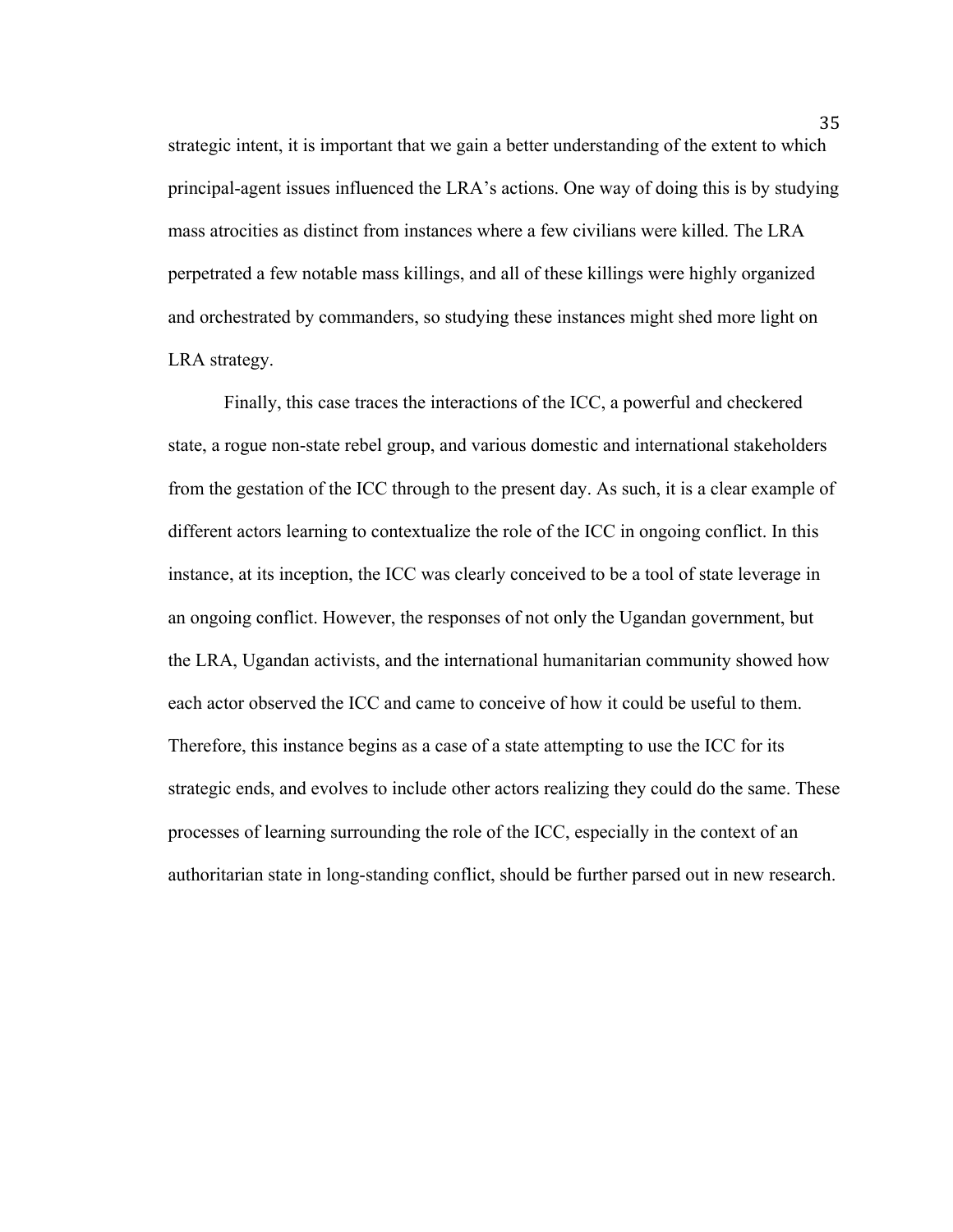# **Appendix**





Figure 2. Total fatalities from January 1997- December 2003

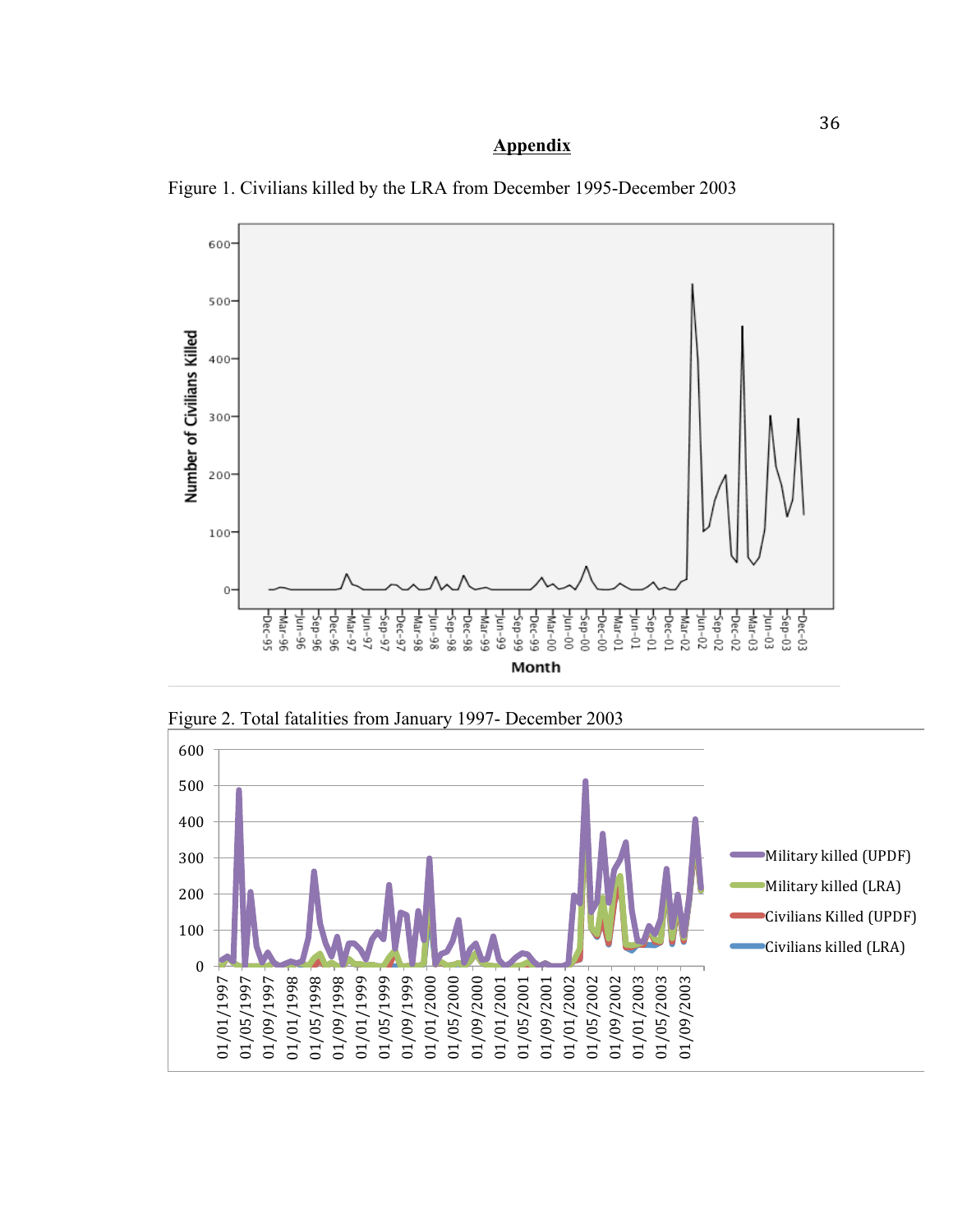Figure 3. December 2003- May 2006 Civilians Killed by LRA



Figure 4. Total fatalities from December 2003 to May 2006

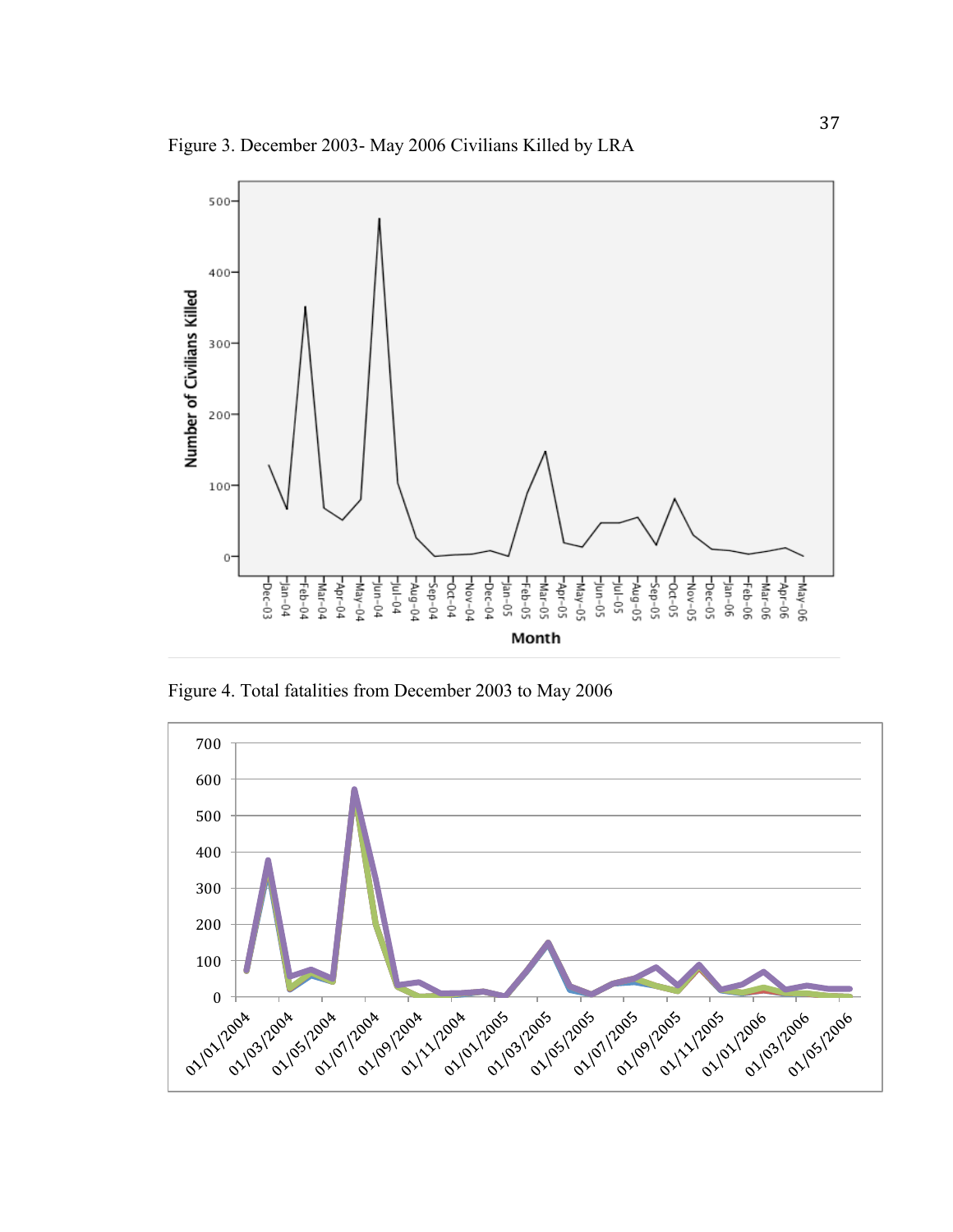Figure 5. May 2006- December 2008 Number of Civilians Killed by the LRA



Figure 6. Total Casualties June 2006- December 2008

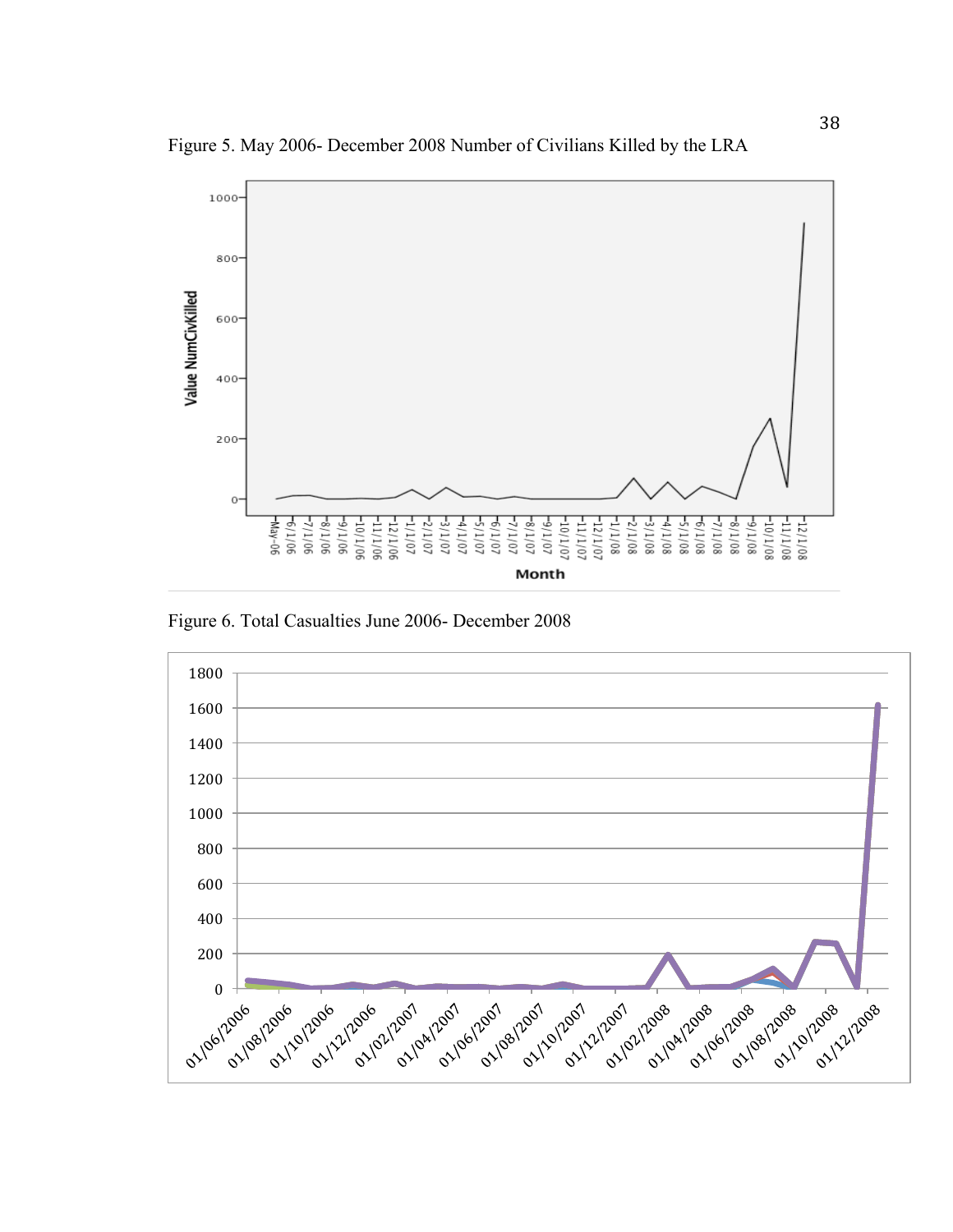Figure 7. January 2009- July 2015 Civilians Killed by LRA



Figure 8. Total Casualties January 2009—December 2015

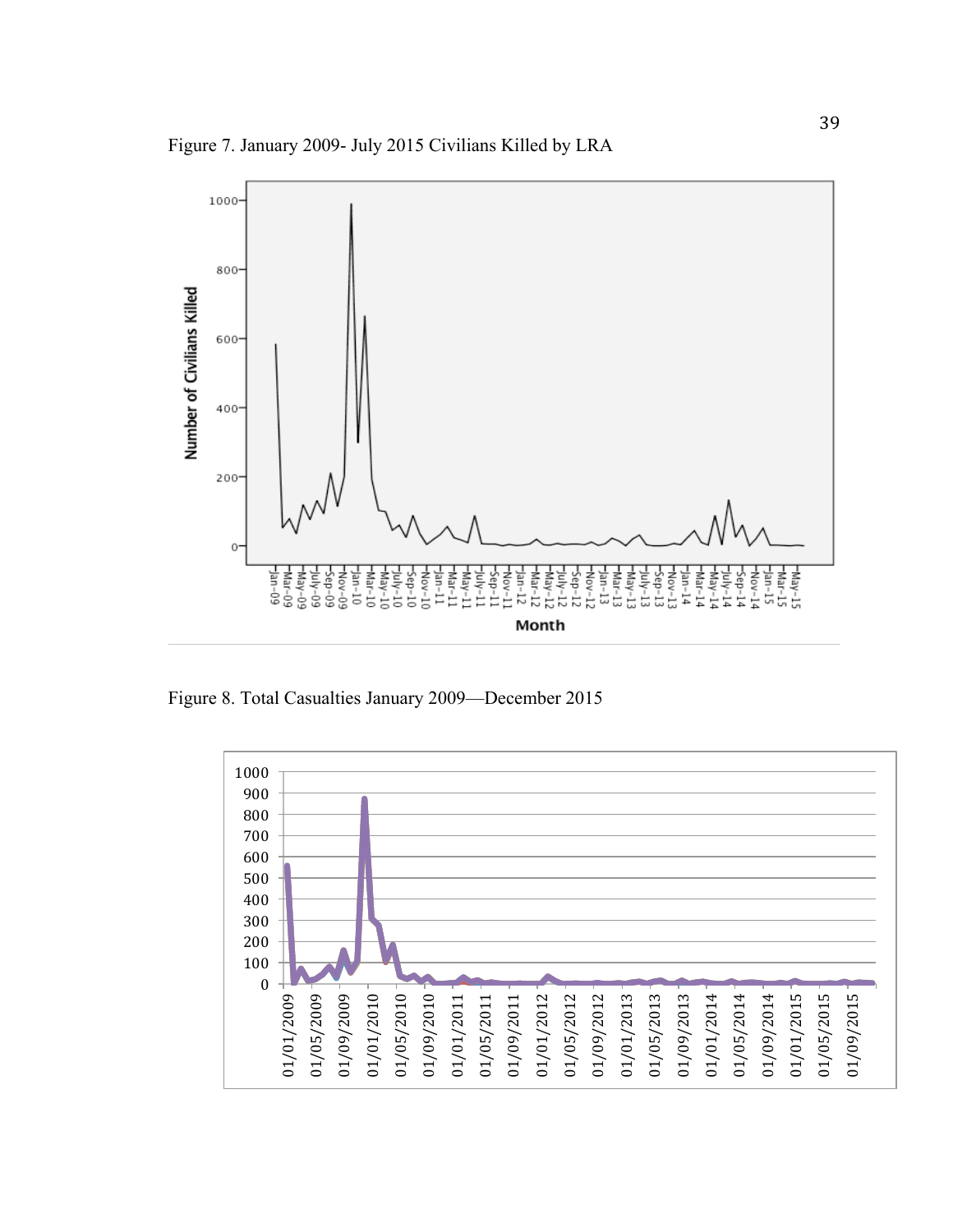# Works Cited

AP. (2003, October 31). 13 villagers clubbed to death: Legislator. *The Gazette (Montreal, Quebec)*. Retrieved March 18, 2015, from 13 villagers clubbed to death: legislator The Gazette (Montreal, Quebec) October 31, 2003 Friday Final Edition

AP. (2004, February 24). Horrific accounts of massacre: Ugandan guerrillas slaughter 200 civilians. Violence raises questions about government's claims that it is defeating group of rebels.

*The Gazette (Montreal, Quebec)*. Retrieved March 18, 2015, from Horrific accounts of massacre: Ugandan guerrillas slaughter 200 civilians. Violence raises questions about government's claims that it is defeating group of rebels The Gazette (Montreal, Quebec) February 24, 2004 Tuesday Final Edition

Abrahms, Max, and Philip BK Potter. "Explaining terrorism: Leadership deficits and Militant group tactics." *International Organization* 69.02 (2015): 311-342.

Agreement on Accountability and Reconciliation between the government of the Republic of Uganda and the Lord's Resistance Army/Movement. (2007, June 27). Retrieved March 18, 2015, from http://www.ucdp.uu.se/gpdatabase/peace/Uga 20070629.pdf

Akhavan, Payam. 2001. "Beyond Impunity: Can International Criminal Justice Prevent Future Atrocities?" *American Journal of International Law* 95(1): 7-31.

Akhavan, Payam. 2009. "Are International Criminal Tribunals a Disincentive to Peace? Reconciling Judicial Romanticism with Political Realism." *Human Rights Quarterly*  31(3): 624-54.

Amnesty International. (2004, November 16). Govt Cannot Prevent International Criminal Court From Investigating Crimes. *Africa News*. Retrieved March 18, 2015, from Uganda; Govt Cannot Prevent International Criminal Court From Investigating Crimes Africa News November 16, 2004 Tuesday

Aron, Raymond. 1981. *Peace and War: A Theory of International Relations.* New York: Doubleday.

Azam J-P, Hoeffler A. 2002. Violence against civilians in civil wars: looting or terror? J. Peace Res. 39(4):461–85

BBC. (2015, January 26). LRA commander appears at Hague court. Retrieved March 20, 2015, from http://www.bbc.com/news/world-africa-30976818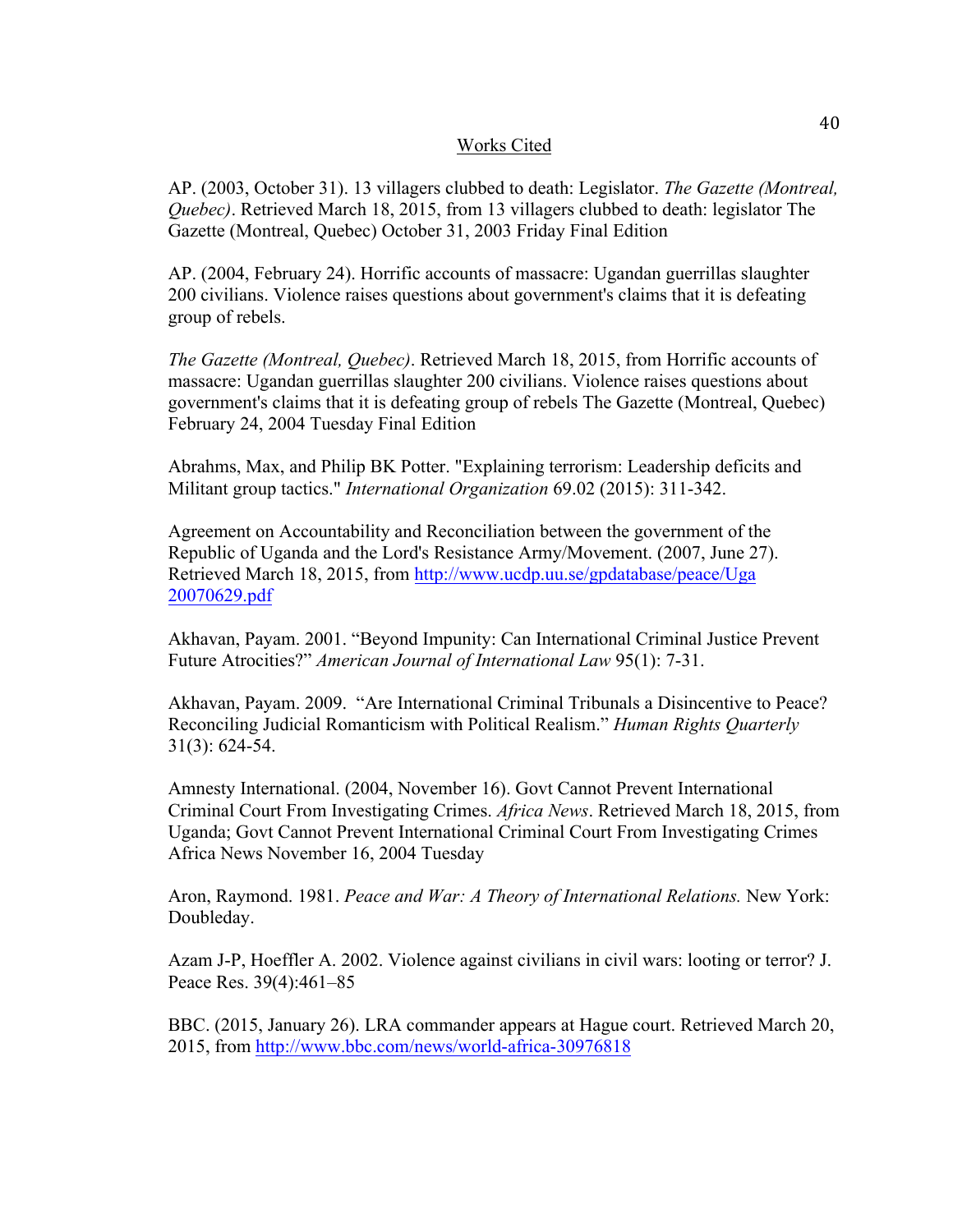BBC Monitoring Africa. (2008, December 17). Southern Sudan closes border with DRCongo. *BBC Worldwide Monitoring*. Retrieved March 18, 2015, from Southern Sudan closes border with DRCongo BBC Monitoring Middle East – Political Supplied by BBC Worldwide Monitoring December 17, 2008 Wednesday

BBC Monitoring Africa. (2008, December 23). Ugandan president predicts end of rebel insurgency. *BBC Worldwide Monitoring*. Retrieved March 18, 2015, from Ugandan president predicts end of rebel insurgency BBC Monitoring Africa – Political Supplied by BBC Worldwide Monitoring December 23, 2008 Tuesday

BBC Monitoring Africa. (2009, January 1). LRA rebel leader appeals for cease-fire. *BBC Worldwide Monitoring*. Retrieved March 18, 2015, from Uganda: LRA rebel leader appeals for cease-fire BBC Monitoring Africa – Political Supplied by BBC Worldwide Monitoring January 1, 2009 Thursday

BBC Monitoring Africa. (2010, January 26). January 26, 2010 Tuesday International Criminal Court chief visits Uganda. *BBC Worldwide Monitoring*. Retrieved March 18, 2015, from International Criminal Court chief visits Uganda BBC Monitoring Africa – Political Supplied by BBC Worldwide Monitoring January 26, 2010 Tuesday

BBC Monitoring Africa. (2010, June 4). International Criminal Court opens office in Uganda. *BBC Worldwide Monitoring*. Retrieved March 18, 2015, from International Criminal Court opens office in Uganda BBC Monitoring Africa – Political Supplied by BBC Worldwide Monitoring June 4, 2010 Friday

BBC Monitoring Africa. (2011, June 29). Uganda terms ICC arrest warrant against Al-Qadhafi as "premature" *BBC Worldwide Monitoring*. Retrieved March 18, 2015, from Uganda terms ICC arrest warrant against Al-Qadhafi as "premature" BBC Monitoring Africa – Political Supplied by BBC Worldwide Monitoring June 29, 2011 Wednesday

BBC Monitoring Middle East. (2007, June 23). Ugandan rebels end atrocities in southern Sudan county. *BBC Worldwide Monitoring*. Retrieved March 18, 2015, from Ugandan rebels end atrocities in southern Sudan county BBC Monitoring Middle East – Political Supplied by BBC Worldwide Monitoring June 23, 2007 Saturday

Bosco, David. 2014. *Rough Justice: The International Criminal Court in a World of Power Politics*. Oxford UP.

Branch, Adam. 2007. "Uganda's Civil War and the Politics of ICC Intervention." *Ethics and International Affairs* 21(2): 179-98.

Butcher, T. (2004, February 23). 190 refugees killed by 'Lord's Army' *The Daily Telegraph (London)*. Retrieved March 18, 2015, from 190 refugees killed by 'Lord's Army' THE DAILY TELEGRAPH(LONDON) February 23, 2004, Monday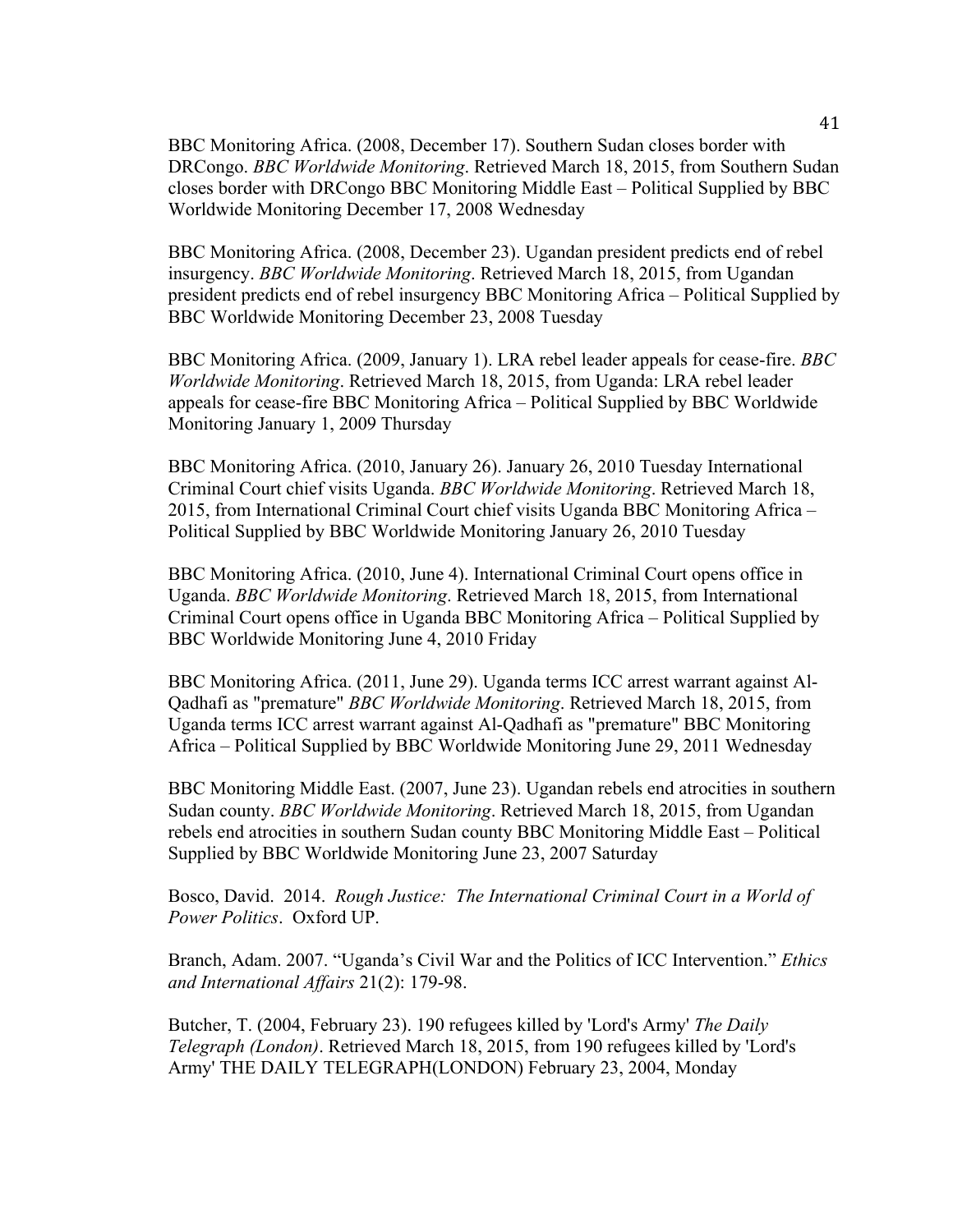CP. (1998, June 24). Girls abducted in Uganda. *The Globe and Mail (Canada)*. Retrieved March 18, 2015, from Girls abducted in Uganda The Globe and Mail (Canada) June 24, 1998 Wednesday

Cakaj, L. (2015, January 15). The complex story of a child soldier. Retrieved March 20, 2015, from http://www.washingtonpost.com/blogs/monkey-cage/wp/2015/01/12/thecomplex-story-of-a-child-soldier/

Cardenas, Sonia. 2014. *Chains of Justice: The Global Rise of State Institutions for Human Rights*. Penn Press.

Chalfin, Aaron, and Justin McCrary. 2014. "Criminal Deterrence: A Review of the Literature."

The Committee on International Law and The Committee on International Human Rights. (1997). *Report on the proposed international criminal court*. Retrieved from http://www.amicc.org/docs/ABCNY\_ICC\_Res.pdf

Cronin-Furman, Kate. 2013. "Managing Expectations: International Criminal Trials and the Prospects for Deterrence of Mass Atrocity." *International Journal of Transitional Justice* 7(3): 434-54.

Dancy, Geoff. 2016. "Are Devil Deals Necessary? Human Rights Amnesties and Civil War Recurrence." Presented at the Annual Meeting of the International Studies Association.

Dancy, Geoff and Eric Wiebelhaus-Brahm. 2016. "The Trials of Peace: Post-Conflict Criminal Prosecutions and Conflict Recurrence." Presented at the Annual Meeting of the International Studies Association.

Doom, R., & Vlassenroot, K. (1999). Kony's message: a new koine? The Lord's Resistance Army in Northern Uganda. *African affairs*, *98*(390), 5-36.

Doyle, Michael and Nicholas Sambanis. 2002. "International Peacebuilding: A Theoretical and Quantitative Analysis." *American Political Science Review* 94: 779-801.

Dragu, Tiberiu, and Mattias Polborn. 2013. "The Administrative Foundation of the Rule of Law." *The Journal of Politics* 75(4): 1038-50.

Drogin, B. (1996, April 1). Brutal Christian cult terrorizes Uganda: Lord's Resistance Army wants to enforce Ten Commandments. *The Ottawa Citizen*. Retrieved March 18, 2015, from Brutal Christian cult terrorizes Uganda: Lord's Resistance Army wants to enforce Ten Commandments The Ottawa Citizen April 1, 1996, Monday, FINAL EDITION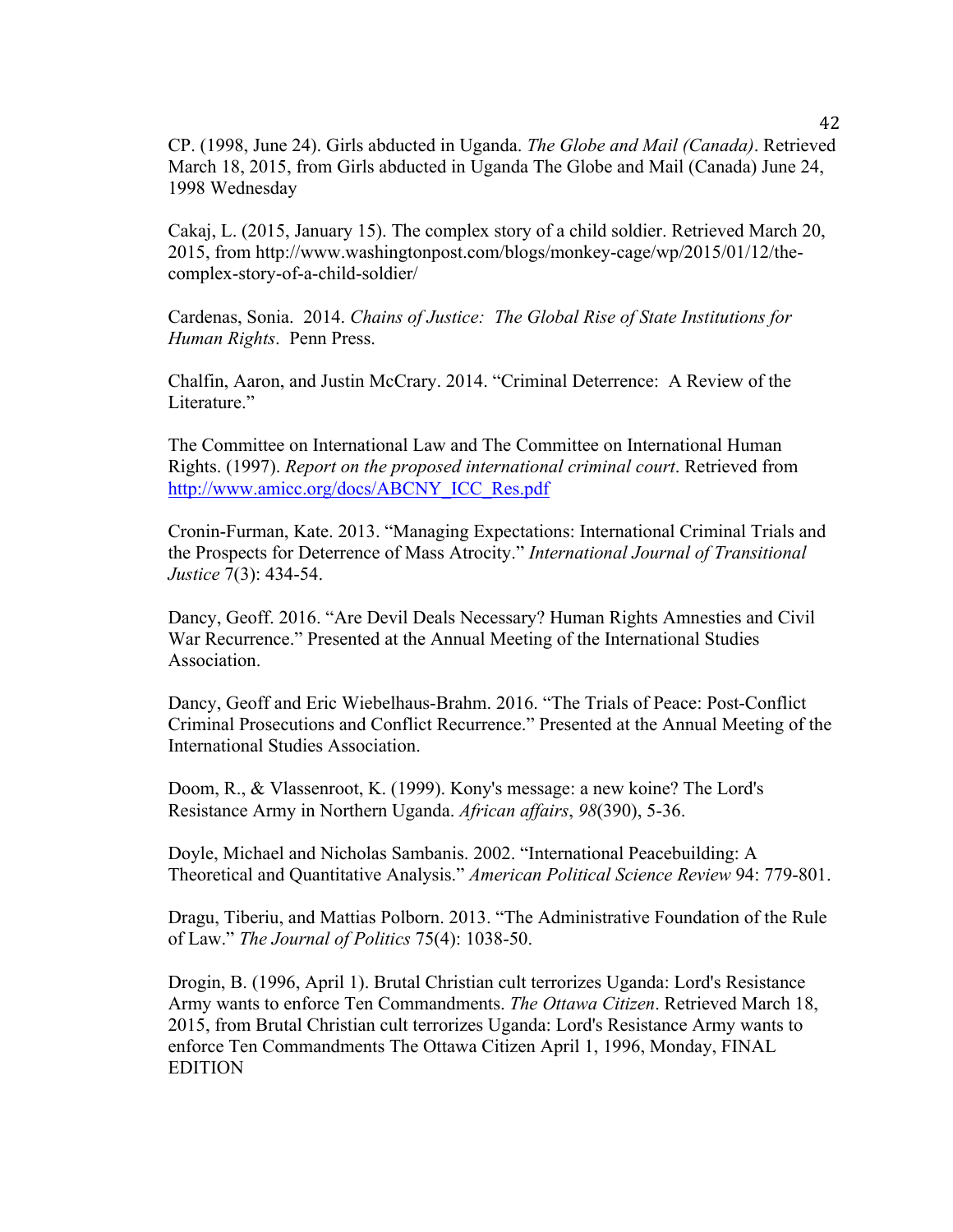The East African. (2006, July 11). Kony, Kampala Set for Ceasefire As Talks Open in Juba. *Africa News*. Retrieved March 18, 2015, from Uganda; Kony, Kampala Set for Ceasefire As Talks Open in Juba Africa News July 11, 2006 Tuesday

The East African Standard. (2003, October 16). Lord's Army Rebels Kill 22 in Northern Uganda. *Africa News*. Retrieved March 18, 2015, from Uganda; Lord's Army Rebels Kill 22 in Northern Uganda Africa News October 16, 2003 Thursday

Farmar, Sam (28 June 2006). "I will use the Ten Commandments to liberate Uganda". *The Times*. Retrieved 18 December 2015

Fearon, James D. 1995. "Rationalist Explanations for War." *International Organization* 49(3): 379-414.

Fearon, James D. 2004. "Why do some civil wars last so much longer than others?" *Journal of Peace Research* 3:275-301.

Gettleman, J. (2008, December 30). Rebels Kill Nearly 200 In Congo, U.N. Says. *The New York Times*. Retrieved March 18, 2015, from Rebels Kill Nearly 200 In Congo, U.N. Says The New York Times December 30, 2008 Tuesday

Gilligan, Michael J. 2006. "Is Enforcement Necessary for Effectiveness? A Model of the International Criminal Regime." *International Organization* 60(4): 935-67.

The Globe and Mail (Canada). (2002, June 26). Rebel band kills dozens in predawn raid on village. Retrieved March 18, 2015, from Rebel band kills dozens in predawn raid on village The Globe and Mail (Canada) July 26, 2002 Friday

Gloppen, Siri. 2005. "Roads to Reconciliation: A Conceptual Framework." In *Roads to Reconciliation*, eds. Elin Skaar, Siri Gloppen, and Astrid Suhrke. Lanham, MD: Lexington Books.

Goldsmith, Jack, and Stephen D. Krasner. 2003. "The Limits of Idealism." *Daedalus* 132(1): 47-63.

The Guardian. (1996, July 24). News in Brief: Ugandan Raiders. Retrieved March 18, 2015, from NEWS IN BRIEF: UGANDAN RAIDERS The Guardian (London) July 24, 1996

The Guardian. (1996, July 30). World News in Brief: Uganda Killings. Retrieved March 18, 2015, from WORLD NEWS IN BRIEF: UGANDA KILLINGS The Guardian (London) July 30, 1996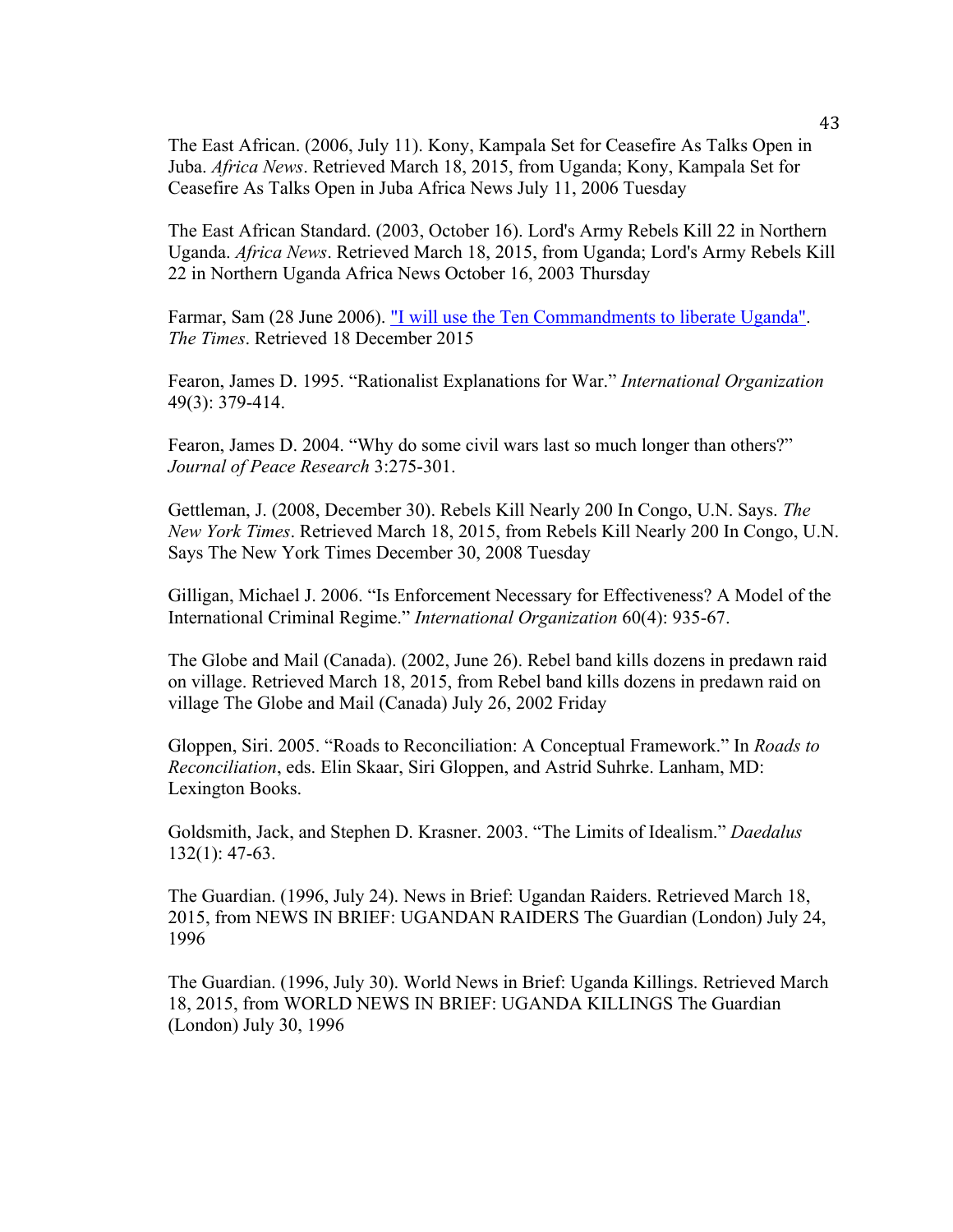The Guardian. (1996, July 31). Ugandan Army Admits Losses. Retrieved March 18, 2015, from NEWS IN BRIEF: UGANDAN ARMY ADMITS LOSSES The Guardian (London) July 31, 1996

The Guardian. (1997, April 19). World News in Brief: 60 Dead after Uganda Battle. Retrieved March 18, 2015, from WORLD NEWS IN BRIEF: '60 DEAD' AFTER UGANDA BATTLE The Guardian (London) April 19, 1997

Hadden, Tom. 2004. "Punishment, Amnesty, and Truth: Legal and Political Approaches." In *Democracy and Ethic Conflict,* ed. Adrian Guelke. New York: Palgrave Macmillan. Hafner-Burton, Emilie M., and Kiyoteru Tsutsui. 2005. "Human Rights in a Globalizing World: The Paradox of Empty Promises." *American Journal of Sociology* 110(5): 1373- 1411.

Harris, P. (1999, January 9). The Lord's army from hell. *The Times Educational Supplement*. Retrieved March 18, 2015, from The Lord's army from hell; Briefing; International The Times Educational Supplement January 8, 1999

Hartzell, Caroline, and Matthew Hoddie. 2003. "Institutionalizing Peace: Power Sharing and Post-Civil War Conflict Management." *American Journal of Political Science* 47(2): 318-32.

Hathaway, Oona A. 2007. "Why Do Countries Commit to Human Rights Treaties?" *Journal of Conflict Resolution* 51(4): 588-621.

Hillebrecht, Courtney. "The Deterrent Effects of the International Criminal Court: Effects from Libya." Forthcoming in *International Interactions*

Hirondelle News Agency. (2006, March 20). ICC Arrests Its First War Crimes Suspect. *Africa News*. Retrieved March 18, 2015, from Congo-Kinshasa; ICC Arrests Its First War Crimes Suspect Africa News March 20, 2006 Monday

Hultman L. 2007. Battle losses and rebel violence: raising the costs for fighting. *Terrorism and Political Violence* 19(2):205–22

Hultman L. 2012. Attacks on civilians in civil war: targeting the Achilles heel of democratic governments. *International Interactions* 38(2):164–81

Human Rights Watch. (2007, April 26). Uganda: Resumption of Juba Peace Talks Welcome. Retrieved March 18, 2015, from http://www.hrw.org/news/2007/04/25/uganda-resumption-juba-peace-talks-welcome

Human Rights Watch. (2008, May 19). LRA Regional Atrocities Demand Action. *Africa News*. Retrieved March 18, 2015, from Uganda; LRA Regional Atrocities Demand Action Africa News May 19, 2008 Monday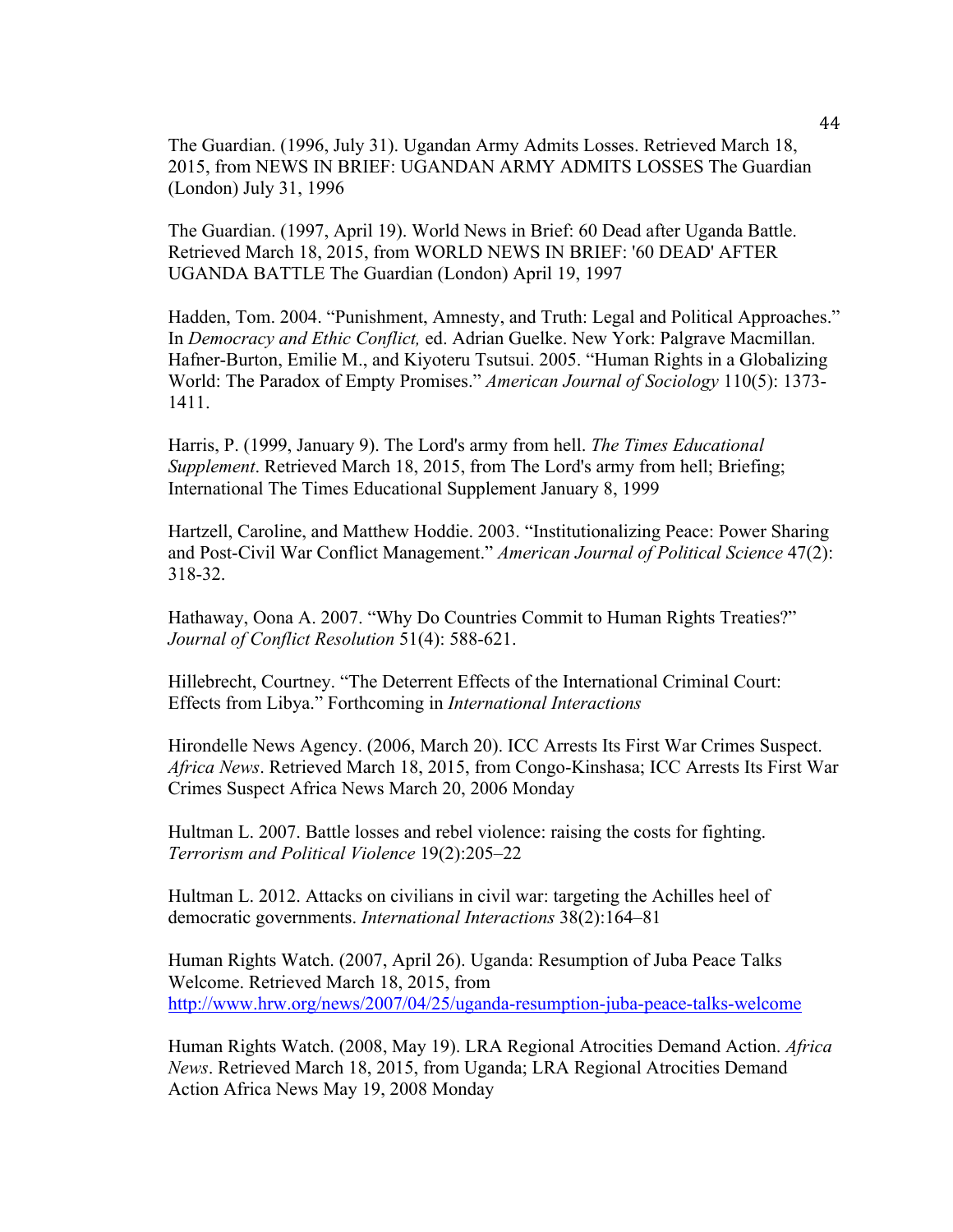Human Rights Watch. (2008, June 19). UN Council Should Help End Fresh Abuses By LRA. *Africa News*. Retrieved March 18, 2015, from Uganda; UN Council Should Help End Fresh Abuses By LRA Africa News June 19, 2008 Thursday

Human Rights Watch (2012, January 15). " Justice For Serious Crimes Before National Courts: Uganda's International Crimes Division," from https://www.hrw.org/report/2012/01/15/justice-serious-crimes-national-courts/ugandasinternational-crimes-division

Humphreys, Macartan and Jeremy Weinstein. "Handling and Manhandling Civilians in Civil War" in *American Political Science Review* 100(3) August 2006: 429-447.

The Independent. (2003, February 28). Soldiers free 11 of 20 children abducted from school by Lord's Resistance Army rebels. Retrieved March 18, 2015, from SOLDIERS FREE 11 OF 20 CHILDREN ABDUCTED FROM SCHOOL BY LORD'S RESISTANCE ARMY REBELS The Independent (London) February 28, 2003, Friday

Independent on Sunday (London). (2003, November 9). Massacres Hit Uganda. Retrieved March 18, 2015, from MASSACRES HIT UGANDA Independent on Sunday (London) November 9, 2003, Sunday

Institute for War and Peace Reporting. (2006, June 19). World Court Faces Biggest Challenge. *Africa News*. Retrieved March 18, 2015, from Uganda; World Court Faces Biggest Challenge Africa News June 19, 2006 Monday

International Criminal Court. (2004, January 29). Civil War and Communal Conflict; President of Uganda Refers Situation Concerning the Lord's Resistance Army (LRA) to the ICC. *Africa News*. Retrieved March 17, 2015, from Civil War and Communal Conflict; President of Uganda Refers Situation Concerning the Lord's Resistance Army (LRA) to the ICC Africa News January 29, 2004 Thursday

Jo, Hyeran, and Beth A. Simmons. "Can the International Criminal Court Deter Atrocity?." *Available at SSRN 2552820* (2014).

The Journal. (1998, December 31). Rebels raid town. Retrieved March 18, 2015, from Rebels raid town THE JOURNAL (Newcastle, UK) December 31, 1998, Thursday

Kalema., J. S. (2003, October). *Statement by Mrs. Juliet Sembambo Kalema Representative of Uganda in the Sixth Committee of the 58th Session of the General Assembly*. Paper presented at 58th Session of the UN General Assembly, New York

Kalyvas, Stanis. *The Logic of Violence in Civil War*. Cambridge, UK: Cambridge University Press. 2006.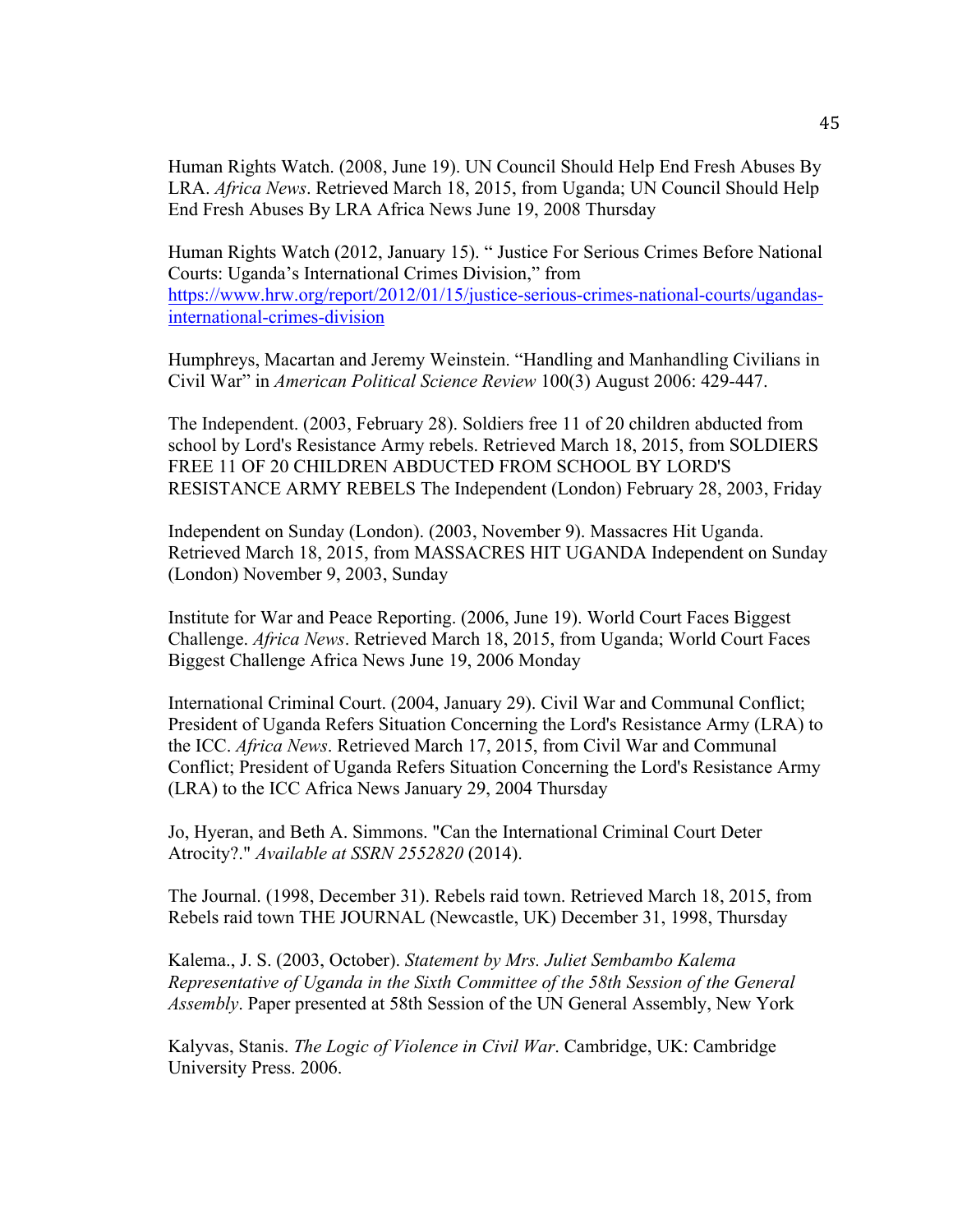Kersten, M. (2016). *Justice in Conflict: The Effects of the International Criminal Court's Interventions on Ending Wars and Building Peace*. Oxford University Press.

Kim, Hunjoon, and Kathyrn Sikkink. 2010. "Explaining the Deterrence Effect of Human Rights Prosecutions for Transitional Countries." *International Studies Quarterly* 54 (4): 939–63.

Krcmaric, Daniel. 2014. "The Price of Justice: International Criminal Accountability and Civil Conflict." Presented at the Annual Meeting of the International Society for New Institutional Economics.

Ku, Julian, and Jide Nzelibe. 2006. "Do International Criminal Tribunals Deter or Exacerbate Humanitarian Atrocities?" *Washington University Law Review* 84: 777.

McCarthy, B. (2002). New economics of sociological criminology. *Annual Review of Sociology*, 417-442.

Mendeloff, David. 2004. "Truth-Seeking, Truth-Telling, and Postconflict Peacebuilding: Curb the Enthusiasm?" *International Studies Review* 6(3): 355-80.

Mesquita, B. B., & Cohen, L. E. (1995). Self-interest, equity, and crime control: A gametheoretic analysis of criminal decision making. *Criminology*, *33*(4), 483-518.

The Monitor. (2002, August 25). Kony Declares Ceasefire Today. *Africa News*. Retrieved March 18, 2015, from Uganda; Kony Declares Ceasefire Today Africa News August 25, 2002 Sunday

The Monitor. (2003, April 20). Kony Abducts 60 On Good Friday. *Africa News*. Retrieved March 18, 2015, from Uganda; Kony Abducts 60 On Good Friday Africa News April 20, 2003 Sunday

The Monitor. (2003, June 21). New 'Rebel' Force Claims Teso Raids. *Africa News*. Retrieved March 18, 2015, from Uganda; New 'Rebel' Force Claims Teso Raids Africa News June 21, 2003 Saturday

The Monitor. (2003, June 28). Lord's Rebel Army Camp On Kotido Border. *Africa News*. Retrieved March 18, 2015, from Uganda; Lord's Rebel Army Camp On Kotido Border Africa News July 28, 2003 Monday

New Vision. (2003, August 28). LRA Rebels Attack Kitgum RDC's Home. *Africa News*. Retrieved March 18, 2015, from Uganda; LRA Rebels Attack Kitgum RDC's Home Africa News August 28, 2003 Thursday

The Monitor. (2003, November 14). I Will Not Surrender, Lord's Resistance Army Deputy Commander Says Otti. *Africa News*. Retrieved March 18, 2015, from Uganda; I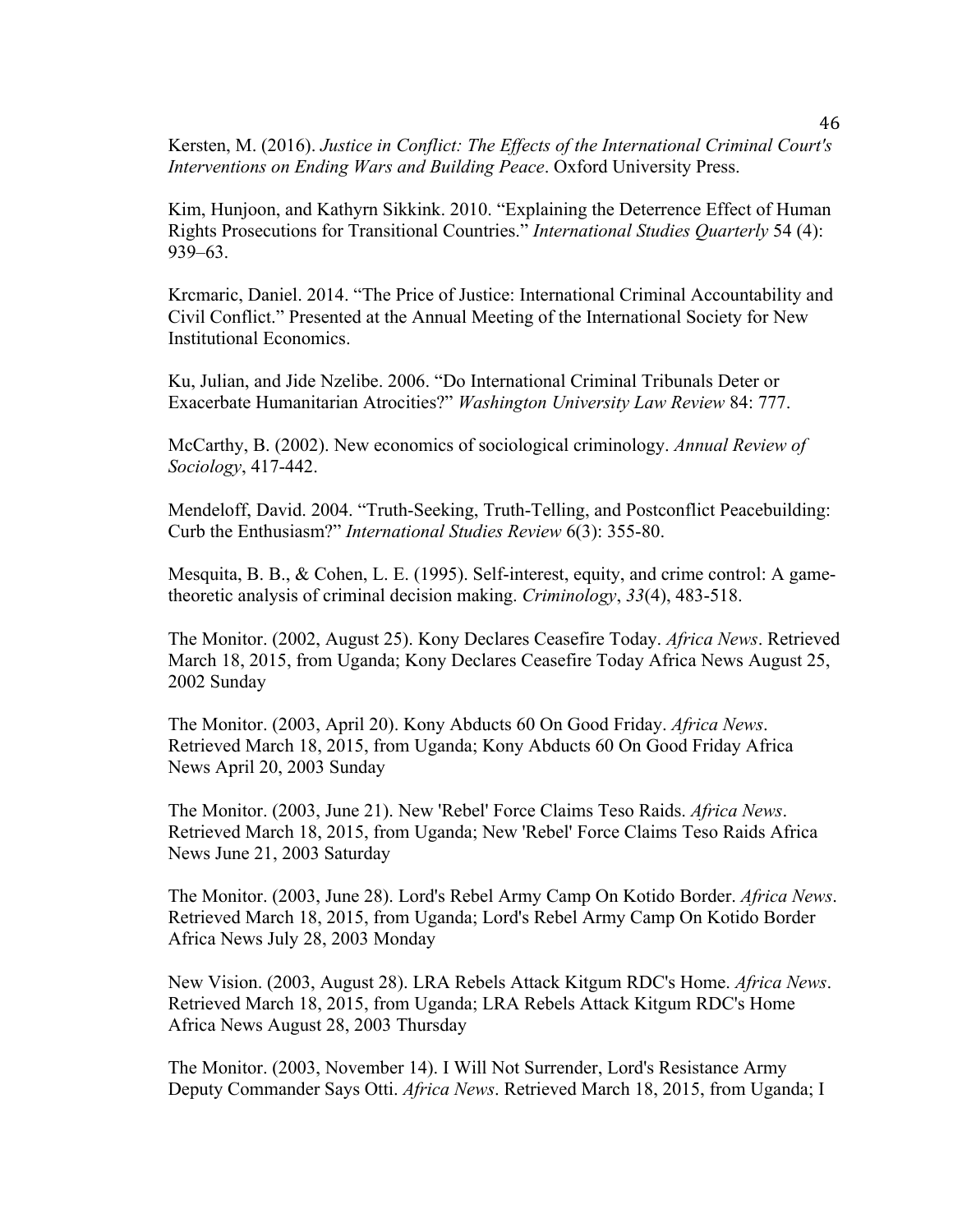Will Not Surrender, Lord's Resistance Army Deputy Commander Says Otti Africa News November 14, 2003 Friday

The Monitor. (2004, June 24). Uganda; 'Kony Hiding Near Sudan Army Bases' *Africa News*. Retrieved March 18, 2015, from Uganda;' Kony Hiding Near Sudan Army Bases' Africa News June 24, 2004 Thursday

The Monitor. (2004, August 28). Army Kills 21 LRA Rebels. *Africa News*. Retrieved March 18, 2015, from Uganda; Army Kills 21 LRA Rebels Africa News August 28, 2004 Saturday

The Monitor. (2004, September 17). Lord's Resistance Army Declares Ceasefire. *Africa News*. Retrieved March 18, 2015, from Uganda; Lord's Resistance Army Declares Ceasefire Africa News September 17, 2004 Friday

The Monitor. (2004, October 8). 170 Ex-Captives Return Home. *Africa News*. Retrieved March 18, 2015, from Uganda; Military Plan Pays Off in North - Museveni Africa News October 5, 2004 Tuesday Uganda;170 Ex-Captives Return Home Africa News October 8, 2004 Friday

The Monitor. (2004, November 23). Cabinet Through with Draft Law on Kisanja, Parliament Set for Debate. *Africa News*. Retrieved March 18, 2015, from Uganda; Cabinet Through with Draft Law on Kisanja, Parliament Set for Debate Africa News November 23, 2004 Tuesday

The Monitor. (2004, November 25). LRA Rebels Raid Village in Gulu. *Africa News*. Retrieved March 18, 2015, from Uganda; LRA Rebels Raid Village in Gulu Africa News November 25, 2004 Thursday

The Monitor. (2004, December 17). LRA Hack Seven in Sudan. *Africa News*. Retrieved March 18, 2015, from Uganda; LRA Hack Seven in Sudan Africa News December 17, 2004 Friday

The Monitor. (2005, January 2). Kony Ambushes Army as Talks Collapse. *Africa News*. Retrieved March 18, 2015, from Uganda; Kony Ambushes Army as Talks Collapse Africa News January 2, 2005 Sunday

The Monitor. (2005, February 23). UPDF Resumes Fighting LRA. *Africa News*. Retrieved March 18, 2015, from Uganda; UPDF Resumes Fighting LRA Africa News February 23, 2005 Wednesday

The Monitor. (2006, July 31). Rights Activists Oppose Kony, Otti Arrest. *Africa News*. Retrieved March 18, 2015, from Uganda; Rights Activists Oppose Kony, Otti Arrest Africa News July 31, 2006 Monday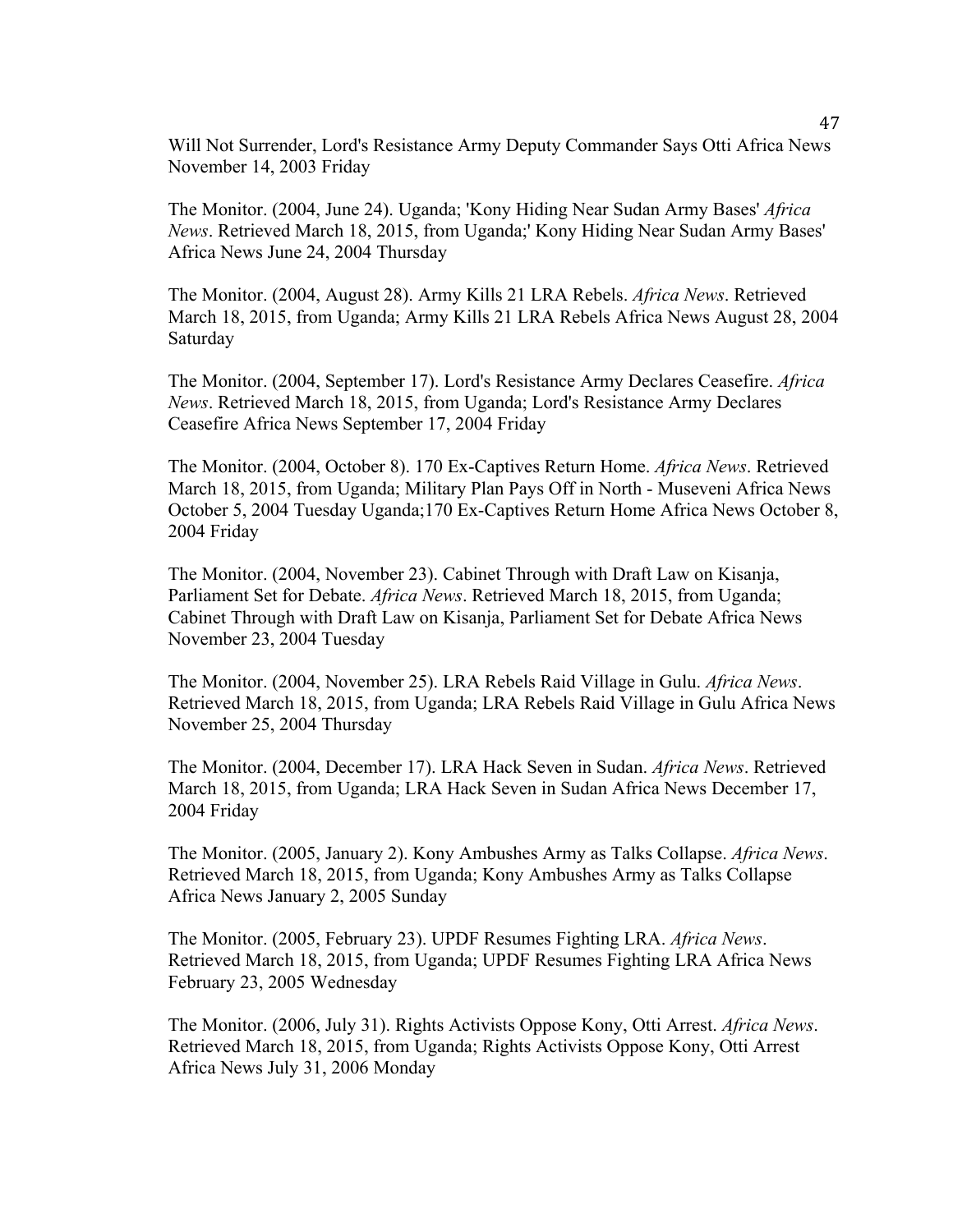The Monitor. (2006, September 18). Museveni, Juba Team Meet Over Kony Arrest. *Africa News*. Retrieved March 18, 2015, from Uganda; Museveni, Juba Team Meet Over Kony Arrest Africa News September 18, 2006 Monday

The Monitor. (2011, May 24). Domestic War Crimes Court to Try Rebel Chief. *Africa News*. Retrieved March 18, 2015, from Uganda; Domestic War Crimes Court to Try Rebel Chief Africa News May 24, 2011 Tuesday

Nagin, Daniel S. (1998) Criminal Deterrence Research at the Outset of the Twenty-First Century. In *Crime and Justice: A Review of Research*, edited by M. Tonry, pp. 1-42. Chicago: University of Chicago Press.

The Nation. (2006, July 6). Kony Must Be Arrested, Says Court. *Africa News*. Retrieved March 18, 2015, from Uganda; Kony Must Be Arrested, Says Court Africa News July 6, 2006 Thursday

The New Times. (2006, August 4). ICC Willing to Lift Kony Indictment, Says Uganda. *Africa News*. Retrieved March 18, 2015, from Uganda; ICC Willing to Lift Kony Indictment, Says Uganda Africa News August 4, 2006 Friday

The New Times. (2014, October 10). Museveni Calls On African Countries to Review ICC Membership. *Africa News*. Retrieved March 18, 2015, from Uganda; Museveni Calls On African Countries to Review ICC Membership Africa News October 10, 2014 Friday

New Vision. (2002, June 17). Lord's Resistance Army Kills Captives in Sudan. *Africa News*. Retrieved March 18, 2015, from Sudan; Lord's Resistance Army Kills Captives in Sudan Africa News June 17, 2002 Monday

New Vision. (2002, July 19). Kony's Last Group of Rebels Enters. *Africa News*. Retrieved March 18, 2015, from Uganda; Kony's Last Group of Rebels Enters Africa News July 19, 2002 Friday

New Vision. (2002, July 30). Lord's Resistance Army Rebels Release 57. *Africa News*. Retrieved March 18, 2015, from Uganda; Lord's Resistance Army Rebels Release 57 Africa News July 30, 2002 Tuesday

New Vision. (2002, August 3). Lord's Resistance Armyra Rebels Burn 30 Huts in Olwiyo. *Africa News*. Retrieved March 18, 2015, from Uganda; Lord's Resistance Armyra Rebels Burn 30 Huts in Olwiyo Africa News August 3, 2002 Saturday

New Vision. (2003, January 14). Uganda; Continue LRA Dialogue. *Africa News*. Retrieved March 18, 2015, from Uganda; Continue LRA Dialogue Africa News January 14, 2003 Tuesday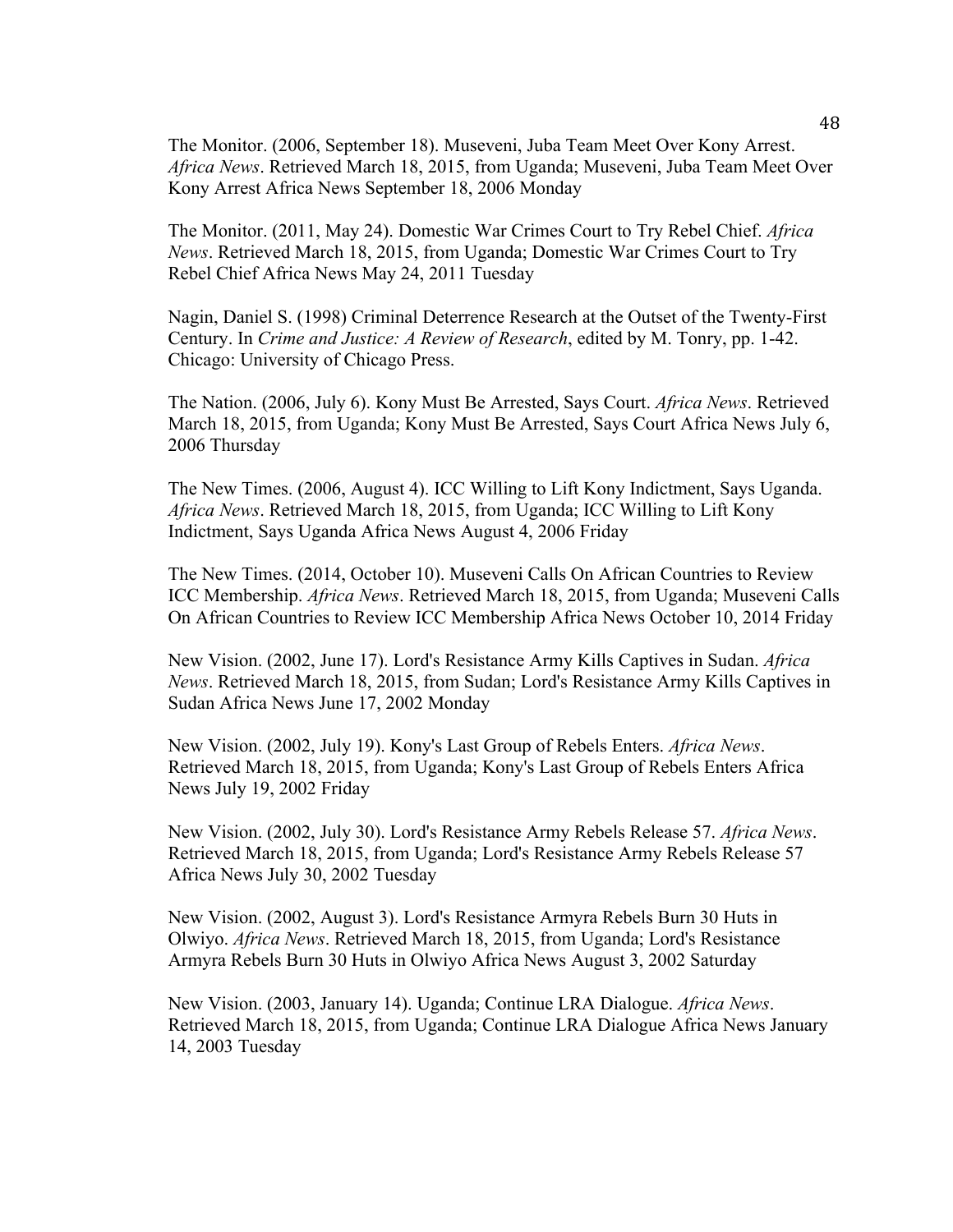New Vision. (2003, February 6). Acholi Leaders Meet LRA Boss. *Africa News*. Retrieved March 18, 2015, from Uganda; Acholi Leaders Meet LRA Boss Africa News February 6, 2003 Thursday

New Vision. (2003, April 26). LRA Raid Catholic Missions. *Africa News*. Retrieved March 18, 2015, from Uganda; LRA Raid Catholic Missions Africa News April 26, 2003 Saturday

New Vision. (2003, May 29). Lord's Resistance Army Rebels Abduct 30 From Lira District. *Africa News*. Retrieved March 18, 2015, from Uganda; Lord's Resistance Army Rebels Abduct 30 From Lira District Africa News May 29, 2003 Thursday

New Vision. (2004, January 7). Joseph Kony Amnesty Ends On January 17. *Africa News*. Retrieved March 18, 2015, from Uganda; Joseph Kony Amnesty Ends On January 17 Africa News January 7, 2004 Wednesday

New Vision. (2004, February 12). UPDF Intensifies Lord's Resistance Army Mop-Up. *Africa News*. Retrieved March 18, 2015, from Uganda; UPDF Intensifies Lord's Resistance Army Mop-Up Africa News February 12, 2004 Thursday

New Vision. (2004, March 18). Kony Trial to Go On, Says ICC. *Africa News*. Retrieved March 17, 2015, from Uganda; Kony Trial to Go On, Says ICC Africa News March 18, 2004 Thursday

New Vision. (2004, April 13). Army Repulses Kony Rebels in Foiled Easter Attack. *Africa News*. Retrieved March 18, 2015, from Uganda; Army Repulses Kony Rebels in Foiled Easter Attack Africa News April 13, 2004 Tuesday

New Vision. (2004, August 19). LRA Boss Surrenders. *Africa News*. Retrieved March 18, 2015, from Uganda; LRA Boss Surrenders Africa News August 19, 2004 Thursday

New Vision. (2004, August 20). Army Kills 14 LRA in Pader. *Africa News*. Retrieved March 18, 2015, from Uganda; Army Kills 14 LRA in Pader Africa News August 20, 2004 Friday

New Vision. (2004, August 23). Army Kills Ten Rebels. *Africa News*. Retrieved March 18, 2015, from Uganda; Army Kills Ten Rebels Africa News August 23, 2004 Monday

New Vision. (2004, October 5). Military Plan Pays Off in North - Museveni. *Africa News*. Retrieved March 18, 2015, from Uganda; Military Plan Pays Off in North - Museveni Africa News October 5, 2004 Tuesday

New Vision. (2004, October 12). 20 Aboke Girls Back Home. *Africa News*. Retrieved March 18, 2015, from Uganda;20 Aboke Girls Back Home Africa News October 12, 2004 Tuesday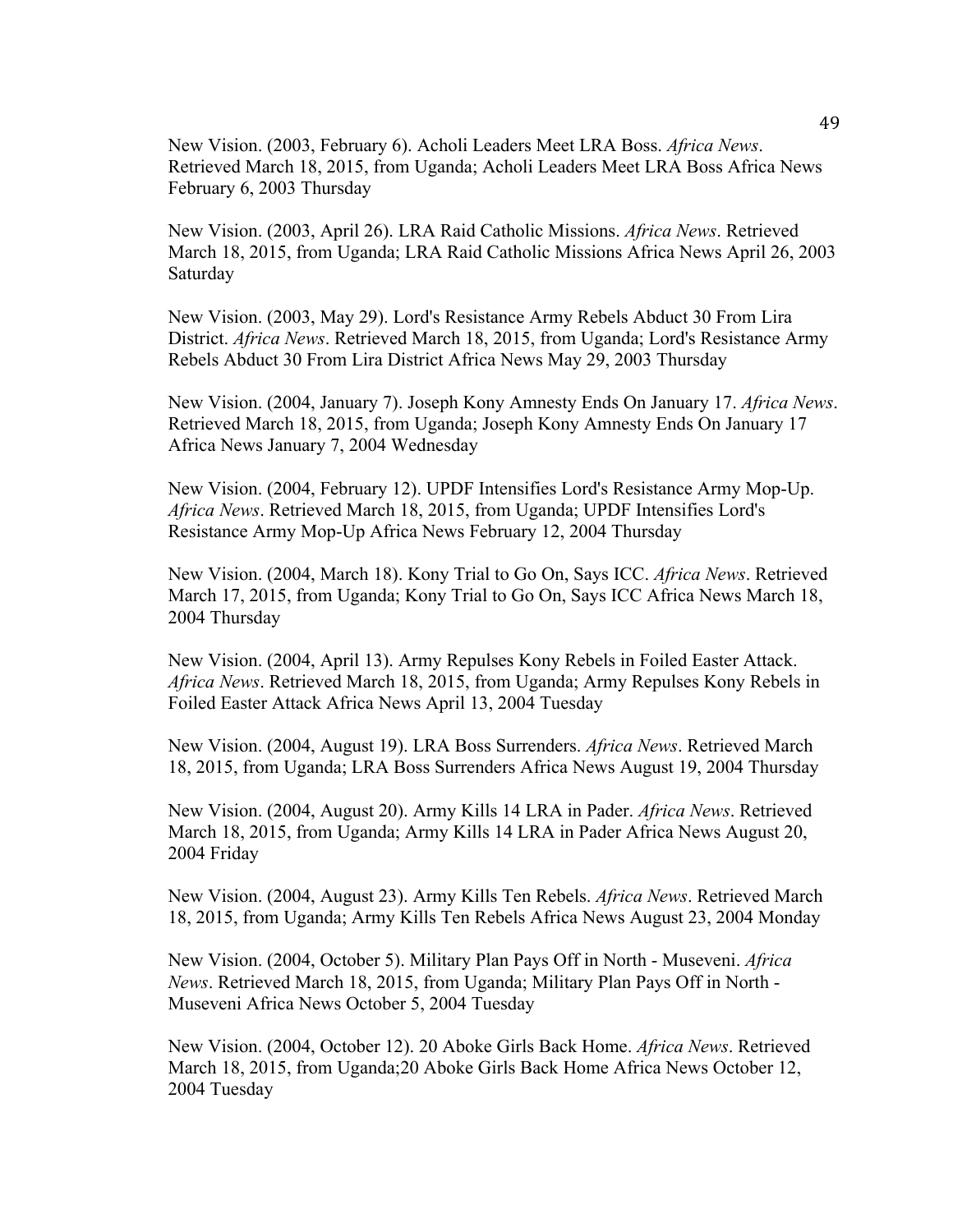New Vision. (2005, November 3). Kony Risks More Cases. *Africa News*. Retrieved March 18, 2015, from Uganda; Kony Risks More Cases Africa News November 3, 2005 Thursday

New Vision. (2006, July 25). Sudan Backs Kony Amnesty. *Africa News*. Retrieved March 18, 2015, from Uganda; Sudan Backs Kony Amnesty Africa News July 25, 2006 Tuesday

New Vision. (2006, November 11). Kony Invites Four Lawyers. *Africa News*. Retrieved March 18, 2015, from Uganda; Kony Invites Four Lawyers Africa News November 11, 2006 Saturday

New Vision. (2008, December 27). DRC Says Uganda Rebels Near Defeat. *Africa News*. Retrieved March 18, 2015, from Central Africa; DRC Says Uganda Rebels Near Defeat Africa News December 27, 2008 Saturday

New Vision. (2009, November 12). ICC Conflicts With Country's Constitution. *Africa News*. Retrieved March 18, 2015, from Uganda; ICC Conflicts With Country's Constitution Africa News November 12, 2009 Thursday

New Vision. (2010, January 27). ICC Explains Failure to Arrest Suspects. *Africa News*. Retrieved March 18, 2015, from Uganda; ICC Explains Failure to Arrest Suspects Africa News January 27, 2010 Wednesday

New Vision. (2013, September 8). Uganda Backs Kenya Vote to Quit ICC. *Africa News*. Retrieved March 18, 2015, from Uganda; Uganda Backs Kenya Vote to Quit ICC Africa News September 8, 2013 Sunday

Otim, M., & Wierda, M. (2010). Uganda: Impact of the Rome Statute and the International Criminal Court. *The Rome Statute Review Conference*. Retrieved March 18, 2015, from https://www.ictj.org/sites/default/files/ICTJ-Uganda-Impact-ICC-2010- English.pdf

Pape RA. 2005. Dying to Win: the Strategic Logic of Suicide Terrorism. New York: Random House.

Pegram, Tom. 2014. "Global Human Rights Governance and Orchestration: National Human Rights Institutions as Intermediaries," *European Journal of International Relations*. Online First available October 6, 2014.

Powell, Robert. 2006. "War as a Commitment Problem." *International Organization* 60: 169-203.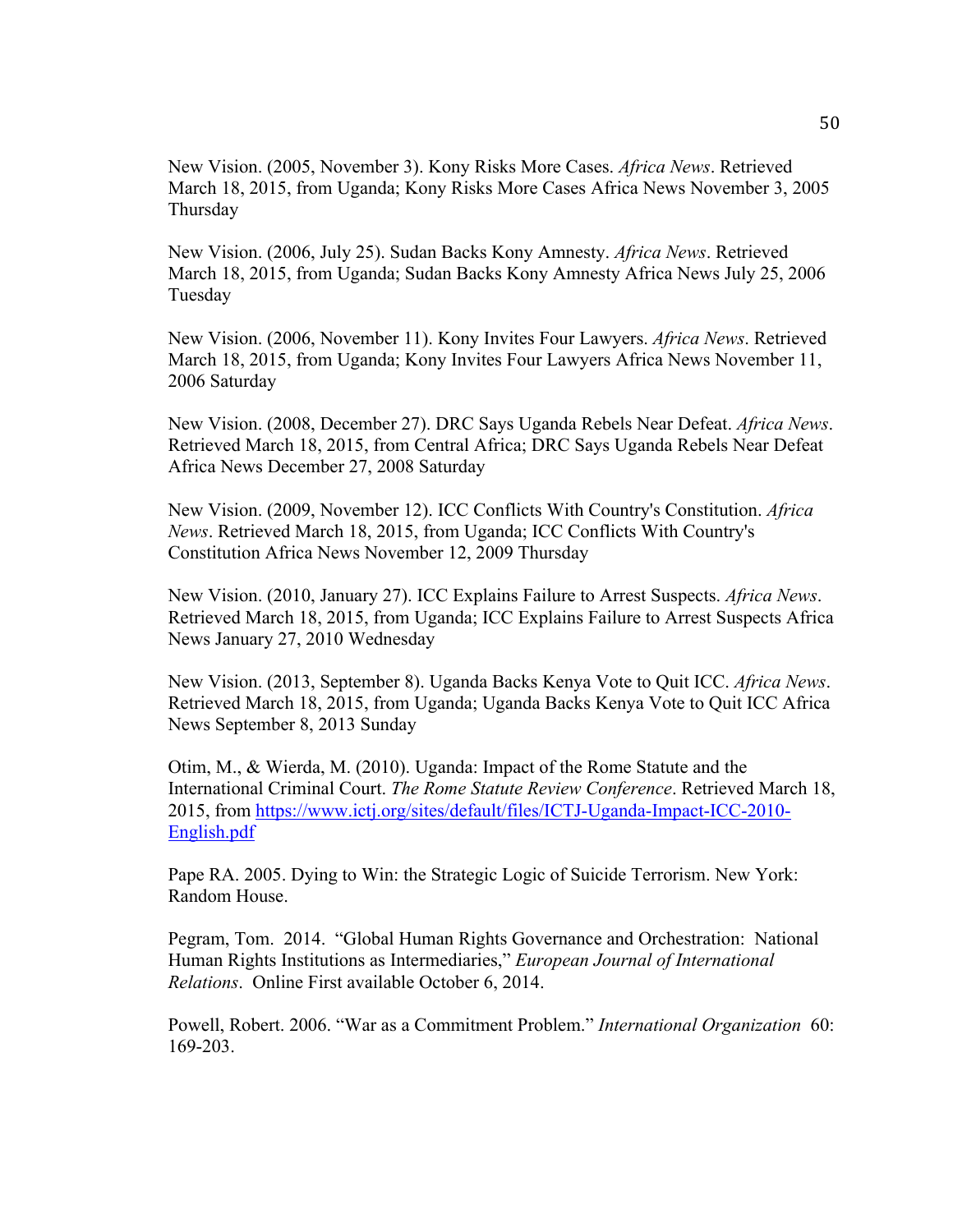Reuters. (1996, March 11). Rebels kill 21 people in Uganda. *The Globe and Mail (Canada)*. Retrieved March 18, 2015, from Rebels kill 21 people in Uganda The Globe and Mail (Canada) March 11, 1996 Monday

Reuters. (1996, July 17). Africa Ugandan rebels kill 100 refugees. *The Globe and Mail (Canada)*. Retrieved March 18, 2015, from Africa Ugandan rebels kill 100 refugees The Globe and Mail (Canada) July 17, 1996 Wednesday

Reuters. (1996, August 1). Africa Ugandan rebels kill 60, newspaper says. *The Globe and Mail (Canada)*. Retrieved March 18, 2015, from Ugandan rebels kill 60, newspaper says The Globe and Mail (Canada) August 1, 1996 Thursday

Reuters. (2006, October 5). Uganda Resumes Anti-Rebel Drive; Effect on Peace Talks Unclear. *The New York Times*. Retrieved March 18, 2015, from Uganda Resumes Anti-Rebel Drive; Effect on Peace Talks Unclear The New York Times October 5, 2006 Thursday

Salehyan, I., Siroky, D., & Wood, R. M. (2014). External rebel sponsorship and civilian abuse: A principal-agent analysis of wartime atrocities. *International Organization*, *68*(03), 633-661.

Scharf, Michael and Paul R. Williams. 2003. "The Functions of Justice and Anti-Justice in the Peace-Building Process." *Case W. Res. Journal of International Law* 35:161-.

Scheffer, David. 2012. *All the Missing Souls: A Personal History of War Crimes Tribunals.* Princeton and Oxford: Princeton University Press.

Sikkink, Kathryn. 2011. *The Justice Cascade: How Human Rights Prosecutions Are Changing World Politics*. 1st ed. W. W. Norton & Company.

Simmons, Beth A. 2009. *Mobilizing for Human Rights: International Law in Domestic Politics*. New York: Cambridge University Press.

Snyder, Jack and Leslie Vinjamuri. 2003/4. "Trials and Errors: Principle and Pragmatism in Strategies of International Justice." *International Security* 28(3):5-44.

Sonnenberg, Stephan and James L. Cavallaro. 2012. Name, Shame, and Then Build Consensus? Bringing Conflict Resolution Skills to Human Rights" *Washington University Journal of Law and Policy* 39:257-308

Spencer, C. (1998, March 15). Waiting for a miracle: In Uganda, a rebel army forces children to fight its war. As Christina Spencer reports, some people are fighting back. *The Ottawa Citizen*. Retrieved March 18, 2015, from Waiting for a miracle: In Uganda, a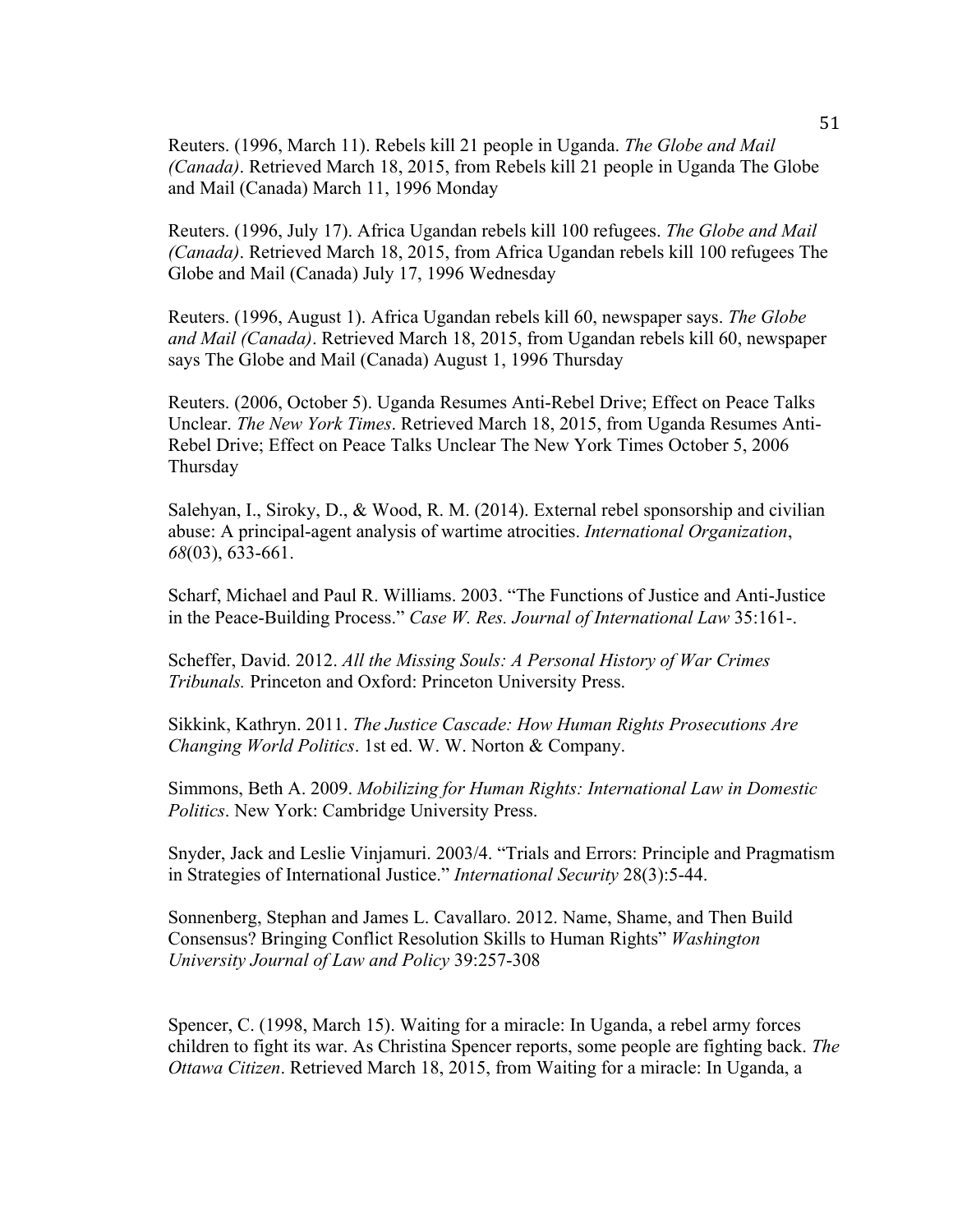rebel army forces children to fight its war. As Christina Spencer reports, some people are fighting back. The Ottawa Citizen March 15, 1998, Sunday, FINAL EDITION

Sudan Tribune. (2013, September 25). Museveni Blasts ICC at UN General Assembly. *Africa News*. Retrieved March 18, 2015, from Uganda; Museveni Blasts ICC at UN General Assembly Africa News September 25, 2013 Wednesday

The Sun. (2002, April 30). Mourners Eat Body. Retrieved March 18, 2015, from MOURNERS EAT BODY The Sun April 30, 2002

Tomz, M. (2007). The effect of international law on preferences and beliefs. *Unpublished Manuscript, Stanford University*.

Uganda. Demystifying Kony | IWPR. (2006, July 3). Retrieved from https://iwpr.net/global-voices/uganda-demystifying-kony.

Uganda. (n.d.). Retrieved from http://www.iccnow.org/?mod=country&idudctp=13&iduct=181&order=authorasc

UN General Assembly. (1995). Retrieved from http://daccess-ddsny.un.org/doc/UNDOC/GEN/N95/257/63/PDF/N9525763.pdf?OpenElement

UN General Assembly. (1996) Retrieved from http://daccess-ddsny.un.org/doc/UNDOC/GEN/N97/761/50/PDF/N9776150.pdf?OpenElement

UNICEF. (1998, June 25). UNICEF condemns abduction of girls in Uganda. *Africa News*. Retrieved March 18, 2015, from Uganda; UNICEF condemns abduction of girls in Uganda Africa News June 25, 1998

UN Integrated Regional Information Networks. (2002, April 9). Uganda; premier wants international trial for Kony. *Africa News*.

UN Integrated Regional Information Networks. (2003, April 10). LRA Reportedly Demands Unconditional Ceasefire. *Africa News*. Retrieved March 18, 2015, from Uganda; LRA Reportedly Demands Unconditional Ceasefire Africa News April 10, 2003 Thursday

UN Integrated Regional Information Networks. (2004, July 26). Dozens Killed As LRA Rebels Raid Sudanese Villages. *Africa News*. Retrieved March 18, 2015, from Uganda; Dozens Killed As LRA Rebels Raid Sudanese Villages Africa News July 26, 2004 Monday

UN Integrated Regional Information Networks. (2004, August 13). LRA Raids Could Worsen Food Situation in the South - Report. *Africa News*. Retrieved March 18, 2015,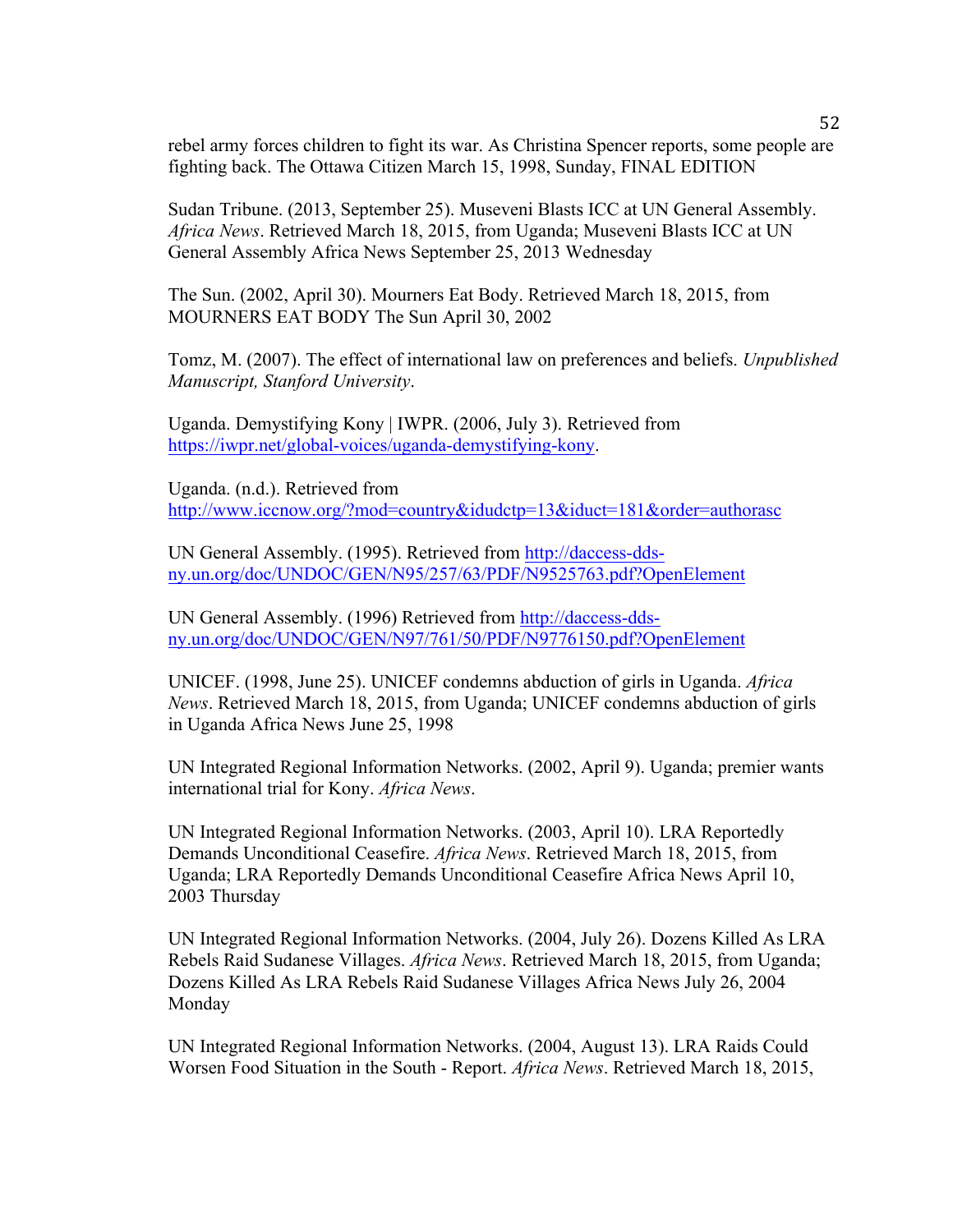from Sudan; LRA Raids Could Worsen Food Situation in the South - Report Africa News August 13, 2004 Friday

UN Integrated Regional Information Networks. (2004, August 26). International Criminal Court Team Arrives to Prepare LRA War Probe. *Africa News*. Retrieved March 18, 2015, from Uganda; International Criminal Court Team Arrives to Prepare LRA War Probe Africa News August 26, 2004 Thursday

UN Integrated Regional Information Networks. (2004, November 23). Ceasefire Period Expires, But Army Says It is Still Holding Fire. *Africa News*. Retrieved March 18, 2015, from Uganda; Ceasefire Period Expires, But Army Says It is Still Holding Fire Africa News November 23, 2004 Tuesday

UN Integrated Regional Information Networks. (2004, December 29). Uganda: LRA Representatives Meet Northern Regional Leaders, Promise Peace. *Africa News*. Retrieved March 18, 2015, from Uganda; Uganda: LRA Representatives Meet Northern Regional Leaders, Promise Peace Africa News December 29, 2004 Wednesday

UN Integrated Regional Information Networks. (2005, February 4). Government Declares 18-Day Truce With Rebels. *Africa News*. Retrieved March 18, 2015, from Uganda; Government Declares 18-Day Truce With Rebels Africa News February 4, 2005 Friday

UN Integrated Regional Information Networks. (2005, April 8). Army Rescues 100 LRA Captives As Hostilities Intensify. *Africa News*. Retrieved March 18, 2015, from Uganda; Army Rescues 100 LRA Captives As Hostilities Intensify Africa News April 8, 2005 Friday

UN Integrated Regional Information Networks. (2006, June 14). New Peace Bid With LRA Won't Deter Quest for Justice - ICC. *Africa News*. Retrieved March 18, 2015, from Uganda; New Peace Bid With LRA Won't Deter Quest for Justice - ICC Africa News June 14, 2006 Wednesday

UN Integrated Regional Information Networks. (2006, June 6). U.S. Gov't Demands Trial for Rebel Leaders. *Africa News*. Retrieved March 18, 2015, from Uganda; U.S. Gov't Demands Trial for Rebel Leaders Africa News July 6, 2006 Thursday

UN News Service. (2004, May 21). Dozens Killed And 7,000 Further Displaced By Attack in Northern Uganda - UN. *Africa News*. Retrieved March 18, 2015, from Uganda; Dozens Killed And 7,000 Further Displaced By Attack in Northern Uganda - UN Africa News May 21, 2004 Friday

UN News Service. (2008, October 7). At Least 5,000 Congolese Arrive After Attacks By LRA. *Africa News*. Retrieved March 18, 2015, from Sudan; At Least 5,000 Congolese Arrive After Attacks By LRA Africa News October 7, 2008 Tuesday